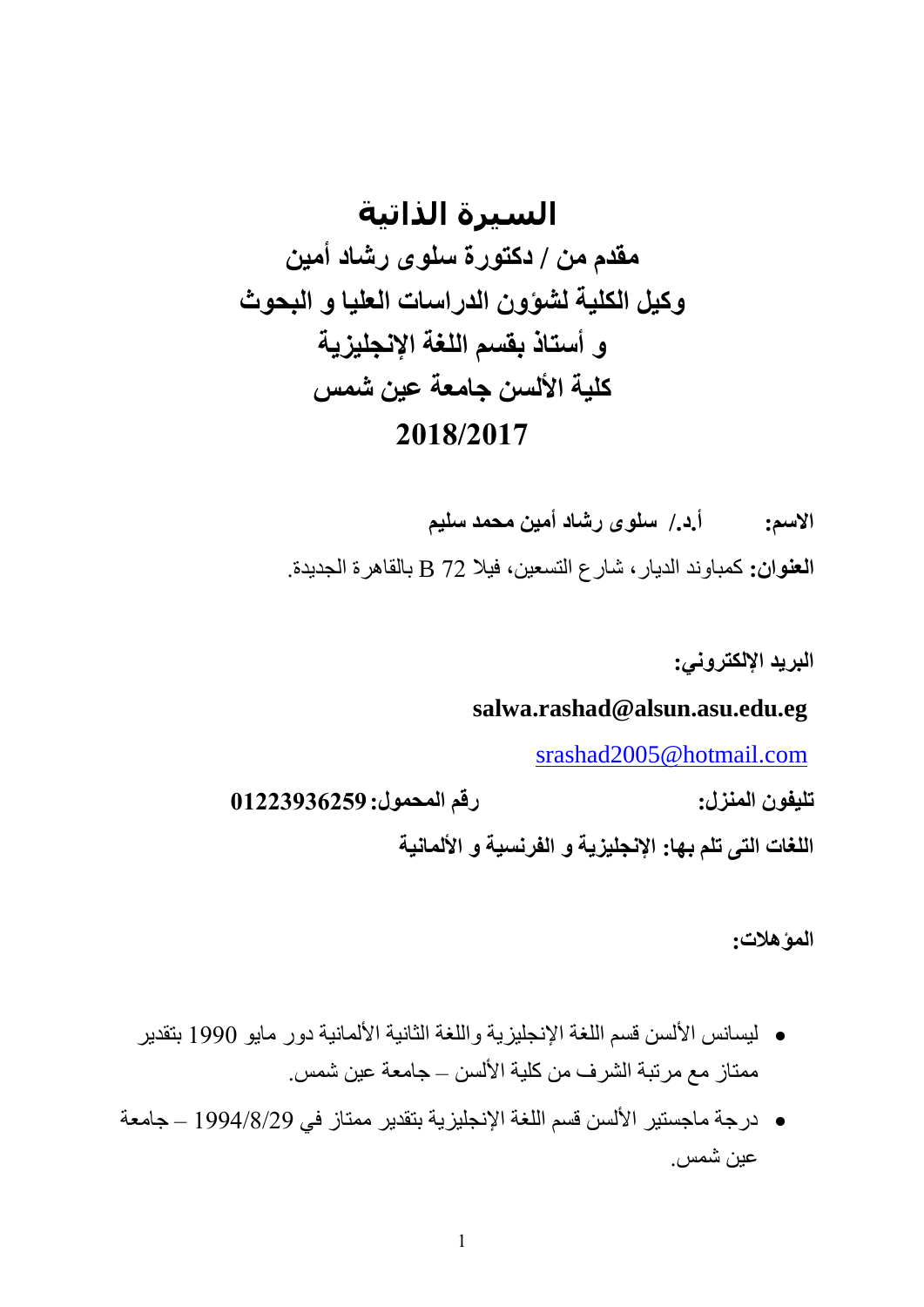درجة دكتوراه األلسن في اللغة اإلنجليزية بتقدير مرتبة الشرف األولي في 1992/11/11 من كلية األلسن – جامعة عين شمس.

**التدرج الوظيفي:**

- معيدة بقسم اللغة الإنجليزية اعتباراً من 11/24/1990 بكلية الألسن جامعة عين شمس.
	- مدر س مساعد بقسم اللغة الإنجليزية اعتباراً من 1994/10/13 بكلية الألسن جامعة عين شمس.
- مدرس بقسم اللغة الإنجليزية اعتباراً من 11/24/1997 بكلية الألسن جامعة عين شمس.
- استاذ مساعد بقسم اللغة الإنجليزية اعتباراً من 2005/3/28 بكلية الألسن ــ جامعة عين شمس.
	- استاذ بقسم اللغة الإنجليزية اعتباراً من 11/11/30 20 بكلية الألسن جامعة عين شمس.
		- وكيل كلية األلسن لشؤون خدمة المجتمع و تنمية البيئة فى .7112/9/1
		- وكيل كلية االلسن لشؤون الدراسات العليا و البحوث فى .7112/1/79

**المهمات العلمية:**

- مهمة علمية بجامعة سانت مايكل بوالية فرمونت بالواليات المتحدة األمريكية أغسطس 1995. (مرفق 1)
- مهمة علمية لحضور مؤتمر اإلتحاد الدولي لبحوث المسرح المنعقد في لشبونة بالبرتغال في الفترة ما بين 12 – 18 يوليو 2009. (مرفق 2 )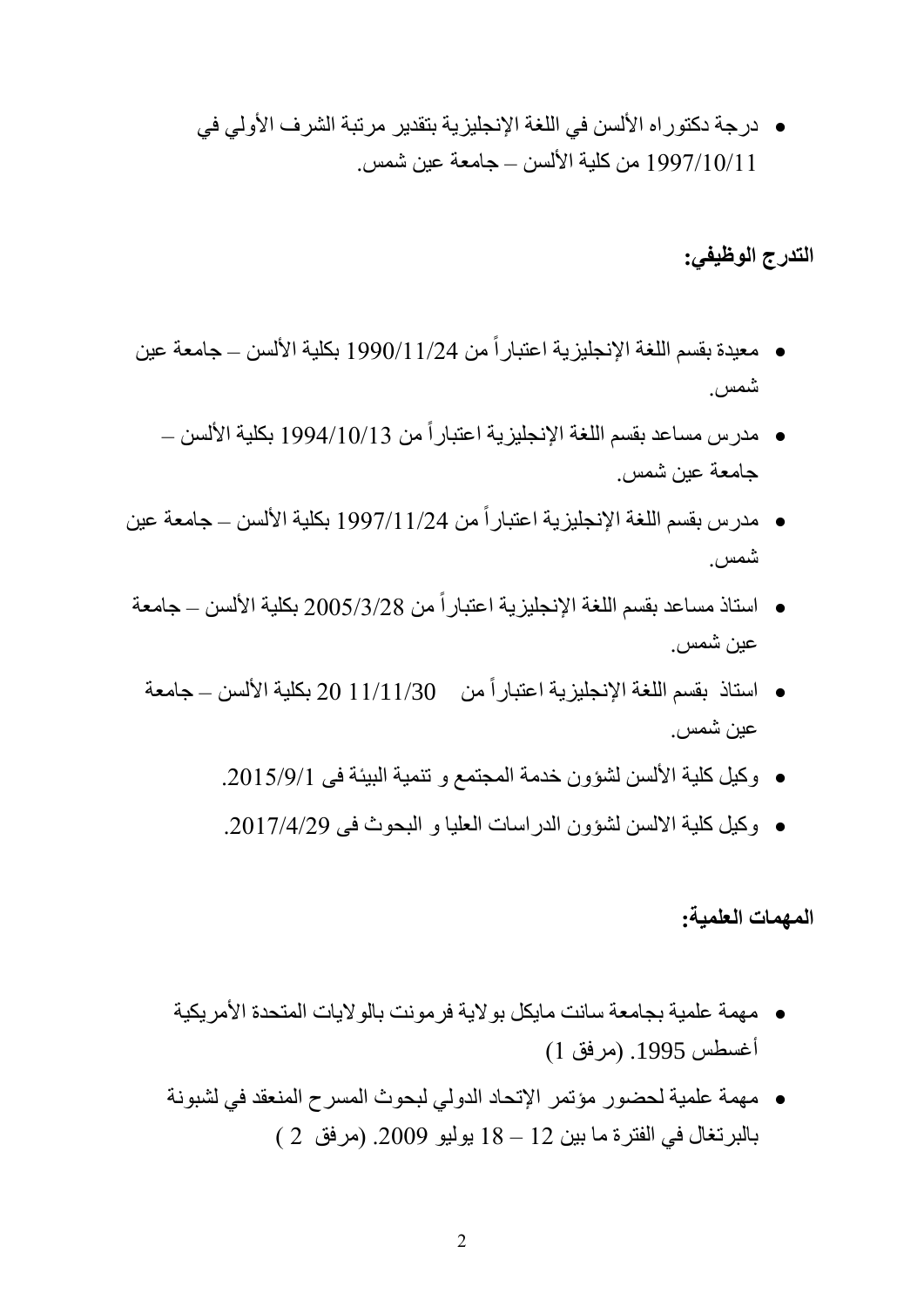**األنشطة و األعمال المختلفة:**

**أوال:الخبرات العلمية والبحثية**

## **أ- أبحاث ومقاالت وكتب محلية و دولية**

- "The Role of Drama, Novel, and Poetry: Literature in Post-Intermediate and Advanced EFL/ESL Classes." *TEFL Educator*  (مرفق 1 ) .18-19. (Summer 1996)
- "Alexandria: A Cultural Space in Christopher Hampton's White Chameleon." *Philology* 37 (2002): 87-106.
- "The Doubling Strategies in Peter Nichols' *Passion Play*." *Philology*: Literature & Linguistics Series, Faculty of Al-Alsun, Ain Shams U. 38 (2002): 13-39.
- "Narrative Identification in Brian Friel's *Dancing at Lughnasa*." *Annals of the Faculty of Arts*, Ain Shams U. 31 (2003): 370-419.
- "Historiography in Trevor Griffiths' *The Gulf Between Us*." *Bulletin of the Faculty of Arts*, Cairo U. 64.1 (2004): 7-58.
- "The Scapegoat in Sam Shepard's *States of Shock*." *Sahifatu'L-Al-Alsun*, Faculty of Al-Alsun, Ain Shams U. 21 (2005): 13-41.
- "Performing Power in John McGrath's *Hyperlynx*." *Proceedings of The 8th International Symposium on Comparative Literature*, Cairo U. (2006): 39-62. (4 مرفق)
- "Mourning in John Donnelly's *Bone*: A Metonymic Approach." *Bulletin of The Faculty of Arts*, Cairo U. 67.3 (2007): 165-190. )مرفق 2 (
- "Seduction: A Simulation Model in Paula Vogel's *How I Learned to Drive? Philology* 50 (June 2008): 11-43. ) 6 مرفق)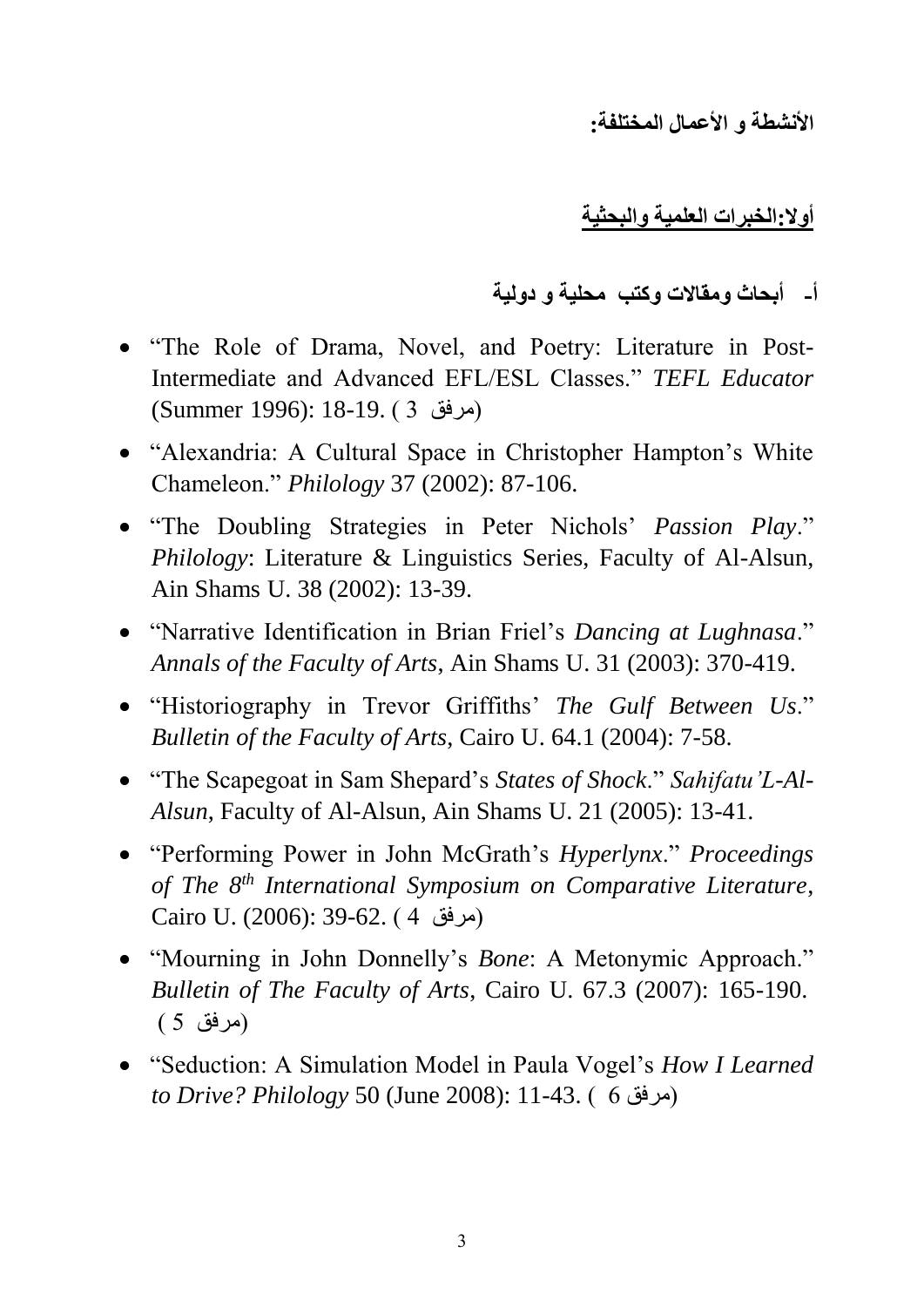- "The Anatomy of Tyranny" *The English Language Daily* of the Twenty-first Cairo International Festival for Experimental theatre 3 (Monday, October 12, 2009): 1-2.) 2 مرفق)
- "Thus Spake Scheckner" *The English Language Daily* of the Twenty-first Cairo International Festival for Experimental theatre 6 (Thursday, October 15, 2009): 2-3.) 8 مرفق)
- "Confronting Our Sad Realities" *The English Language Daily* of the Twenty-second Cairo International Festival for Experimental theatre 5 (Thursday, October 14, 2010): 1-2.) 9 مرفق)
- "Post 9/11 Media Construction of Arabs in Sam Younis' *Browntown* (2004) and Yussuf El Guindi's *Our Enemies: Lively Scenes of Love and Combat* (2008)." *Journal of The Faculty of Education*, Ain Shams U. 16.2 (2010). ( 10 مرفق)
- *American and British Dramatic Responses to The Gulf War in 1991-1992*. Cairo: GR Press, 2011.) 11 مرفق)
- "The Dynamics of Space and Resistance in Muhammad Aziz's *Tahrir Square: the Revolution of the People and the Genius of the Place,*" *Theatre Research International*, Cambridge University press, 39.1 (March 2014): 29-30. Journals.cambridge.org/tr

)مرفق 17 (

- " Dramatizing short Stories: Yussef El Guindi's Rewriting of Salwa Bakr's 'That beautiful Undiscovered Voice, and' Thirty-One Beautiful Green Trees'".ٌ *Rewriting Narratives in Egyptian theatre: Translation, Performance, politics*. Sirkku Aaltonen& Areeg Ibrahim, eds. New York: Routledge, 2016. [https://books.google.com.eg](https://books.google.com.eg/) ) 11 مرفق)
- Salwa Rashad is mentioned by Khalid Amine, Hazem Azmy, and Marvin Carlson in "IFTR's Arabic Theatre Working Group," *Theatre Research International*, Cambridge University Press,35.3 (October 2010): 269. Journals.cambridge.org/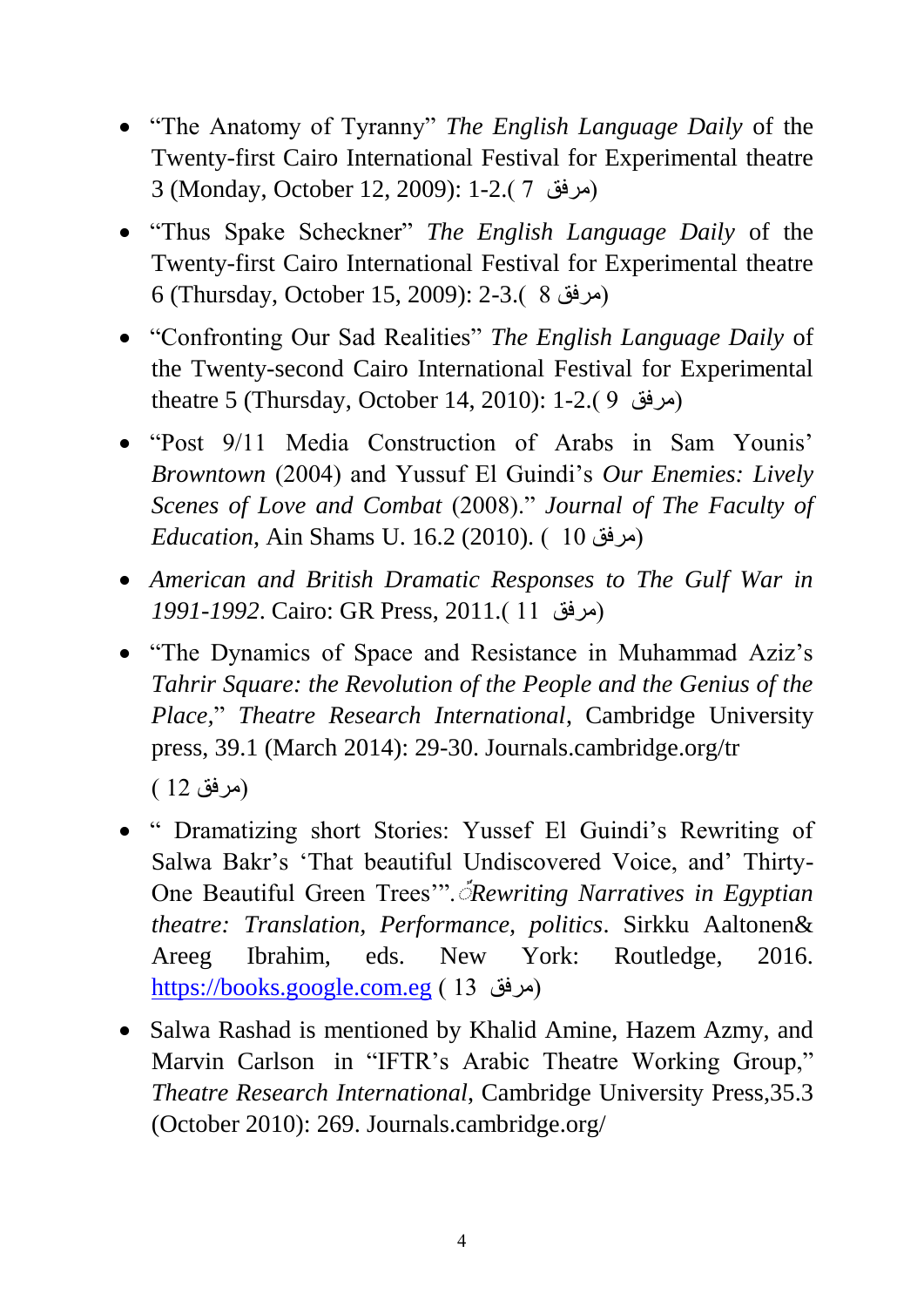Salwa Rashad is cited by Faisal Hamdah in "Rewriting Narratives in Egyptian theatre: Translation, Performance, politics edited by Sirkku Aaltonen and Areeg Ibrahim." *Contemporary Theatre Review*. Routledge, 27:2 (2017): 281-82. http://dx.doi.org/10. 1080/10486801.2017.1311079.

## **ب-الرسائل العلمية التى تم اإلشراف عليها أو كنت عضوا في لجنة الممتحنيين بهيا: )مرفي )**

| هل منحت<br>الدرجة ؟ | الدور الذي قمت به | الدرجة العلمية   | عنوان الرسالة والجهة المانحة                                                                                                                                                            |  |
|---------------------|-------------------|------------------|-----------------------------------------------------------------------------------------------------------------------------------------------------------------------------------------|--|
| تم منح<br>الدر جة   | مشر ف             | M.A              | "The Chinese – Japanese"<br><b>Theatrical Traditions in</b><br>David Henry Hwang's<br>Play: The dance and the<br>rail road, M. Bulter Fly<br>and <i>Golden Chied</i> ". Ain<br>Shams U. |  |
| نم منح<br>الدر جة   | ممتحن             | P <sub>h</sub> D | "Image and Identity of<br><b>Black Female Characters</b><br>in Selected Works of<br><b>Toni Morrison and Paul</b><br>Marshall", Benha U.                                                |  |
| تم منح<br>الدرجة    | مشرف              | .P h. D          | "Metadrama<br>in<br>Peter<br>Shaffer's<br>Lettice<br>and<br>Friel's<br><b>Brian</b><br>Lovage,<br>Dancing<br>at Lughnasa,                                                               |  |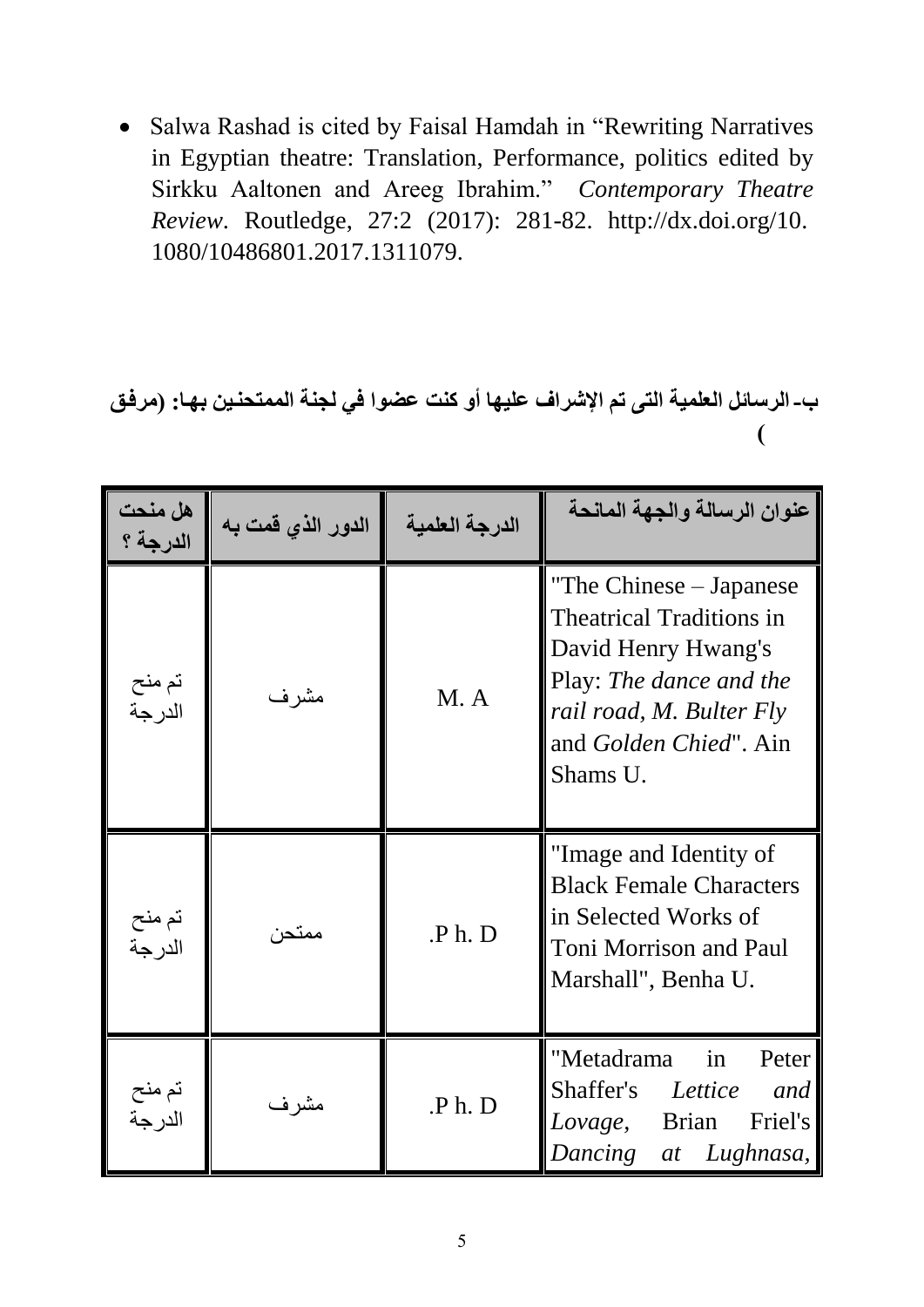|                   |       |         | and The Young Man from<br>Atlanta, "Ain Shams U."                                                                                                                                                    |
|-------------------|-------|---------|------------------------------------------------------------------------------------------------------------------------------------------------------------------------------------------------------|
| تم منح<br>الدر حة | ممتحن | M.A     | "Myth in the works of<br>Thornton<br>Wilder with<br>particular reference<br>to<br>Our Town, The Skin of<br>our Teeth and Alcestiad,<br>"Ain Shams. U."                                               |
| تم منح<br>الدر حة | مشر ف | .P h. D | "Narratological<br>Approaches to Leslie<br>Silko's Ceremony,<br>Almanac of the Dead, and<br>Horton Foote's Ann<br><i>Beattie's Falling in Place,</i><br><i>The Doctor's House</i> ," Ain<br>Shams U. |
| تم منح<br>الدرجة  | ممتحن | M. A    | Order Versus Chaos<br>in Tom<br>Stoppard's early plays, "<br>Benha U.                                                                                                                                |
| تم منح<br>الدر جة | مشرف  | M.A     | "Power and Resistance in<br>Naomy Wallace's plays:<br>In the Heart of America,<br>Slaughter City, and The<br>Tresle at Pople Lick<br>Greek," Ain Shams U.                                            |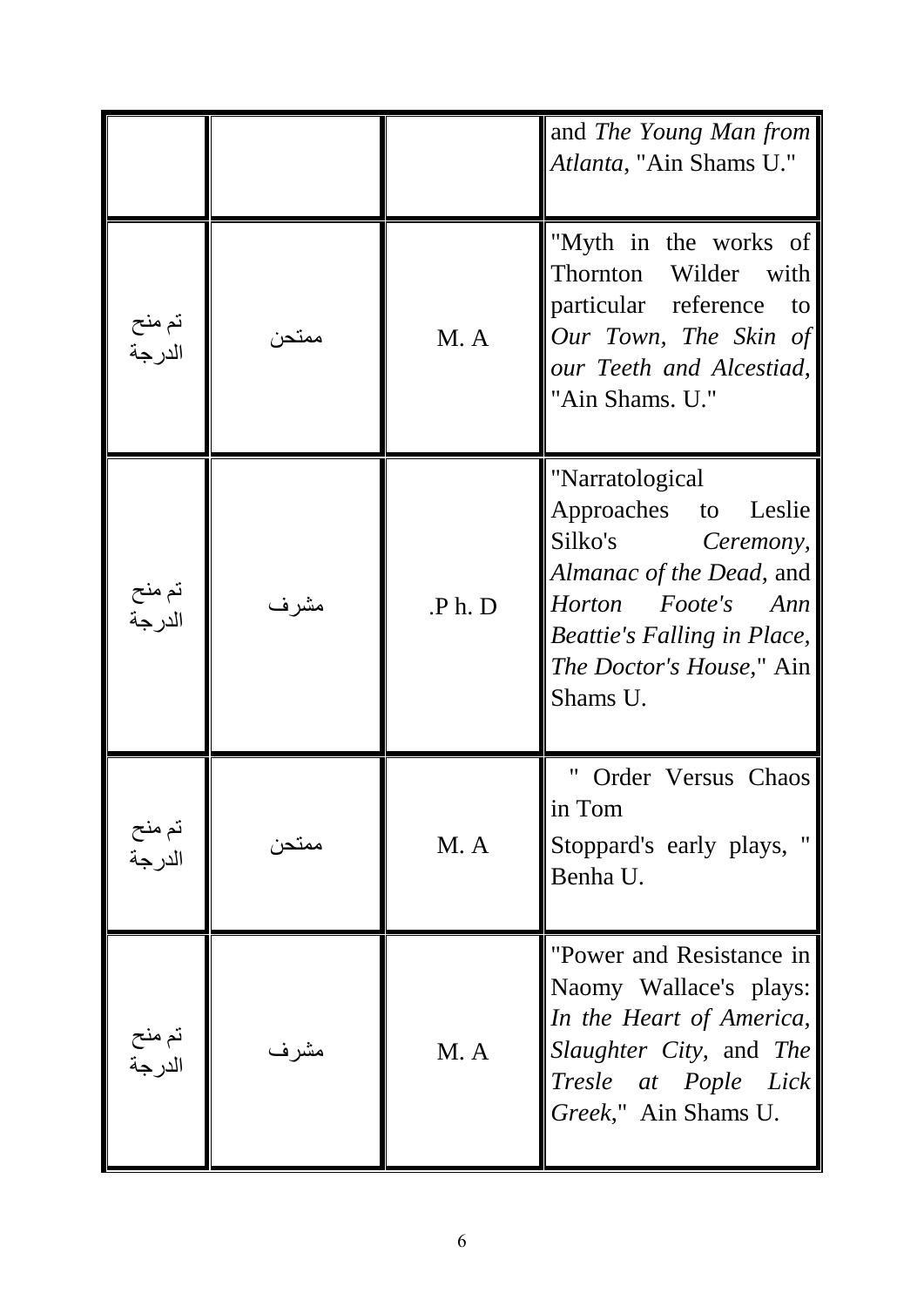| تم منح<br>الدرجة                      | مشرف   | M. A | "The Quest Motif in<br>Horton Foote's the Trip to<br><i>Bountiful, Lily Dale, and</i><br>The young Mau from<br>Atlanta", Ain Shams U.                                                        |
|---------------------------------------|--------|------|----------------------------------------------------------------------------------------------------------------------------------------------------------------------------------------------|
| تم منح<br>الدر حة                     | ممتحن  | Ph.D | "Contemporary"<br>adaptations of Ancient<br>greek Myths<br>$\overline{\text{in}}$<br>Postmodern, Postcolonial<br>feminist Plays,"<br>and<br>Faculty of Al-Alsun, Ain<br><b>Shams U.2012.</b> |
| تم منح<br>الدر جة                     | ممتحن  | M. A | "Theater in the Age of<br>Technology: a Study of<br>Chosen Hyperdramas ,"<br>Faculty of Arts, Ain<br>shams U.2013.                                                                           |
|                                       |        | Ph.D | "The Suffering Man in<br>Eugene O'Neill's and<br>David Rabe's Selected<br>Plays," Faculty of Arts,<br>Benha U. 2014                                                                          |
| تم منح<br>الدرجة                      | ممتحر· | M. A | "Identity<br>and<br>globalization in Selected<br>Works by<br>Caryl<br>Churchill," Faculty of<br>Arts, Ain Shams U. 2014.                                                                     |
| تمت<br>المناقشة و<br>تم منح<br>الدرجة | ممتحر  | Ph.D | "The Exploration<br>of<br>Politics, Identity<br>and<br>Cultural consciousness in<br>Tony Kushner's Selected<br>Plays," Faculty of Arts,                                                      |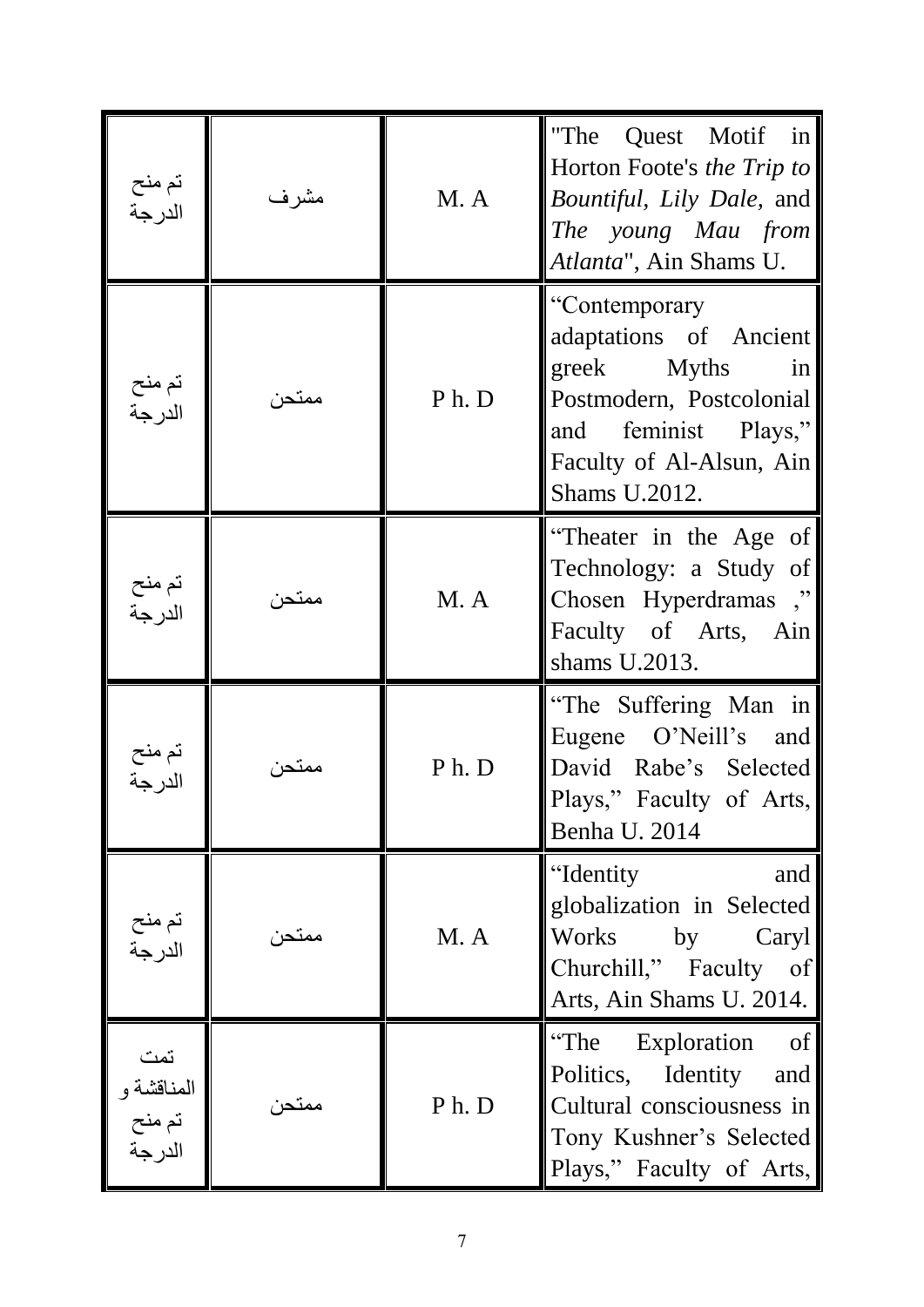|                                  |       |                  | Ain Shams U.2015                                                                                                                                                                                                                     |
|----------------------------------|-------|------------------|--------------------------------------------------------------------------------------------------------------------------------------------------------------------------------------------------------------------------------------|
| تمت<br>المناقشة<br>يوليو<br>2018 | مشرف  | P <sub>h</sub> D | "Afrocentricity<br>1n<br>Selected Plays by August<br>Wilson,"<br>Faculty<br>of<br>Languages<br>and<br>Translation, Al-Azhar U.<br>2015                                                                                               |
| جاري<br>متابعة<br>الطالب         | مشرف  | Ph.D             | "Post-Postdramatic<br><b>Practices in Selected</b><br><b>British Plays by</b><br>David Hare, Tim<br>Crouch, debbie tucker<br>green<br>and Caryl Churchill<br>(2004-2012)" Faculty of<br>Al-Alsun, Ain ShamsU.<br>2016                |
| جاري<br>متابعة<br>الطالب         | مشر ف | Ph.D             | "Intermediality in Yussef<br>El Guindi's Plays:<br>Our<br>Enemies: Lively Scenes of<br>Love and Combat (2008),<br><b>The</b><br>Review<br>(2009)<br>and<br>Language Rooms (2010)"<br>Faculty of Al-Alsun, Ain<br><b>ShamsU.</b> 2017 |

**ج- األبحاث التى تيم تحكيمهيا لمجلتيى فيلوليوجى و صيحيفة األلسين بكليية األلسين: )مرفي )**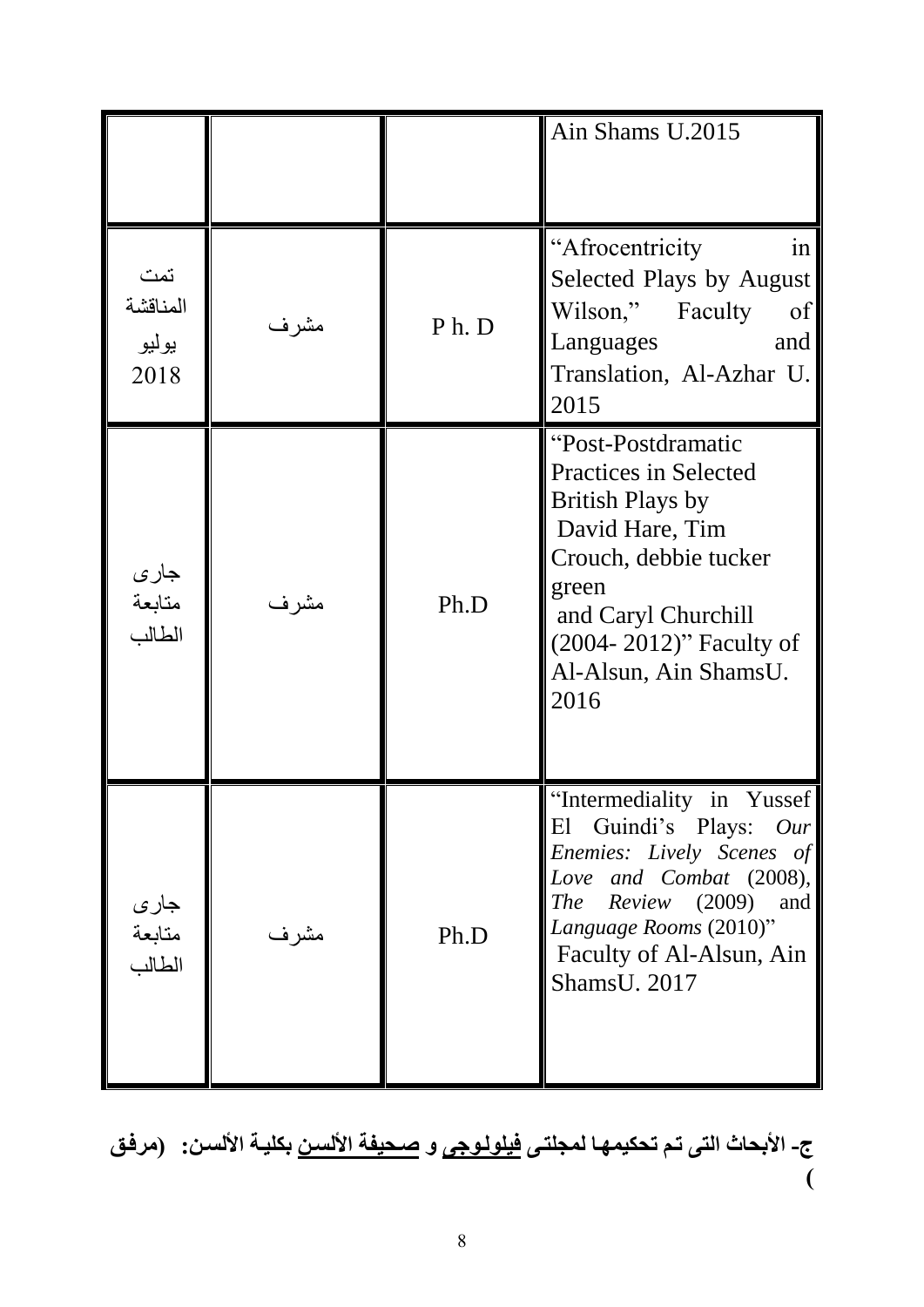- **"Home Away from Home, Arab American Poets and the -0 Rewriting of the Self" (2012).**
- **"Betwixt and Between Past and Present: Cultural and -7 Generic Hybridity in the Fiction of Amy Tan and MaryYukani Walters" (2012).**
- **"Racial Descrimination in the Poetry of Sonia Sanchez -2 (2013)."**
- **"Environmental Theatre in the Princess of the Stars and the -4 Greatest Show by Raymond Murray Schasfer" (2013).**

**"Beyond the Frontlines: Memories of War in Middle Eastern -5 and North African Women's Literature" (2013).**

- **"Reading Haikuography as Racial Representation in Sonia -6 Sanchez's Morning Haiku" (2013).**
- **"Performing the African Identity in Wole Soyinka's Death -2 and the King's Horseman (1975), Ngugi wa Thiongo and Ngugi wa Mirii's I will Mary When I Want" (2014).**
- **"The Designation of Hebrew as an Official official Language -2 and its Role in Establishing Israel in Motti Lerner's Exile in Jerusalem" (2015).**
- **Beyond the Front Lines: Memories of War in Middle -3 Eastern and North African Women's Literature" (2016).**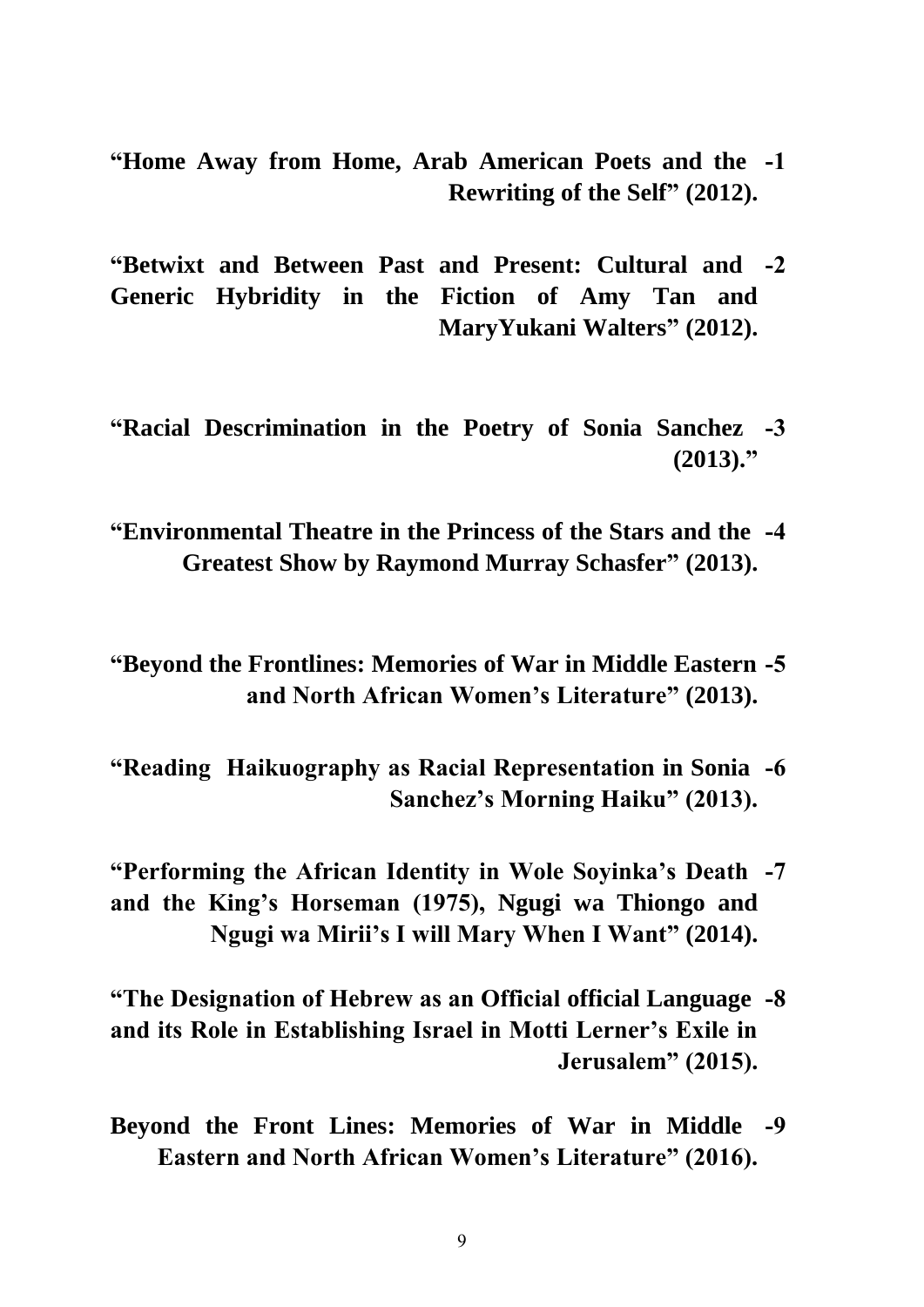- **"When the 'Master' Turns his Back on the 'Other': A -10 Cultural Ecofeminist Reading of Chinua Achebe's Things Fall Apart" (2016).**
- **Identity in performance: Slam poetry and J. "(2017).** -11 **Butler's Politics of Performative, in Two Poems of the Slam Papi, Mare Smith**

**ثانييا:الميؤتمرات العلميية المحليية والدوليية التيى تيم المشياركة فيهيا بالحضيور ت التن،ييم ت رئاسة جلساتت أو إلقاء بحث** 

- **-0** المشاركة في مؤتمر جامعة حلوان الدولي " التفاعلل بلين اللغلات ، البطلام المتب ل ، " الثقافة ، الأدب " المنعقد من 23-21/11/15-23 ببحث بعنوان Historiography in " ) مرفق )Trevor Griffiths' *The Gulf Between Us*
- **-7** المشاركة في مؤتمر كليلة اددام ، جامعلة القلاهرة International Eighth The" Symposium on Comparative Literature : Power and the Role of the Intellectual المنعقـد فــي الفتــرة مـــا بــين 22-11/24/2005 ببحــث بعنــوان ) مرفق" )Performing Power in John McGrath's *Hyperlynx*"
- **-2** القيام برئاسلة احلدج جلسلات ملؤتمر Symposium International Eighth The" on Comparative Literature : Power and the Role of the Intellectual " المنعقد بكلية الأداب، جامعة القاهرة 22-11/24/2005. (مرفق )

4- المشاركة في المحاضرة التي ألقتها الكاتبة المسرحية الأمريكية الشهيرة Naomi Wallace بالجامعة األمريكية تحت عنوان " Transgression as Writing "في 7118/1/9 وتشجيع الطالبة التي قمت باإلشراف على بحثها الذج يتناول أعمال الكاتبة بعقد لقاء معها وتوثيق ذلك برسالتها.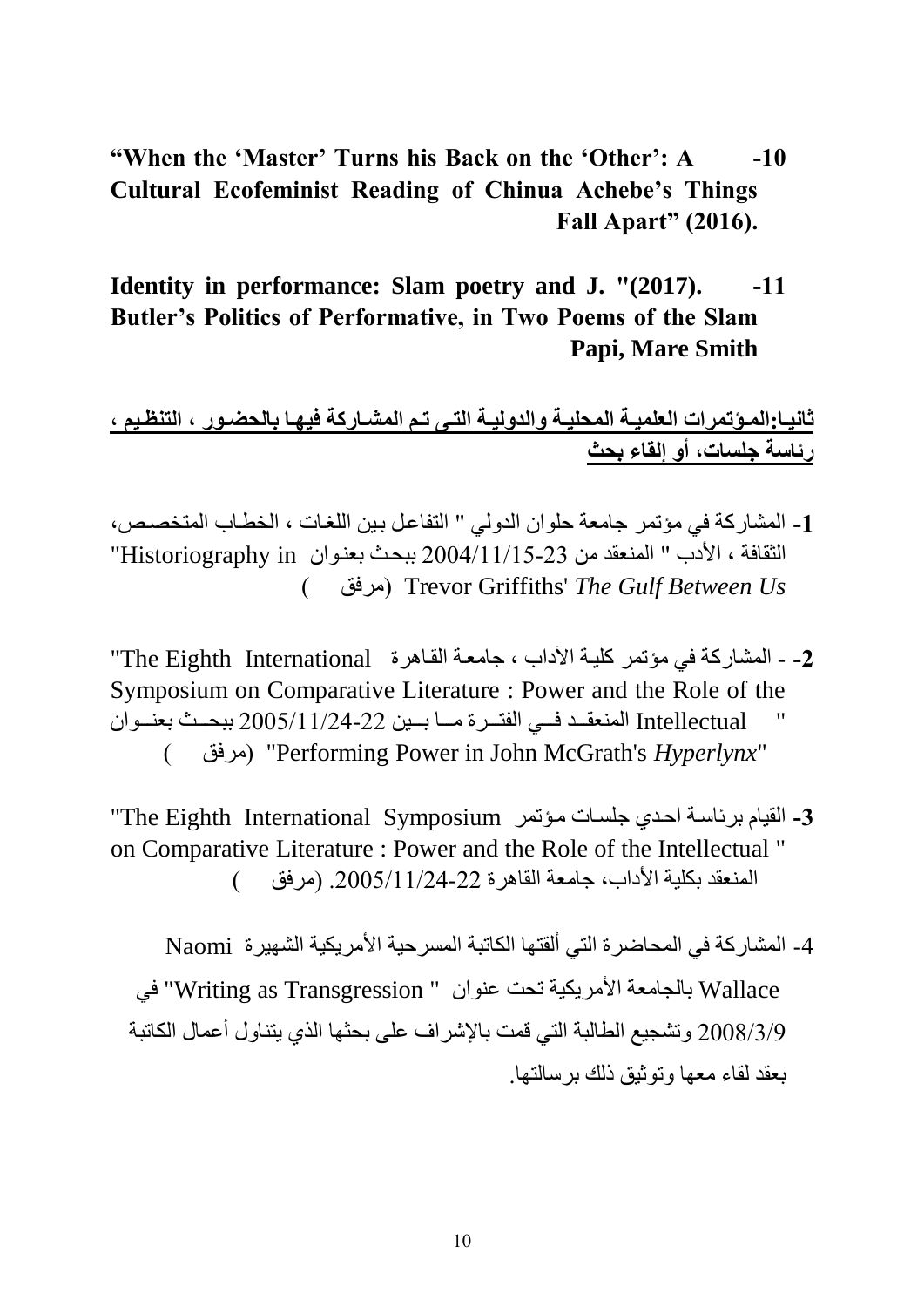- 5- المشاركة في مؤتمر كلية الآداب ، جامعة القاهرة The Ninth International " Symposium on Comparative Literature : Egypt at the Crossroads of " Culture المنعقد في الفترة ما بين 4-11/6/2008 ببحث بعنوان ه Alexandria: a' مرفلق )Cultural space in Christopher Hampton's White Chameleon."  $\overline{(}$ 
	- -6 المشاركة بالحضور وكتابة تقرير عن ندوة أقامها المجلس األعلي للثقافة في ظل المهرجان الدولي للمسرح التجريبي (القاهرة 2009 ) للقاء ومناقشة الأستاذ بالجامعات الأمريكية والمخرج العالمي ، ومؤسس دراسات الأداء المسرحي البروفسور ريتشارد تشكنر. )مرفق (
	- -2 المشاركة في المؤتمر الدولي السنوج الذج يعقده االتحاد الدولي لبحوث المسرح )IFTR )المقام في لشبونة بالبرتغال تحت عنوان " Forbidden Voices Silent 7119/2/18-17 من الفترة في Lives : Censorship and Performance " وقد" Performing Power in John McGrath's *Hyperlynx*" بعنوان ببح قمت بعمل تقرير عن المؤتمر وتم تقديمه للقسم.

)مرفق (

- -8 المشاركة من خالل الـ Form Feedback Experience Symposium في مؤتمر " المسرح الذي لا نعرفه : التبادل المعرفي المسرحي وتحديات المشهد العولمي " الذي أقامته أكاديمية الفنون بالتعاون مع المجلس الأعلى للثقافة من 2010/4/4-2010.
- 9- الاشتراك في مؤتمر كلية الأداب ، جامعة القاهرة " The Tenth International Symposium on Comparative Literature : The Marginalised " المنعقد في الفترة ما بين 7-2010/12/9 ببحث بعنوان " Media Construction of Arabs in Yussef El- Guindi's *Our Enemies: Lively Scenes of Love and Combat. "*

<sup>)</sup>مرفق (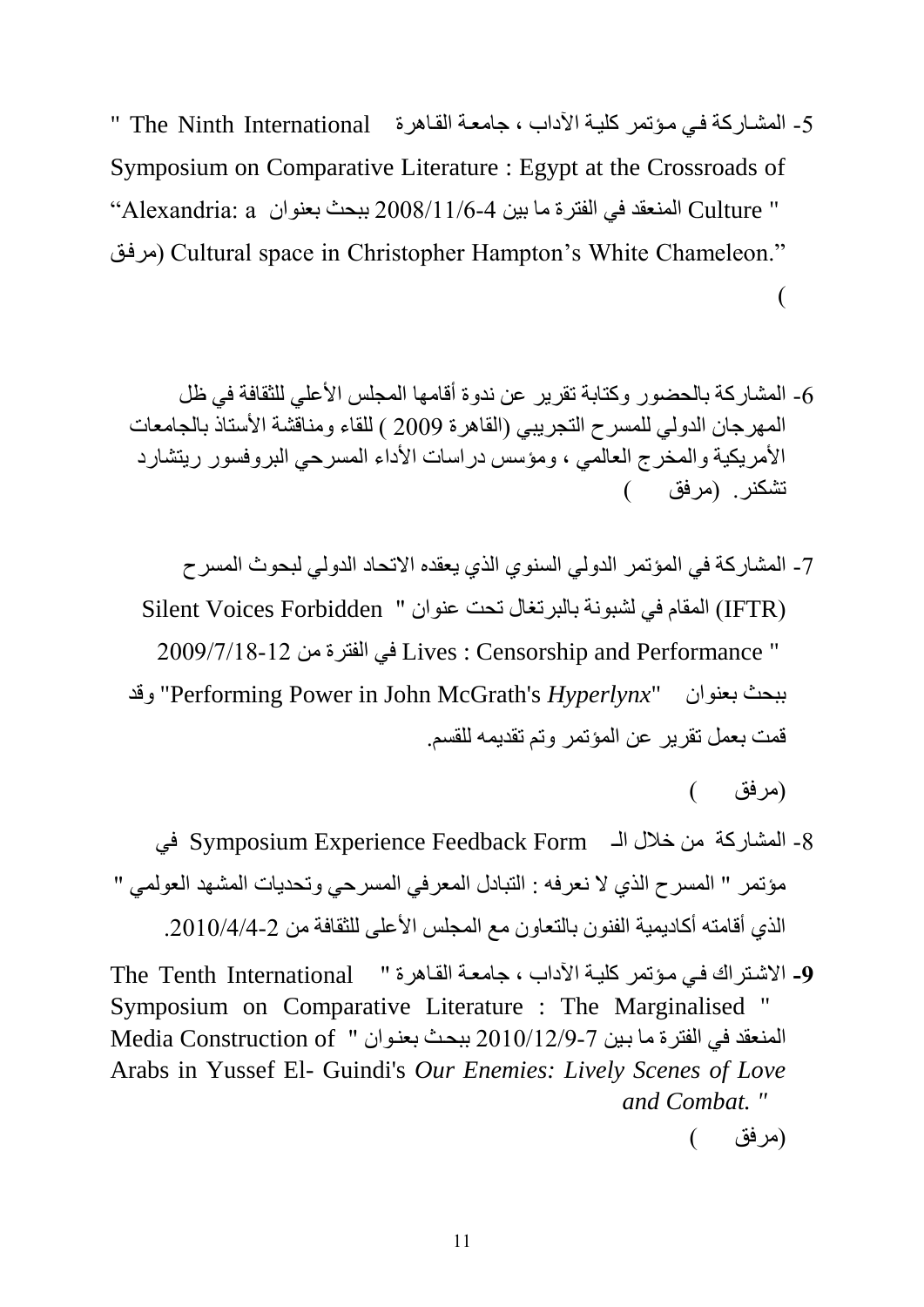- 10 رئاسة جلسة في سيمنار قسم اللغة الانجليزية Catering to the Needs of '' بكلية Learners in a Post-Revolution Era: Teaching English األلسن .7117/1/71 فى Language, and Translation" Literature, )مرفق (
	- -11 االشترا في مؤتمر كلية اددام ، جامعة القاهرة " Eleventh The International Symposium on Comparative Literature : Creativity and Revolution" المنعقد في الفترة ما بين 15-2012/11/13 بإلقاء بحث بعنوان The Dynamics of Space and Resistance in Muhammad Aziz's *Tahrir Square: the*  ) مرفق )*Revolution of the People and the Genius of the Place.*"
- 12- المشاركة فى إدارة جلسة بالمؤتمر الدولى الأول لقسم اللغة الإنجليزية بكلية الألسن، جامعة عين شمس بعنوان " النظريات المرتحلة: أصول و تجليات" (2016). (مرفق  $\overline{\mathcal{L}}$

**ثالثا: الدورات التدريبية وورش العمل والندوات العلمية التي تم حضورها:** 

- 1- المشــاركة فــي الــدورة التدريبيــة العشــرين لإعــداد المــدرس الجــامعي فــي الفتــرة من 9/24 – 1993/10/14. وقد تم حصولي على جائزة التقويم في هذه الدورة.(مرفق  $\begin{pmatrix} 1 \end{pmatrix}$
- 2- الاشتراك في الدورة الأولي والثانية من التدريب المقام في كلية سانت مايكل ، كولشيستر ، فيرمونــــــــــــن بالولايــــــــــــات المتحــــــــــــدة الأمريكيـــــــــــــة فــــــــــــى الفتـــــــــــرة مللا بللين 7 – 1992/2/78 ونشللر البحلل الللذج تللم تقديملله فللي *Educator TEFL* (مرفق) (Summer 1996).
- 3- ترشيح من هيئة الفولبرايت للاشتراك والقيام بتدريب المعيدين والمدرسين المساعدين على الجديد في طرق التدريس في ورش عمل سنة 1996. (مرفق للكس
- 4- الاشتراك في نـدوة " عصـر المعرفـة والأعمـال الالكترونيـة " فـي 711/1/200 بكليـة الحاسبات والمعلومات بجامعة عين شمس. )مرفق (
	- 5- الاشتراك في دورات تنمية قدرات أعضاء هيئة التدريس. (مرفق - أخالقيات وآدام المهنة في الفترة من 7111/11/11-9  $-2004/11/22$ -20 $-11$ أساليب البحث العلمي من - اإلدارة الفعالية لالجتماعات من7116/2/11-9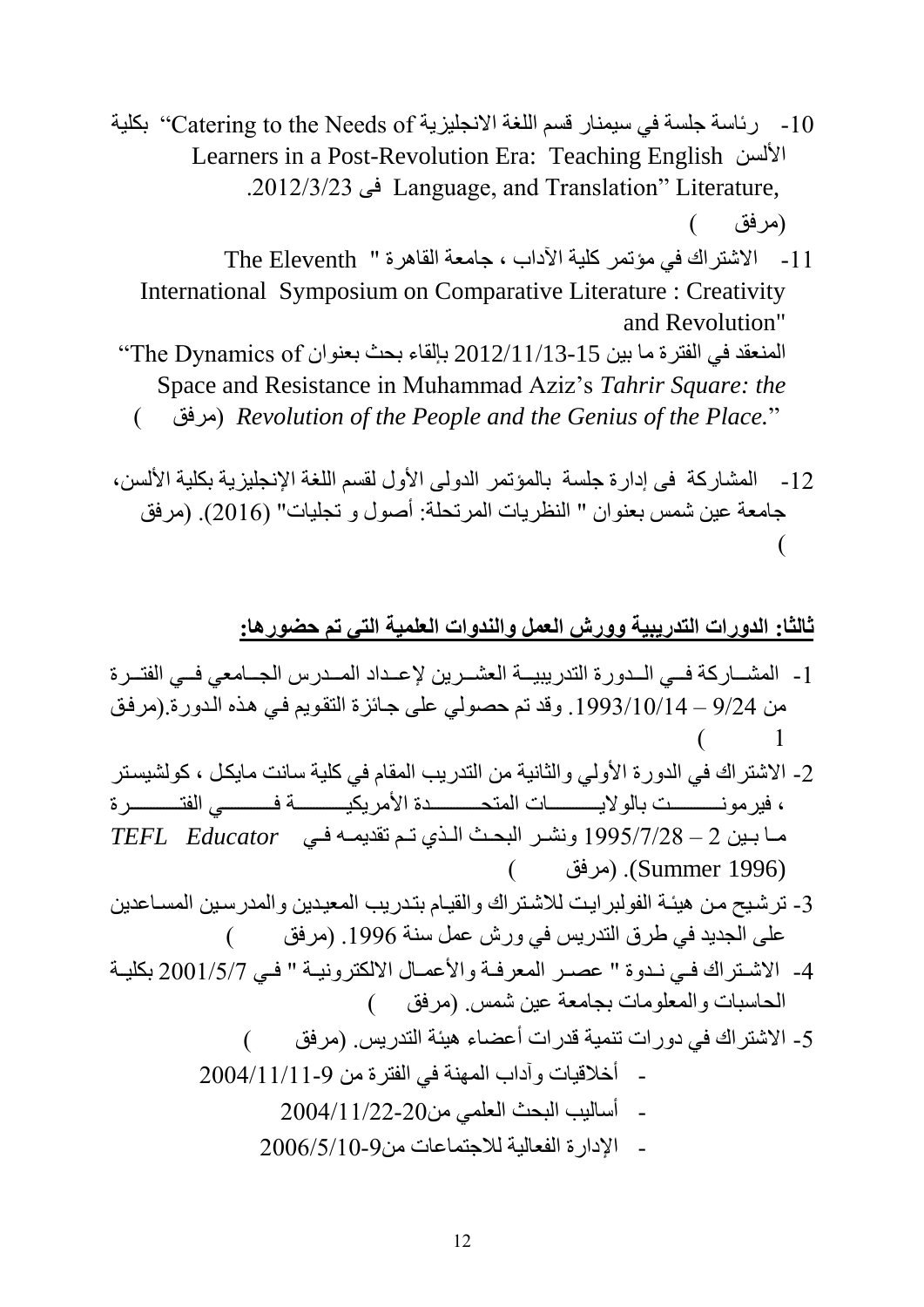- تقریم التدیس من 5006/6/26-24  
\n- استخدام التکتولجية في التدیس من 2006/6/26-24  
\n- آمتحندا واتخ 10% متوز والاعتماد سا
$$
2006/6/29-27
$$
\n2007/2/12-10-24  
\n- آقتحان وات متوز وا 2008/2/14 –  
\n- آقتحانیات 2008/2/14 –  
\n- 2007/2/12-10-24  
\n- 2008/2/14 –  
\n- 2008/2/14 –  
\n- 2008/2/14 –  
\n- 2008/2/14 –  
\n- 2008/2/14 –  
\n- 2008/2/14 –  
\n- 2008/2/14 –  
\n- 2008/2/14  
\n- 2010/4/10  
\n- 2010/12/19  
\n- 2010/4/10  
\n- 2010/4/17  
\n- 202010/4/17  
\n- 202010/4/17  
\n- 2000/17  
\n- 2010/4/17  
\n- 2010/6/21  
\n- 2010/6/21  
\n- 2010/6/21  
\n- 2010/6/21  
\n- 2010/10/113  
\n- 2010/10/114  
\n- 2010/10/113  
\n- 2010/10/113  
\n- 2010/10/114  
\n- 2010/10/115  
\n- 2010/10/116  
\n- 2010/10/117  
\n- 2012  
\n- 2013/9/28  
\n- 2014/2013  
\n- 2014/2018  
\n- 2014/2018  
\n- 2014/2018  
\n- 2014/2018  
\n- 2014/2018  
\n- 2014/2018  
\n- 2014/2018  
\n- 2014/20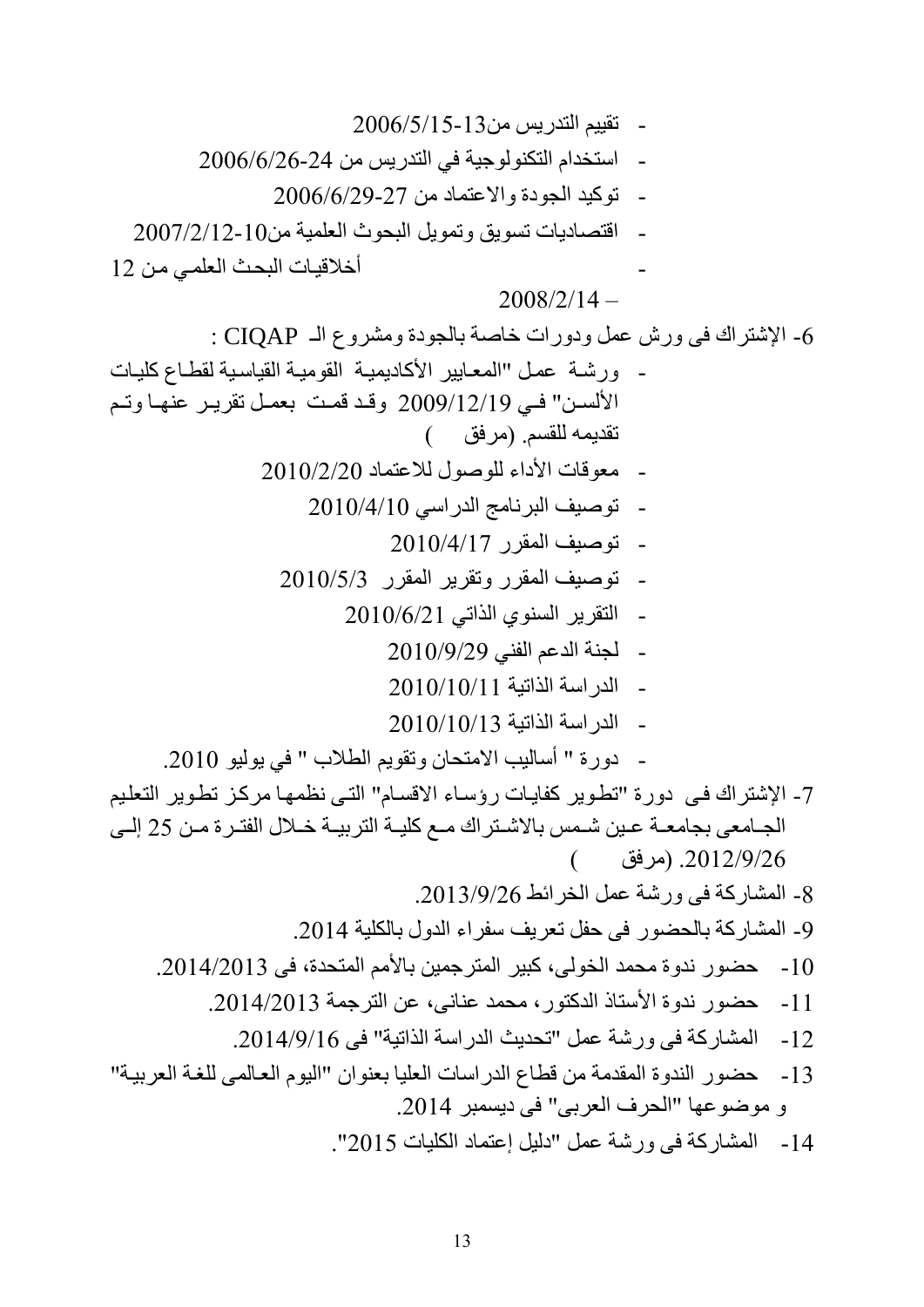- 15 حضور عرض الأستاذ المساعد/ هيثم بدراوى عن النشر الدولى بدار الضبافة في 2017/6/12
- 16 حضور ورشة عمل بنك المعرفة المصرى التي انعقدت بقاعة المؤتمرات بجوار كلية الصبدلة في 4-2017/12/5.

#### **رابعا: المشاركة فى اللجان و نشاطات و فعاليات الكلية و الجامعة:**

1- الإشتر اك في الأعمال الخاصة بلجنة المجتمع و البيئة ولجنة المكتبات (1997 - 2010). 2- الإشتر اك في وضع الخطط و السياسات الخاصة بلجنة شؤون الطلاب (2013/2012 و  $. (2014/2013$ 3- الإشتراك فى وضع الأعمال بمجلس الكلية (2012/ 2013 حتى 2015/2014) . 4- الإشتراك في وضع الأعمال الخاصة باللجنة الثقافية لعام 2015/2014. -2 مقرر لجنة شؤون خدمة المجتمع و تنمية البيئة بالكلية من 7112/9/1 الى /1/78 2017 -6 عضو بلجنة شؤون خدمة المجتمع و تنمية البيئة بالجامعة من 7112/9/1 الى /1/78 2017 7- مقرر لجنة الدراسات العليا و البحوث بالكلية من 2017/4/29. 8- عضو بلجنة الدر اسات العليا و البحوث بالجامعة من 2017/4/29. (مرفق ) 9- عضو باللجنة الدائمة بالجامعة من 2017/10/3. (مرفق) -11 عضو بلجنة مكتبات جامعة عين شمس من .7112/17/11 )مرفق ( 11 - عضو بلجنة تنظيم مؤتمر الجامعة 2018/2017. (مرفق )

### **خامسا: المشاركة فى اعمال الجودة و التطوير على مستوى الكلية و الجامعة**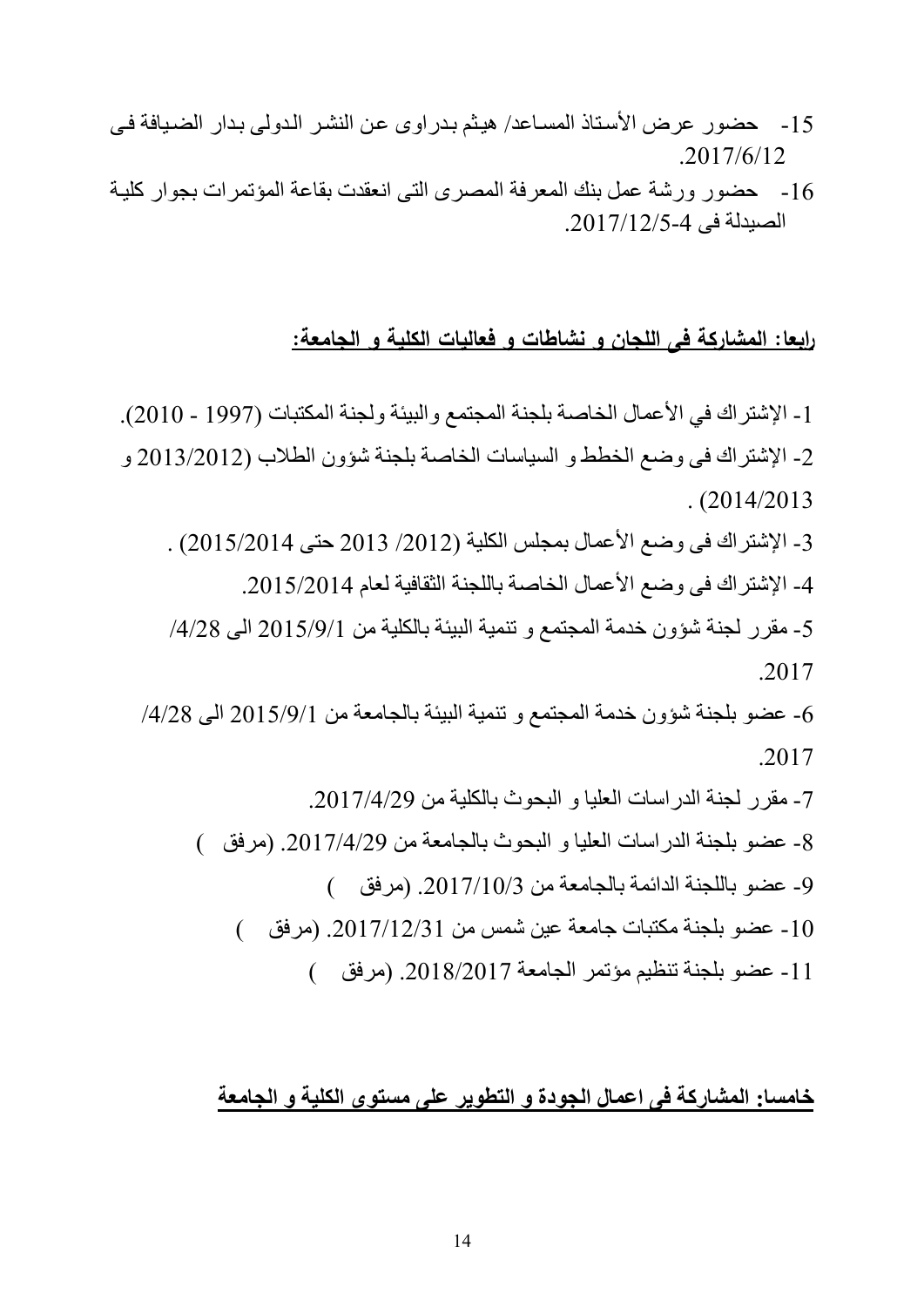- أ- القيام بالإشراف و الإشتراك في إعداد التقرير السنوي الذاتي ( معيار القيـادة والحوكمـة ( منلذ 7111/7119 حتلى 7112/7111 حيل قملت بتجميلع وإعلداد الملادة المطلوبلة وعمل الاستبيانات وتشكيل لجنة للقيام بالمهام اللازمة. (مرفق )
- ب-الإشراف على عمل اللجنة والمتابعة عن طريق لقاء دوري لمراجعة ما تم إنجازه من تكليف و اخراجه فى صورة تحقق الهدف المنشود.

ج- إلى جانب الإشراف والمتابعة قمت بإعداد التقرير الخاص بالأتي :

- وثيقة معايير اختيار القيادات األكاديمية.
- وسائل مشاركة أعضاء هيئة التدريس في اختيار القيادات األكاديمية.
- تحليل نتـائج استقصــاء ( اسـتبيانات ) الأطـراف المعنيــة ( هيئــة التـدريس إداريين – طلاب – عاملين ) حول نمط القيادة بالمؤسسة.
- تجميع المحاضلر الرسلمية لمجلالس الكليلة حلول مناقشلة قضلايا التعلليم وتطلوير البرامج والقرارات التي تكفل فاعلية الأداء.
- د- القيـام بـدور منسـق مـادة الـدراما للمرحلـة الجامعيـة الأولـى منـذ 2010/2009 حتـى 2013/2012 حيث قمت بمراجعة توصيف مقررات مادة المدراما وفقا للمعايير الأكاديميـة القوميـة القياسـية لقطـاع كليـات الألسـن ، باللغـة الإنجليزيـة وترجمتهـا إلـى العربية للسنوات الأربع.
- ه- القيـام بـدور منسـق مـادة المطالعـات و المقـال للمرحلــة الجامعيــة الأولــي لعــامي 2014/2013 و 2015/2014 حيث قمت بمراجعة توصليف المقررات ،تحليث المنهج، تغيير توزيع الدرجات، و تعديل نمط الأسئلة بما يحقق الإرتقاء بالمستوى.
- و- المشاركة فى وضع المعايير القياسية لبرنـامج الدراسـات العليـا الخـاص بـالأدب لقطـاع الألسن/ قسم اللغة الإنجليزية بنظام الساعات المعتمدة 2014/2013. (مرفق )
- ز إدارة مكتب التعاون الدولى وفقا لقرار مجلس الكلية في شهر فبراير للعام الجامعي .7112/7111 )مرفق (
- ح- إتمام أول المهام التي كلف بها المكتب من قبل الجامعة في 2015/2/23 في وقت قياسي و هـي تجميـع ملفـات الكليــة الخاصــة بأعمــال الجـودة و ترجمتهـا إلــي اللغــة الإنجليزيـة و تقديمها فـي أسـرع وقت لمكتب الأسناذ الـدكتور، نائب شـؤون الجامعـة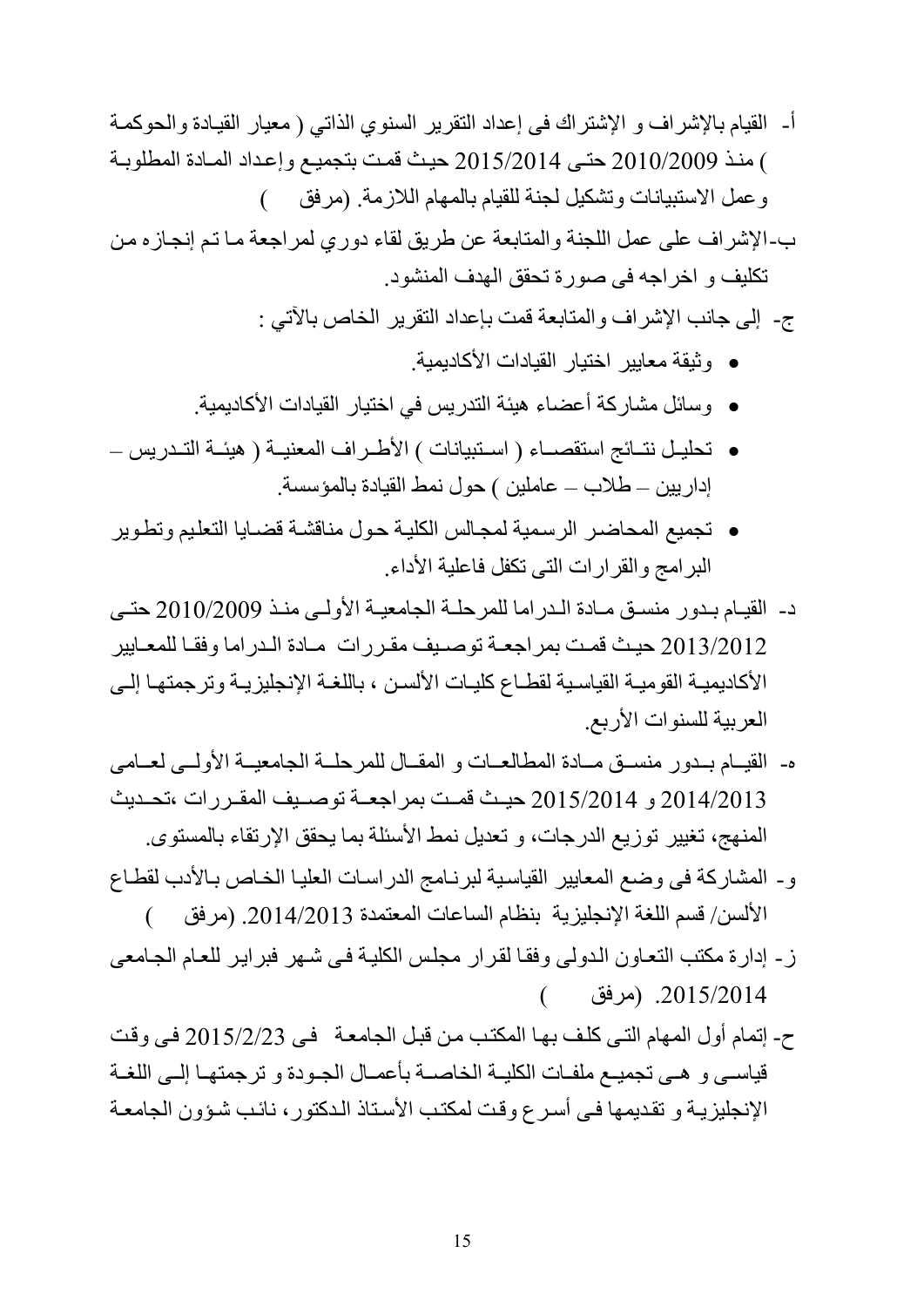للدراسات العليا، لرفعها على موقع ال QS Stars Ranking و ذلك في اطار استعدادات الجامعة للتقدم للتصنيف الدولى.

- ط- اإلشراف على إعداد الملفات المطلوبلة ملن الكليلة فلى أطلار إسلتعدادات الجامعلة للتقلدم للتصنيف الدولى الQS Stars Ranking في 2017/ 2018 و تشكيل لجنة لهذا الغرض (مرفق )
- ى- المشاركة في تطوير المكتبة المركزية بجامعة عين شمس من خلال اللجنة المشكلة لتطوير المكتبة المركزية للعام /7112 7118 و تقديم مقترحات فى هذا الشمن. )مرفلق  $\overline{\mathcal{L}}$
- ك- مر اجعة لائحتى كلية أداب عين شمس و كلية البنات بتكليف من اللجنـة الدائمـة و عمـل نقرير بذلك و تسليمه لمكتب نائب الدراسات . (مرفق )
- ل- المشاركة في طرح محاور قطاع العلوم الإنسانية و الإجتماعية من خلال اللجنـة المشكلة لتنظيم مؤتمر الجامعة للعام 2018/2017. (مرفق )

### **سادسا: التدريس**

**-0 المقررات التى تم تدريسها للمرحلة الجامعية األولي ومرحلة الدراسات العليا**

**أ- داخل القسم والكلية :**

| التاريخ       | المقرر         | المرحلة المستهدفة       | الجهة التي تم التدريس  |
|---------------|----------------|-------------------------|------------------------|
|               |                |                         |                        |
| $1992 - 1990$ | <b>ESL</b>     | المرحلة الجامعية الأولي | قسم اللغة الالمانية و  |
|               |                |                         | الفرنسية، كلية الألسن، |
|               |                |                         | جامعة عين شمس          |
| 1997 - 1991   | كتابة المقال + | المرحلة الجامعية الأولي | قسم اللغة الإنجليزية،  |
| 2014/2013 و   | المحادثة       |                         | كلية الألسن، جامعة عين |
| 2015/2014     |                |                         | شمس                    |
|               |                |                         |                        |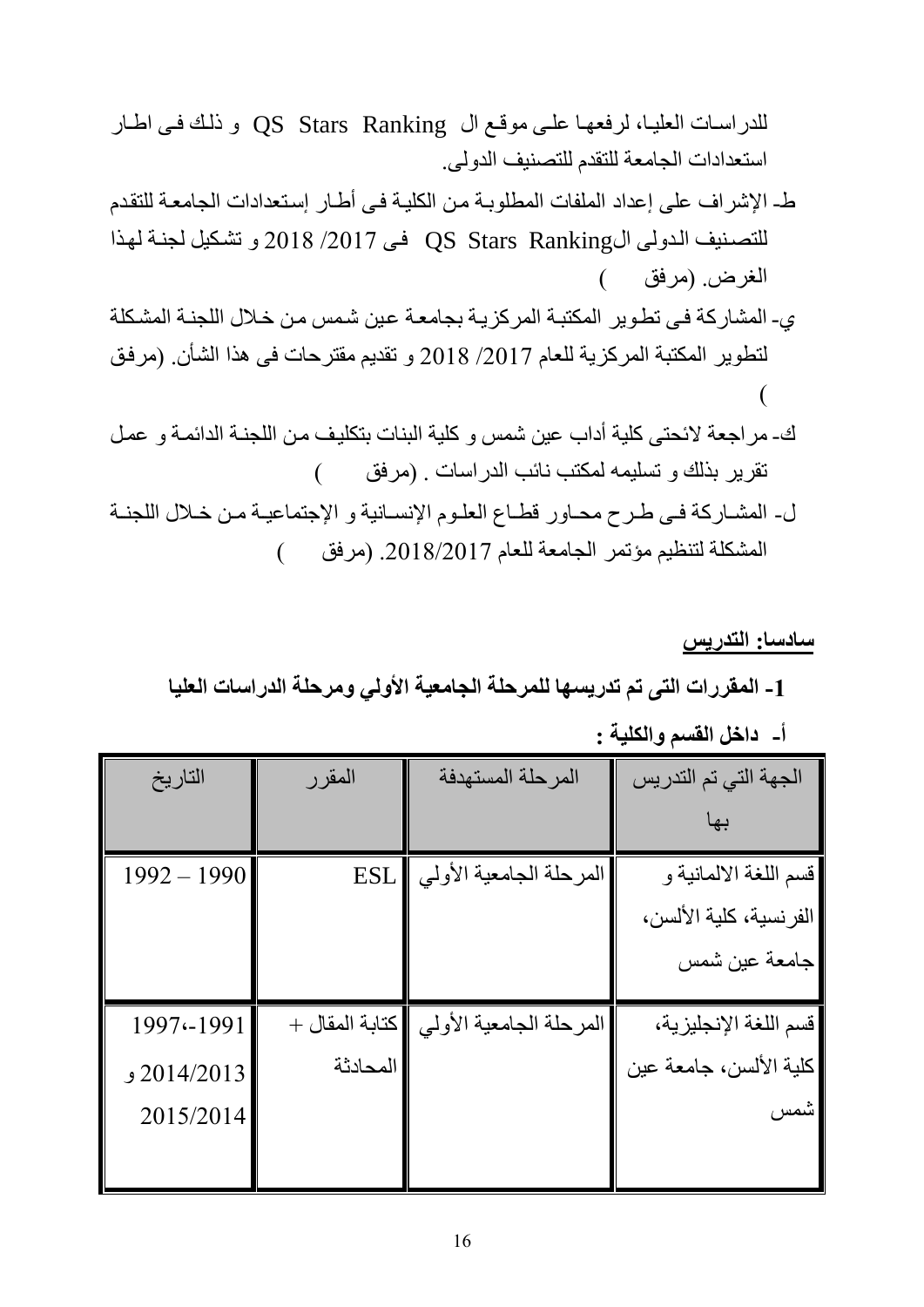| $2017 - 1997$ |           | المرحلة الجامعية الأولي ¶الدراما / مسرح | قسم اللغة                |
|---------------|-----------|-----------------------------------------|--------------------------|
|               |           |                                         | الإنجليزية، كلية الألسن، |
|               |           |                                         | جامعة عين                |
|               |           |                                         | شمس                      |
|               |           |                                         |                          |
|               |           |                                         |                          |
| 2006          | طرق بحث   | الدراسات العليا                         | قسم اللغة الإنجليزية،    |
|               |           |                                         | كلية الألسن، جامعة عين   |
|               |           |                                         | شمس                      |
|               |           |                                         |                          |
|               |           |                                         |                          |
| 2015-2007     | حضارة     | الدراسات العليا                         | قسم اللغة الإنجليزية،    |
|               |           |                                         | كلية الألسن، جامعة عين   |
|               |           |                                         | شمس                      |
|               |           |                                         |                          |
| 2015/2014     | الإستشراق | الدراسات العليا بنظام                   | قسم اللغة الإنجليزية ،   |
|               |           | الساعات المعتمدة (أدب)                  | كلية الألسن،جامعة عين    |
|               |           |                                         | شمس                      |
|               |           |                                         |                          |

**ب- داخل الجامعة:**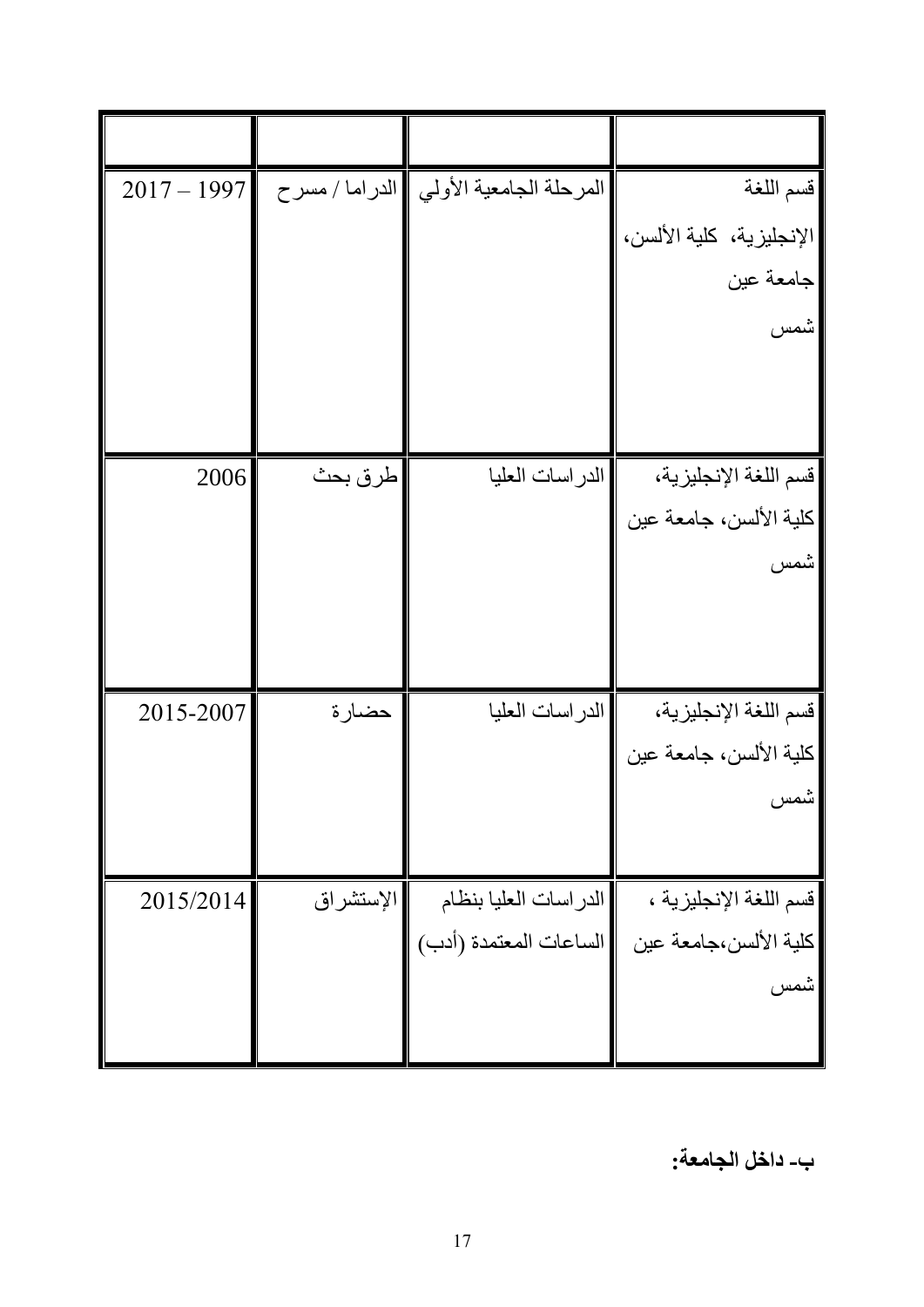| التاريخ       | المقرر          | المرحلة المستهدفة       | الجهة التي تم التدريس |
|---------------|-----------------|-------------------------|-----------------------|
|               |                 |                         |                       |
| $2017 - 2001$ | <b>Business</b> | المرحلة الجامعية الأولي | كلية التجارة / القسم  |
|               | English         | الفرقة الأولي والثانية  | الفرنسي               |
|               |                 |                         |                       |
| $2001 - 1997$ | <b>Business</b> | المرحلة الجامعية الأولي | كلية التجارة / القسم  |
| 2013/-2012    | English         | الفرقة الأولي           | الإنجليزي             |
|               |                 |                         |                       |
| 1997 - 1994   | $ESP+$          | المرحلة الجامعية الأولي | كلبة الصبدلة/ جامعة   |
|               | <b>TOEFL</b>    | الفرقة الأولي           | عين شمس               |

**-7 أسلوب تقييم أداء الطالب و تنوع األعمال التى يتم على أساسها التقييم :** 

|                       |                                         | المرحلة   | المقرر  |
|-----------------------|-----------------------------------------|-----------|---------|
| أسلوب التقييم         | الأعمال التي يتم على أساسها التقييم     |           |         |
|                       |                                         | المستهدفة |         |
| اختبار نهائي تحريري   | كتابة مقالات تحليلية ونقدية والتوصل     | المرحلة   | الدراما |
|                       | لنتائج واضحة وعقد المقارنات             | الجامعية  |         |
|                       |                                         | الأولىي   |         |
| النقاش والحوار أثنـاء | القدرة على الاستيعاب والفهم واستخدام    |           |         |
| المحاضرة              | البراهين والأدلة عند إبداء الرأي        |           |         |
| أداء بعض المشاهد      | استيعاب اللغة المسرحية التى تحول        |           |         |
|                       | النص فيما بعد لعرض مسرحي                |           |         |
|                       | القدرة على العمل في فريق والتعامل       |           |         |
|                       | مع الآخرين                              |           |         |
| التكليف بمهام         | القدرة على التحليل والتوصل إلى نتائج    |           |         |
| تحريرية ثم عرضها      | وعرضها                                  |           |         |
| أمام الزملاء لتقييم   |                                         |           |         |
| مهارات                |                                         |           |         |
| عرض الموضوع           |                                         |           |         |
| عن طريق أسئلة         | الإلمام بالخلفية التاريخية، الثقافية، و |           |         |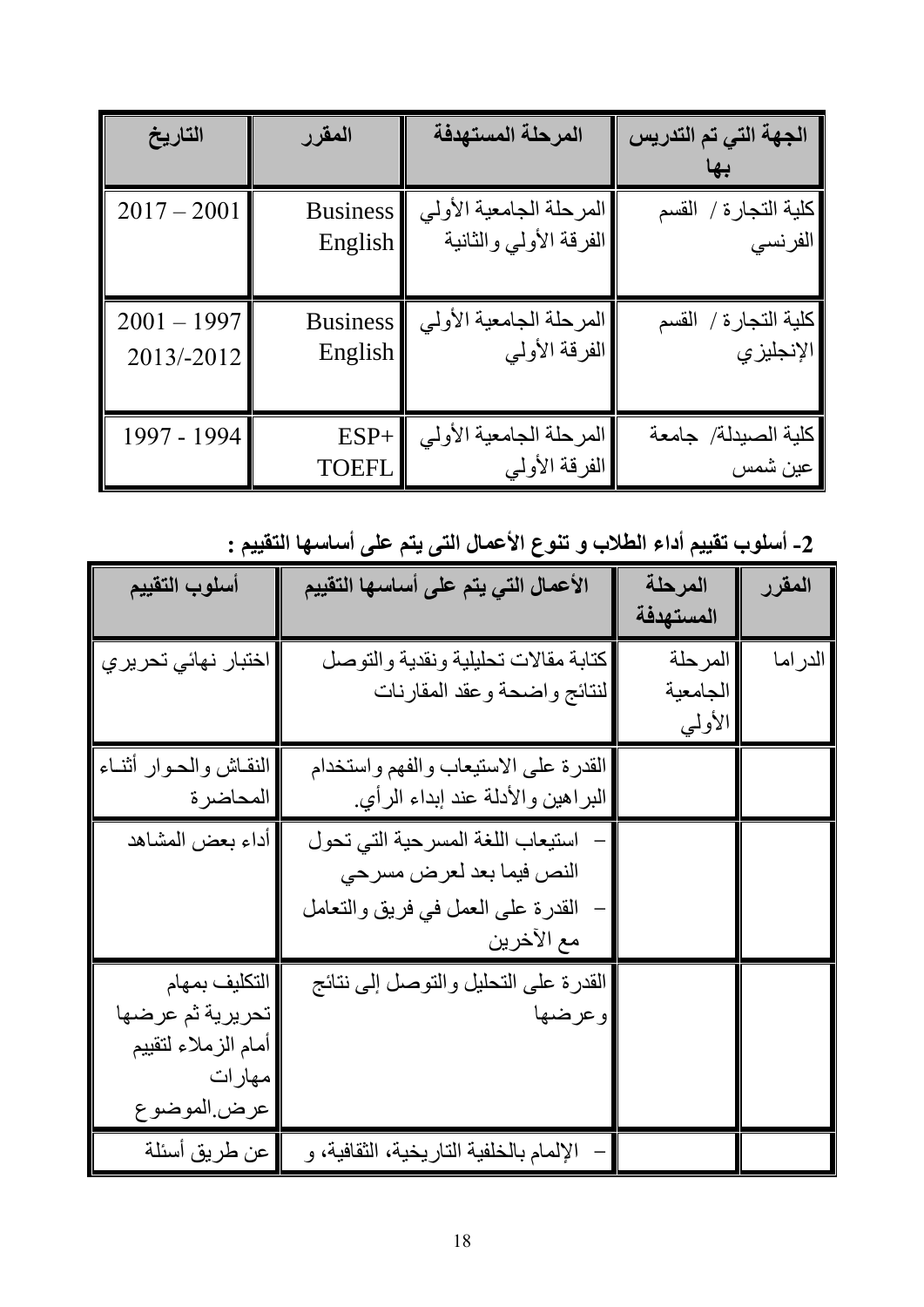| الإختيار من متعدد في<br>إمتحان منتصف<br>الفصل الدراسي.<br>+ الأسئلة المقالية في<br>الإختبار النهائي<br>التحر ير <i>ي.</i>                   | الفلسفية للنص.                                                                                               |                     |                       |
|---------------------------------------------------------------------------------------------------------------------------------------------|--------------------------------------------------------------------------------------------------------------|---------------------|-----------------------|
| إستخدام اسلوب<br>المراجع النظير -Peer<br>Review<br>Checklist لتقييم<br>مقالات الأعداد الكبير ة<br>للطلاب بشكل<br>أسبو عي لتحسين<br>المستوى. | كتابة مقالات بلغة إنجليزية سليمة و<br>مترابطة                                                                |                     | المطالعات<br>و المقال |
| إختبار نهائى تحريري                                                                                                                         | القدرة على الإلمام بموضوعات<br>واتجاهات ثقافية متنوعة<br>تحليل النصوص الأدبية والغير أدبية<br>عقد المقارنات. | الدر اسات<br>العليا | الحضارة               |
| النقاش والحوار أثناء<br>المحاضرة                                                                                                            | إبداء الرأي باستخدام الأدلة والبراهين                                                                        |                     |                       |
| تقييم مهارات العرض                                                                                                                          | عرض الأراء والأفكار أمام الزملاء                                                                             |                     |                       |

- **-3 المساهمة في تطوير المقررات وأسلوب التدريس :** 
	- **أ- المرحلة الجامعية األولي:**
- الالتزام أثناء القيام بأعمال التدريس بما يضع القسم من سياسات مرتبطة بالجودة وحسن الأداء واستخدام وسائل التقنية المتاحة.
- توصيف وتنسيق المقررات في ضـوء المعـايير الأكاديميـة القياسية القوميـة لقطـاع كليـات الألسن (NARS).
	- العمل على تحقيق المبرجات التعليمية المستهدفة.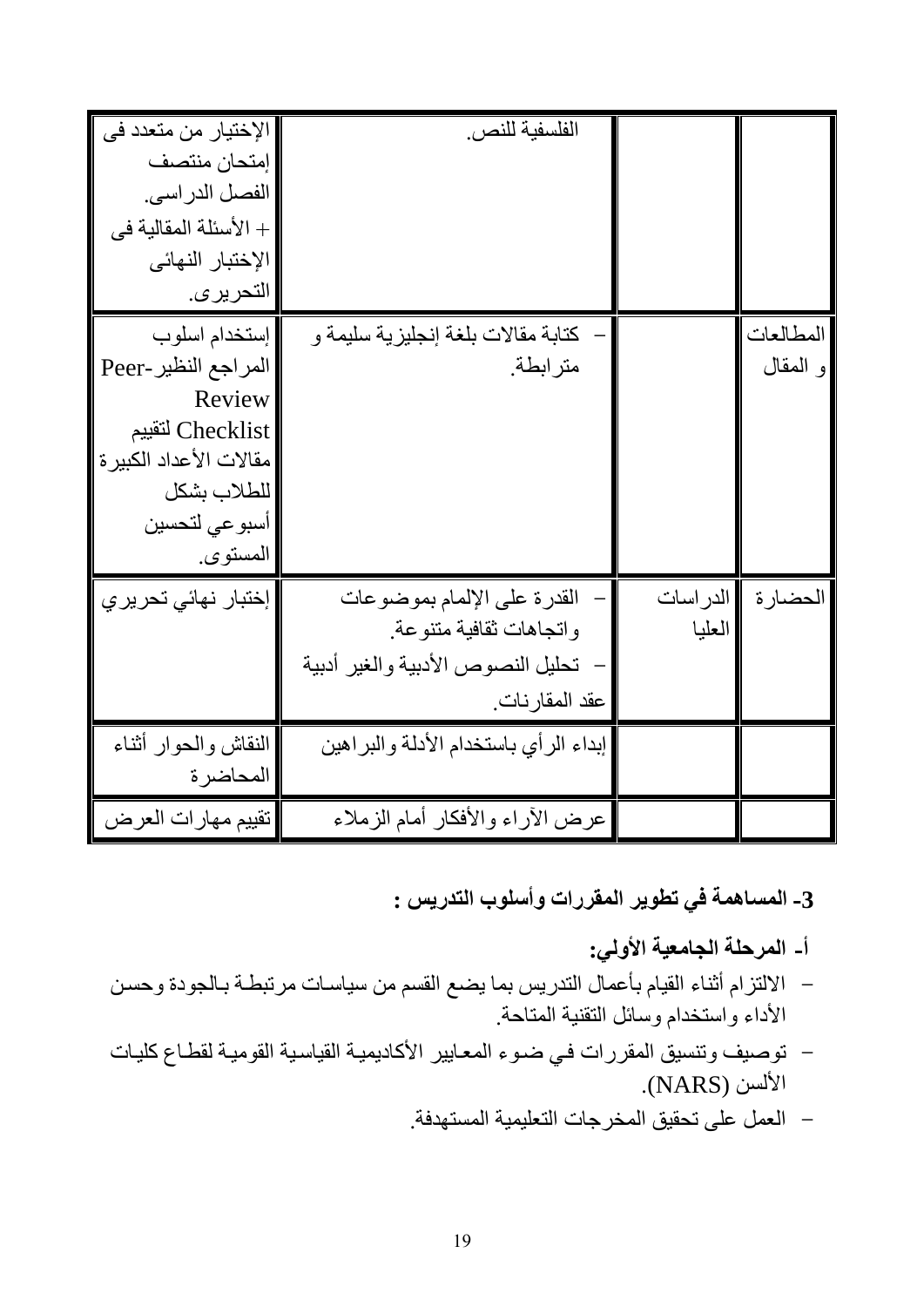- تعديل التوصيف وفقا للتقرير الذي يعقب الانتهاء من الفصل الدراسي وذلك لتحسين الأداء وتفادي نقاط الضعف والتقصير.
- تطوير طريقة تدريس مـادة الـدراما والتعامل مـع الـنص كعرض مسرحي تـتحكم فيـه عناصر مختلفة تلعب دورا في شحن النص المكتوب بالمعاني والدلالات التي تسهم في عملية التلقي.
- تنمية القدرات الأدبية والنقدية عند الطالب من خلال طرح ومناقشة مقالات نقدية مختلفة في ورش عمل تهدف لتحقيق هذا الغرض.
- تشجيع الطلبة على التخيل والابتكار وذلك من خلال أداء بعض المشاهد من النصوص المقررة.
- تشجيع الطلبة على طرح آفاق وراى نقدية جديدة مبالفة ومناهضة لما هو سائد وتقليدج.
	- استنتاج قراءة النصوص من وجهة نظر العرض المسرحي.

لها.

- تشجيع الطلبـة علـى استكشـاف العلاقـات المرئيـة والمسموعة التـى تجعل الـنص نصــا مسرحيا يكتب للتمثيل والعرض.
- تشجيع الطلبـة علـى اسـتخدام المصــادر المختلفـة التقليديـة والتكنولوجيـة للحصـول علـى المعلومات والمعارف.
	- استبدام وسائل إيضاحية مثل PowerPoint لعرض محتوج المقرر .
	- توجيه الطلبة للاشتراك في المكتبات الرقمية لتنويع مصادر المعلومات.
- فلي إطلار التطلوير و ربلط المقررات بإحتياجـات سلوق العمـل، قمـت بتحـديث مـنهج المطالعات و المقال بالفر قـة الر ابعـة ليشمل الكتابـة للأغر اض التجار بـة بتـدر بب الطـلاب على الكتابة وفقا للأشكال و التصميمات المختلفة للمستندات فى مجال التجارة و الأعمـال. )مرفق شهادة تقدير من القسم + اسلتمارة تقيليم عضلو هيئلة التلدريس للعلام 7112/7116  $\overline{\mathcal{L}}$

**ب- مرحلة الدراسات العليا :**  - تشجيع الطلبة على استكشاف العالقات و التداخل بين المعارف المبتلفة - تشللجيع الطلبللة علللى قبللول فكللرة التجريللب والمغللامرة لتنطلللق ثقافتنللا باألسللاليب العلميللة

- التجر ببية لا بالأفكار النمطية الموروثة والنماذج سابقة التجهيز . - مساعدة الطلبة على اكتساب القدرة على النقد الذاتي لاكتشاف مواطن الضعف والتصدي
- المشبار كة في تحديد مجبالات الخطبة البحثيبة لطلبية الدر اسبات العليبا ودر اسبات مبا بعد الدكتوراه. )مرفق (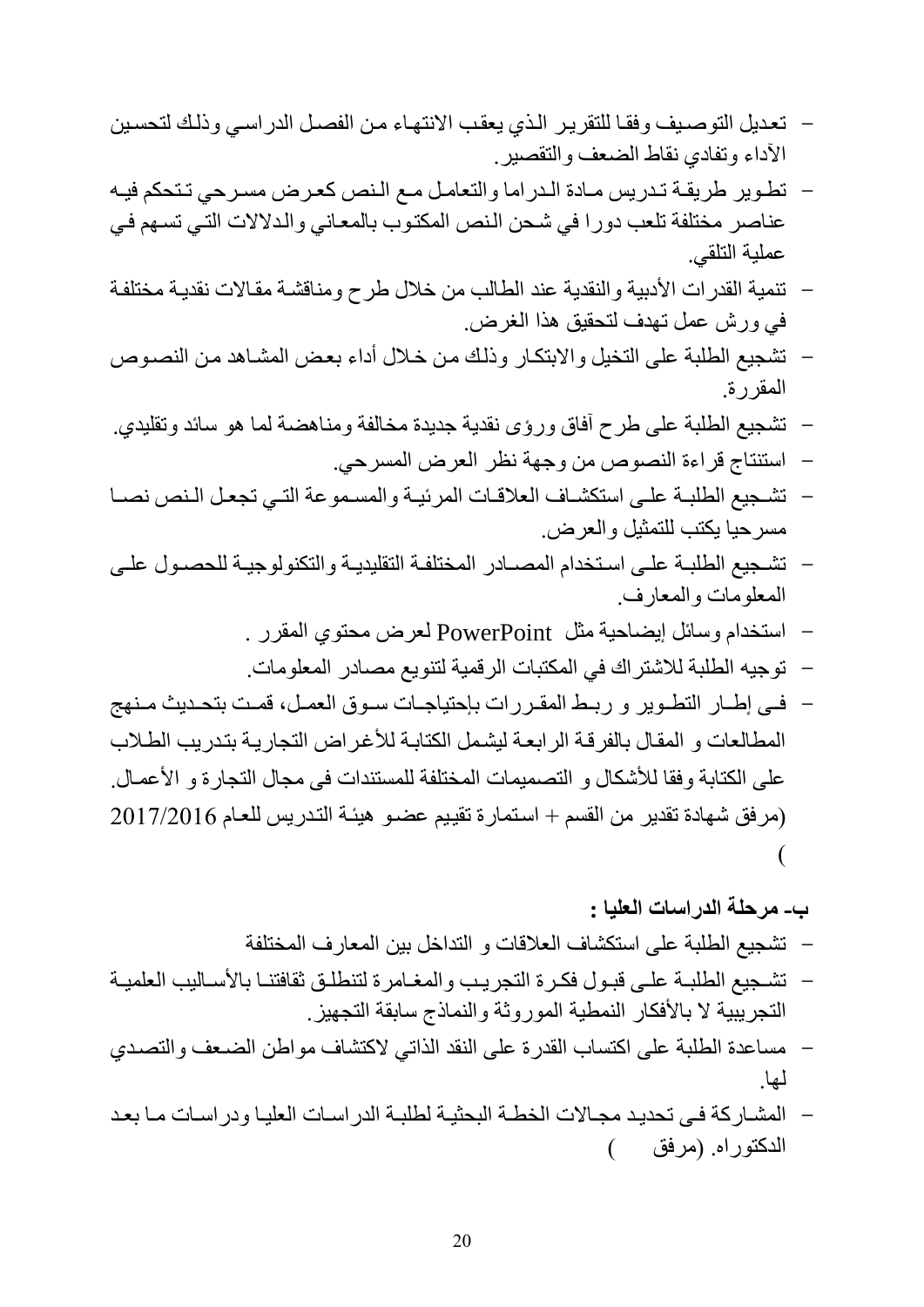**ج- المساهمة في تطوير المقررات الخاصة ببعض كليات الجامعة :** 

- الاشتراك في وضع وتطوير برامج اللغة الإنجليزية بكلية التجارة والصبدلة بجامعة عين شمس.
- مساعدة طلبــة كليــة التجــارة فــي إعـداد مشـروعات بحثيــة فــي مجــال التخصـص باللغــة اإلنجليزية.
- تدريب طلبة كلية التجارة عللى البحل علن المعلوملة المطلوبلة وكيفيلة علرض الموضلوع المطروح بلغة إنجليزيـة سليمة و فـي تسلسل يتفق مـع مـنهج البحث العلمـي باستخدام الـ PowerPoint أمام جمهور الحاضرين.

دـ المشلرىة في أعمال الامتحانات:  
– القيام بوصع امتحانات المواد التي تم تدريسها والالتزام بتصحيج الأوراق وتسليمها في
$$
-
$$
 المواعيد المحددة من الكلية.  
– الاشتراك في أعمال الكنترول والسير وامتحانات الشفهي الخاصة بالقسم.  
– الاشتراك في الإشراف ومناقشة مشاريع التخرج الخاصة بالفرقة الرابعة.  
القرار بالعمل بهذا النظام منذ 2012 حتى 2017.

# **سابعا: األنشطة الطالبية**

- مر اجعة و تقييم أعمـال الطـلاب المبدعين فـي مجـال كتابـة القصـدة القصـبر ة و الشـعر و التمثيل.
- تشجيع طلالم الفرقلة الثالثلة بقسلم اللغلة اإلنجليزيلة للمشلاركة فلى مسلابقة كتابلة المقلال التي اقامها القسم في العام الجامعي 2014/2013 و و القيام بتقديم معايير التحكيم و إقتراح الموضوعات.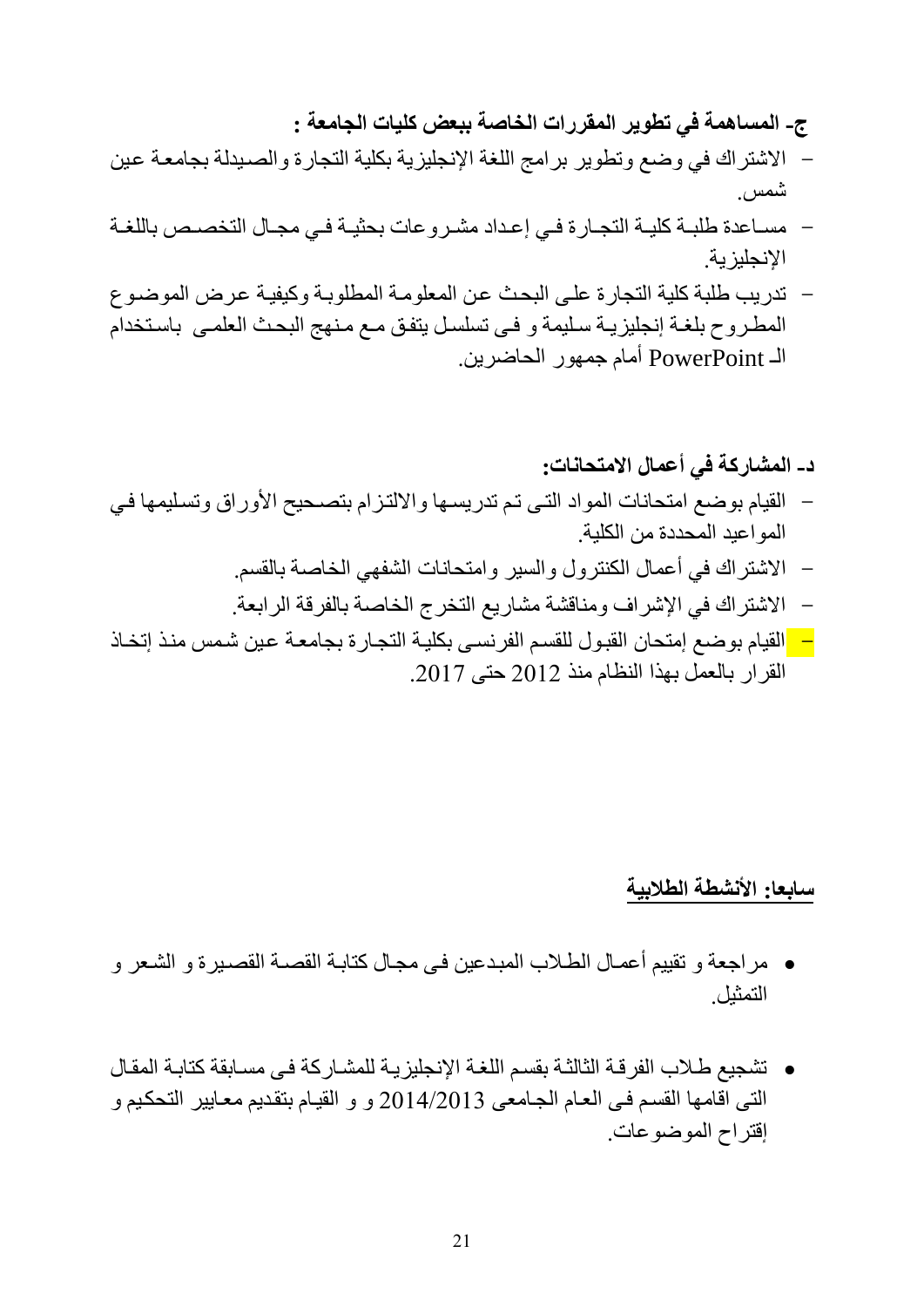- التواصل مـع الطـلاب من خـلال شبكة الإنتر نـت لمناقشـة مقتر حـاتهم و مشـكلاتهم، أو لتقديم مقالاتهم و خصوصا فى الفترات التى كان فيها الحضور متأثرا بما تمر بـه البلاد من احداث.
	- التواصل مع الطالم و مناقشة مشاكلهم األكاديمية و غيرها من خالل الساعات المكتبية و خصوصا لتقديم المزيد من المساعدة للطلبة المتعثرين و ذوى الإحتياجات الباصة.
- تحفيز طلاب القسم فـي مجـال دراسـة الـدراما و المسـرح عـل عـرض مشـاهد مـن المسرحيات قيد الدراسة و المتاحة على موقع YouTube و تشجيعهم على تقديم راى و أراء تقوم على نقد هذه المشاهد فى إطار العناصر و النظرية الدرامية التى درست.
- تشجيع الطلاب على لعب أدوار الشخصيات و ذلك لتدريبهم على المزيد من الإستيعاب للغة الأداء و العرض المسرحي.

.

- الإهتمام بتشجيع الطلاب على الإلمام بالجوانب التاريخيـة و الثقافيـة للنصـوص و ذلك لتعميق المعرفة الفكرية و الثقافية لديهم و قبول الأخر و ثقافة الإختلاف.
- أنظر ناتج ممارسة هذه الأنشطة مع الطلاب (مرفق نتيجة استبيانات الطلاب فـى تقييم الأستاذ ).
- ألأنشطة الطلابيـة كوكيـل الكليـة لشـؤون خدمـة المجتمـع و تنميـة البيئـة ( فـي الجـزء المخصص للأعمال و الأنشطة كوكيل الكلية لشؤون البيئة) .

## **ثامنا: األنشطة و األعمال الخاصة بخدمة المجتمع قبل تولى منصب وكالة شؤون خدمة المجتمع و تنمية البيئة:**

 الترشليح ملن هيئلة الفولبرايلت للعملل بمركلز تعلليم الكبلار التلابع للجامعلة األمريكيلة- 1995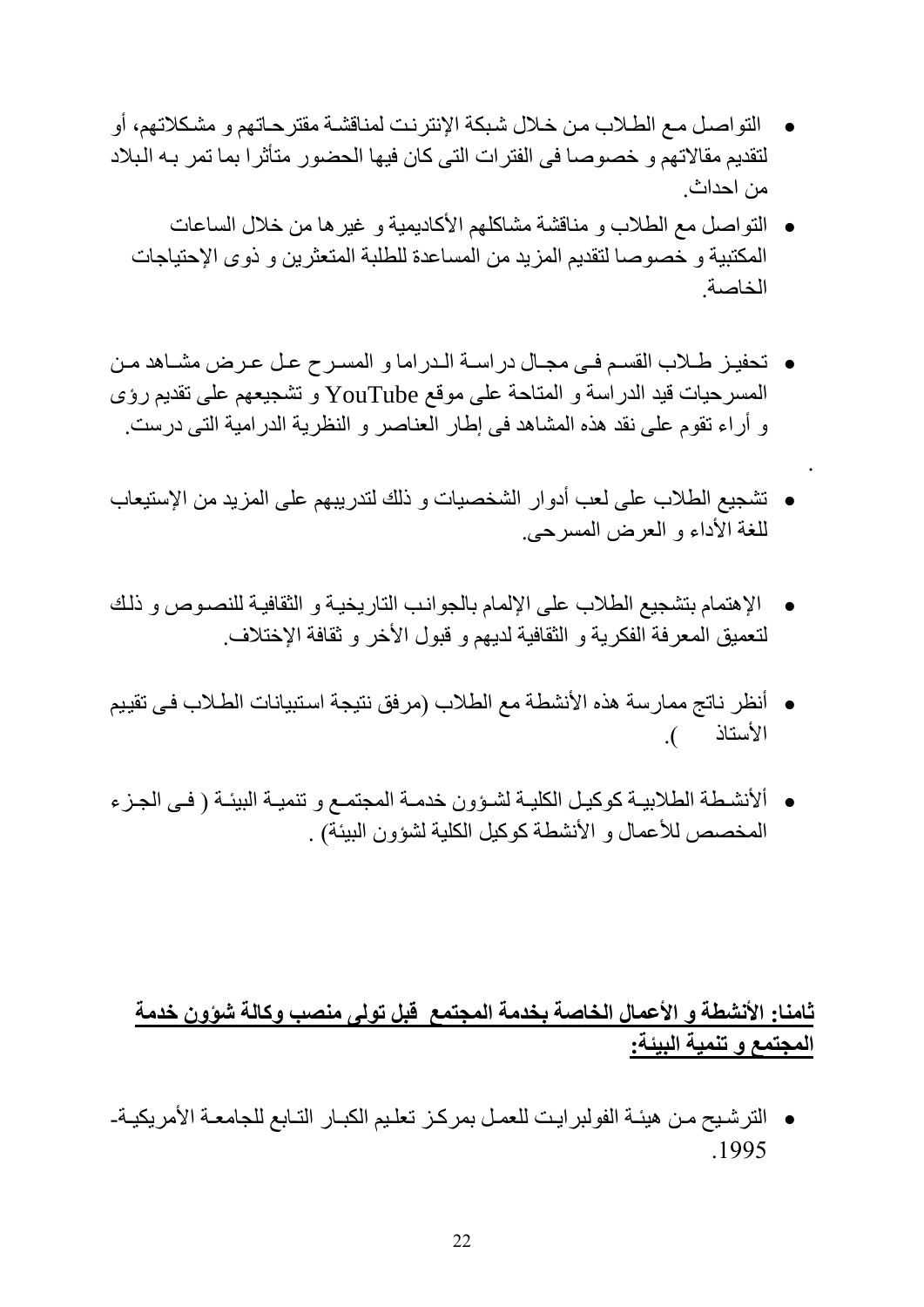- الاشتراك في رفع مستوي موظفي هيئة الرقابة الإدارية في اللغة الإنجليزية 1994.
- المشاركة فلي مشلروع تلدريب وإعلداد مدرسلي وزارة التربيلة والتعلليم لتلدريس منلاهج اللغة الإنجليزية للمرحلة الابتدائية - 1997.
- المشللاركة فللي مشللروع وزارة التربيللة والتعللليم لرفللع المسللتوج اللغللوج للمدرسللين المسافرين في منح للخارج - 1997.
	- المشاركة في أعمال مهرجان القاهرة الدولي للمسرح التجريبي منذ 7111/7119 و منها:
- حضلللور نلللدوات ولقلللاءات الضللليوف بالجملللاهير وإعلللداد تقلللارير علللن محاضلللرات المتخصصين الأجانب ونشرها في المجلة الخاصىة بالمسرح التجريبي على الموقع الخاص بالمهرجان. (مرفق 5 )
- حضور العروض الباصلة بلالفرق األجنبيلة والعربيلة المشلتركة فلي المهرجلان وإعلداد مقـالات نقديــة باللغــة الإنجليزيــة ترتكــز علــى العـرض والأداء ونشــرها فــى مجلــة المهرجان وعلى الموقع الخاص به. (مرفق 6 )
- المشللاركة فللى لجنللة تقيلليم الملحقللين السللياحيين بالهيئللة العامللة لتنشلليط السللياحة فللى 2015/2014
- المشــاركة فـي اللجنــة المشـكلة فـي الكليــة للإختيــار مـن بـين المتقـدمين لشــغل وظيفـة مدرسين بقسم اللغـة الإنجليزيـة بكليـة اللغـات و الترجمـة ، جامعـة أسـوان، و تـم وضـع معايير محددة للإختيار حتى عام 2016/2015. (مرفق )

**تاسعا: األنشطة الدولية** اإلشترا في اإلتحاد الدولي لبحوث المسرح (IFTR )وقد تم إدراج اسمي كعضو بمجموعة المسرح العربي بالمجلة الباصة باالتحاد وهى:

• Salwa Rashad is cited by Khalid Amine, Hazem Azmy, and Marvin Carlson in "IFTR's Arabic Theatre Working Group," *Theatre Research International*, Cambridge University Press,35.3 (October 2010): 269. Journals.cambridge.org/tri

)مرفق (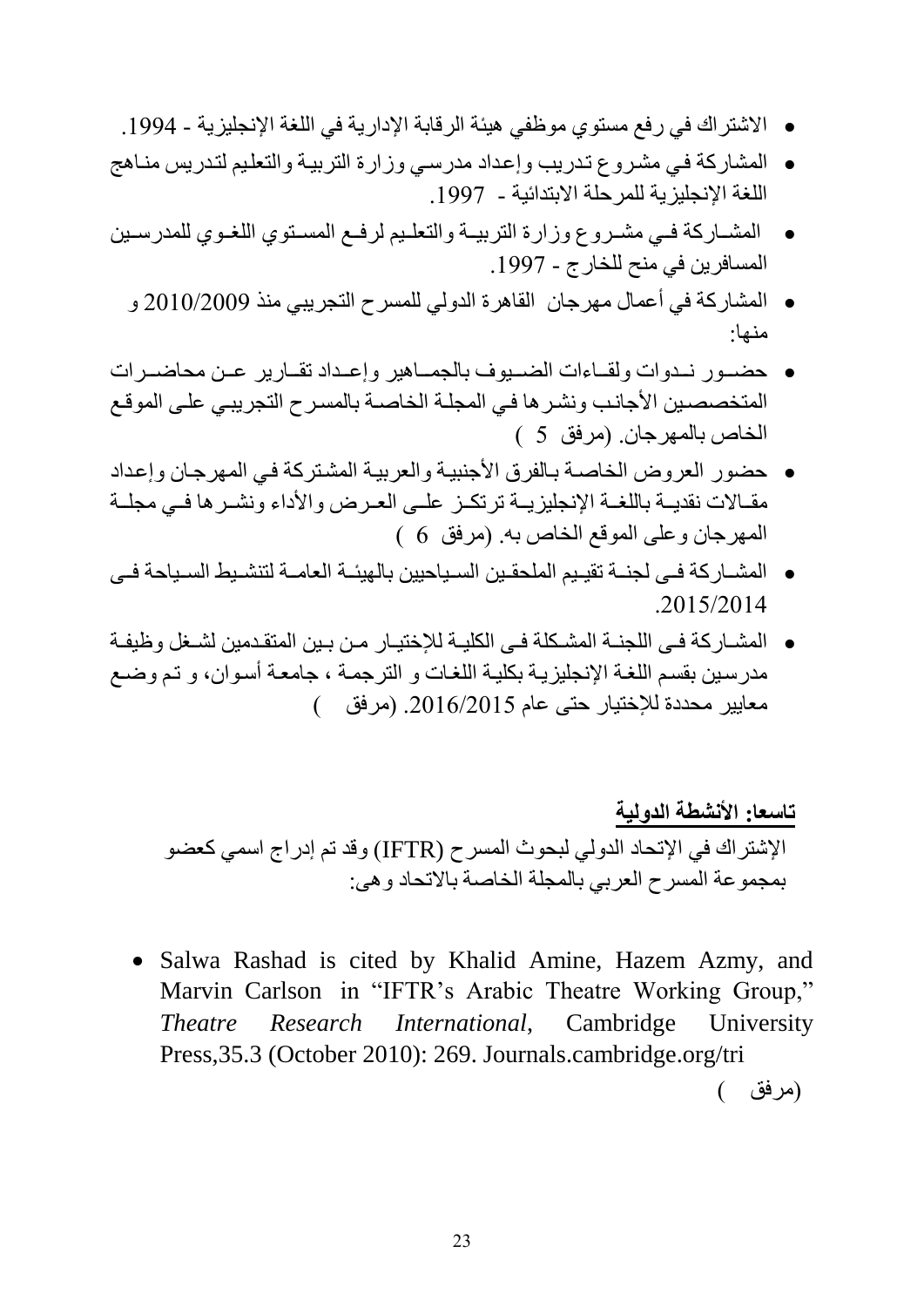اإلشلترا فلي إعلداد مشلروع ترجملة بعلض أعملال المسلرح العربلي إللى اإلنجليزيلة المقللدم مللن بروفسللور مللارفن كارلسللن ، أسللتاذ المسللرح واألدم المقللارن ودراسللات الشرق األوسط بمركز البريجين بوالية نيويور ، وقد تقدمت بعمل ادتي : - القيام بإعداد مقترح بترجمة بعض أعمال كاتبات المسرح الم رج. - تحديد بعض األسماء واألعمال

)مرفق (

- الإشتراك فى مشروع الترجمة و الإقتباس فى المسرح المصرى مع بروفسور سيركو التونن، أستاذ المسرح و الترجمة بجامعة فازا، فنلندا بإعداد ورقة بحل تتنلاول إقتبلاس أحد الكتــاب الأمـريكيين لـبعض القصـص القصـيرة للكاتبــة المصـرية سـلوى بكـر و تحويلها إلى عروض مسرحية قدمت على المسرح الأمريكي. )مرفق (
- الإشتراك في أعمـال الإتحـاد الـدولي بإعداد ورقتـي بحث قدمت إحداهما فـي مؤتمر الإتحاد المقام فى لشبونة عام 2009 (مرفق ).
- و تلم نشلر الورقلة األخلرى فلى مجللة البحلوث الدوليلة للمسلرح علدد 1 مجللد 19 لعلام 7111 )مرفق (.

### **عاشرا: عضو بهيئة تحرير المجالت و الدوريات العلمية**

- عضو هيئة تحريلر فلى صلحيفة االلسلن )دوريلة علميلة محكملة بكليلة االلسلن و لهلا تلرقيم دولـى) من العدد التاسع و العشرون – يناير 2013. (مرفق )
- عضو هيئة تحرير فلى مجللة فيلوللوجى )دوريلة علميلة محكملة بكليلة االلسلن و لهلا تلرقيم دولي) من العدد LX - يونيو 2013. (مرفق)
- مستشار التحرير لمجلة فصول (مجلة فصلية محكمة في النقد الادبي تصدر عن الهيئة المصرية العامة للكتاب)، المجلد (3/25)، العدد (99)، ربيع 2017.
	- رئيس تحرير مجلة الألسن للترجمة للعدد الثالث عشر يناير 2018. (مرفق )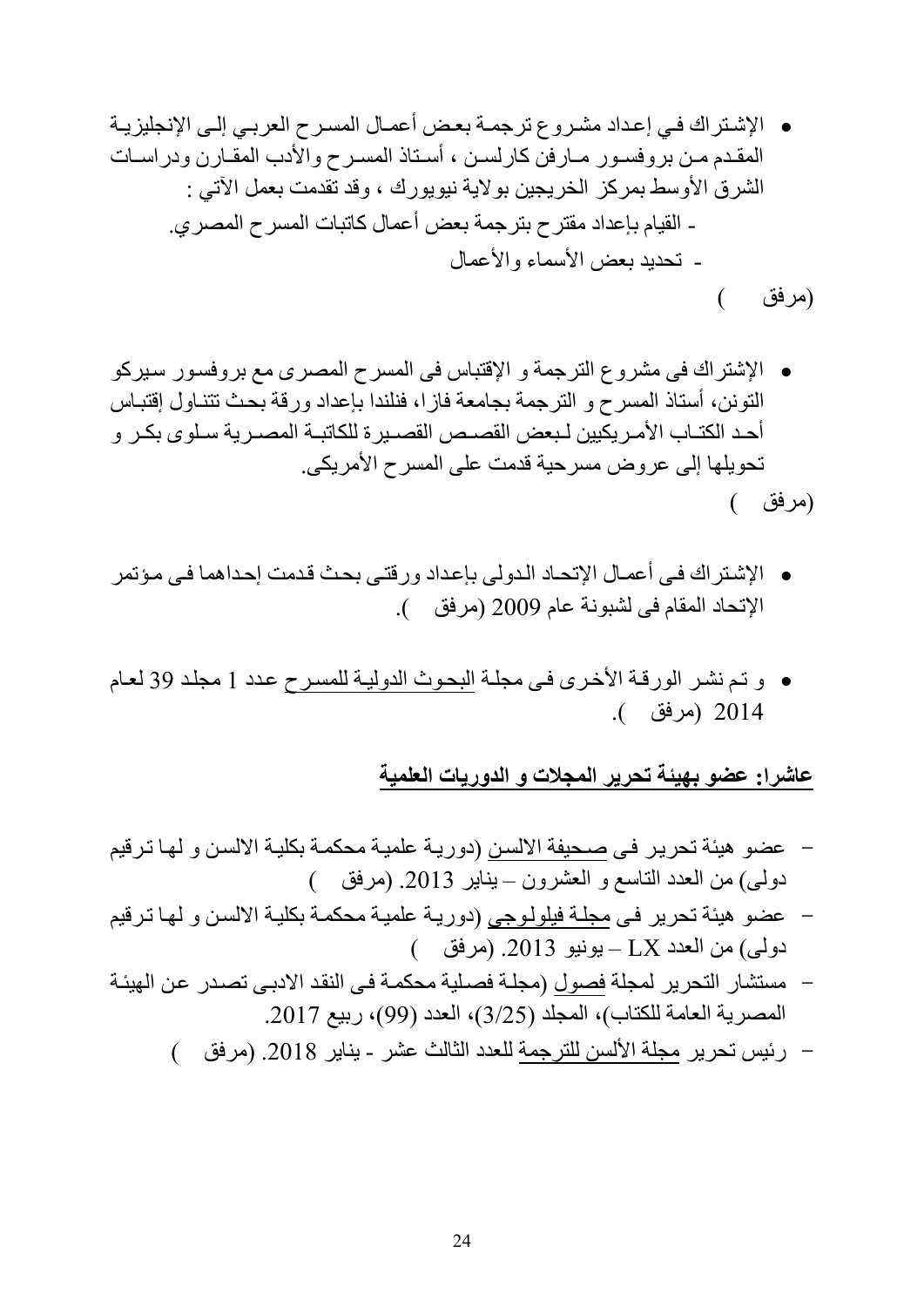## **البند الحادى عشر: األنشطة و األعمال كوكيل الكلية لشؤون خدمة المجتميع و تنميية البيئية من 7109/3/0 حتى 4/72 .7102/**

- أ- إعداد خطة عمل قطاع شؤون البيئة للعام .7116/7112 )مرفق (
- ب-إعداد خطة عمل قطاع شؤون البيئة للعام 2017/2016. (مرفق )
	- ت-إعداد خطة التحسين لقطاع البيئة للعام .7116/7112 )مرفق (
	- ث-إعداد خطة التحسين لقطاع البيئة للعام .7112/7116 )مرفق (
- ج-إعداد تقرير معيار المشاركة المجتمعية للعام 2016/2015 وفقا لمتطلبات الجودة. )مرفق (
- ح-إعداد تقرير معيار المشاركة المجتمعية للعام 2017/2016 وفقا لمتطلبات الجودة. )مرفق (
- خ-دعوة الأطراف المجتمعية من القطاعات المختلفة للجنة البيئة الأخيرة و عمل عرض باوربوينت لنشاط قطاع البيئة بغرض التسويق ألنشطة القطاع للعلامين 7116/7112 و .7112/7116 )مرفق (
- د- إعداد تقريـر الاطـراف المجتمعيــة للعــامين 2016/2015 و 2017/2016 و عمـل الإجراءات التصحيحية وفقا لهما. (مرفق )
- ذ- إعداد متطلبات خريج كلية الألسن وفقا للاستبيانات الموجهة للأطراف المجتمعية و جهسات التوظيسف و التسدريب المختلفسة و الخسريجين للعسامين 2016/2015 و 2017/2016 و إرسالها للأقسام العلمية لتطوير برامجها وفقا لها. (مرفق )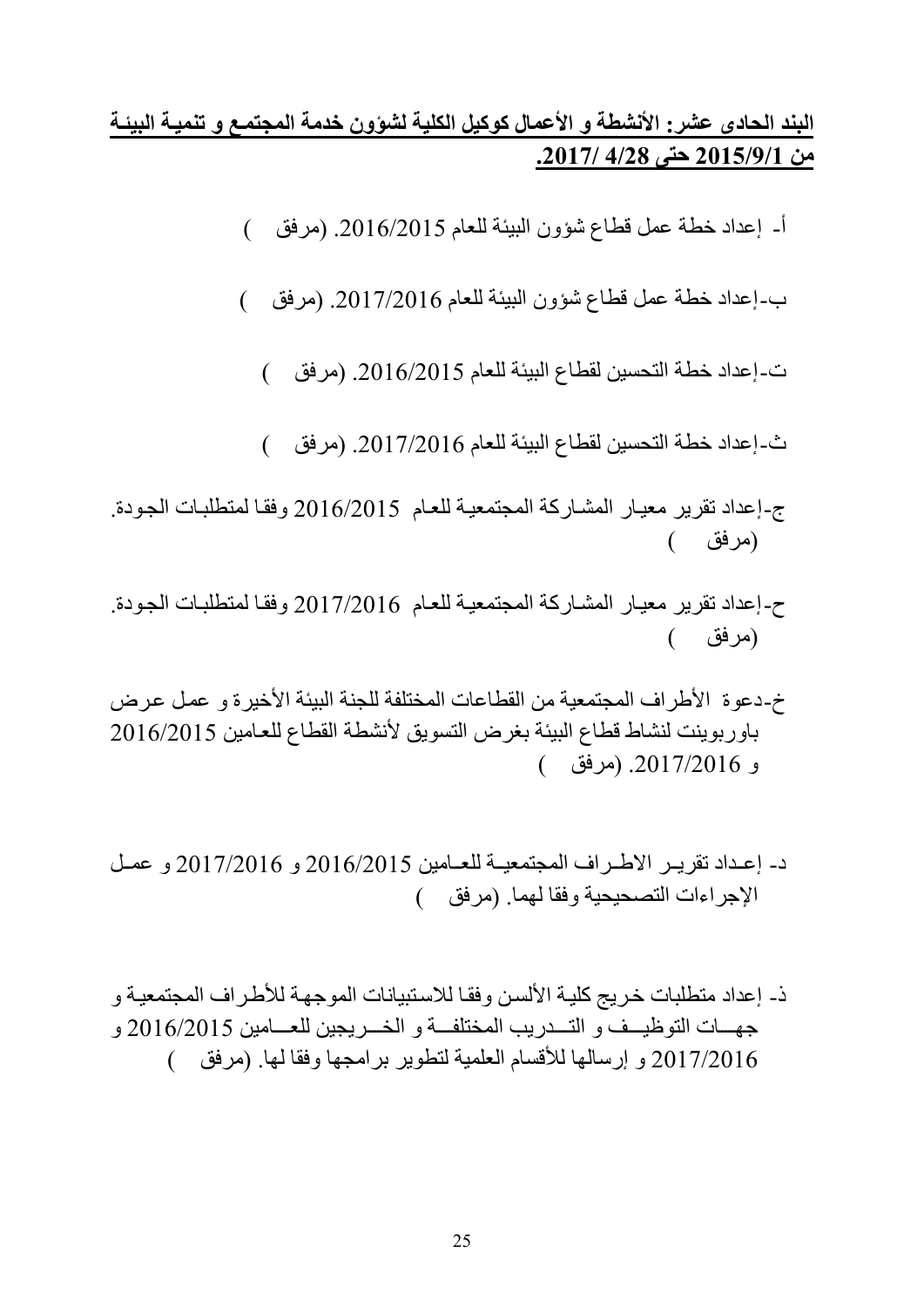- ر- عرض نشاط قطاع شؤون البيئة بلجنة قطاع شؤون البيئة بالجامعة بحضور نائب الجامعـة لقطـاع شـؤون البيئــة و السـادة وكـلاء الكليــات للعــاميين 2016/2015 و .7112/7116 )مرفق (
- ز-تنظيم المؤتمرات و الندوات و منها الأتـى: (مرفق دليل أنشطة قطـاع البيئـة للعـامين 7116 و 7112 (
- استضافة الضيوف على المستوى المحلبي و الإقليمي و الدولي ( من مصـر و سـوريا و الإمارات و فلسطين و ألمانيا و النمسا و التشيك و سلوفيكيا و المجر و الدومينيكان ).
- فتح بام صالون األلسن الثقافى لمشاركات االسلاتذة و اعضلاء هيئلة التلدريس مملن للديهم مؤلفات و ترجمات متميزة ليطلع عليها جميع أقسام الكلية و لتعميم اإلفادة.
- مشــار كة قطــاع البيئــة مـن خــلال وحـدة رفاعــة للبحـوث و تنميــة المعلومــات اللغويــة و الترجمة التابعة لقطـاع البيئـة فـي رعايـة و ترجمـة الـدليل الخـاص ب "المـؤتمر الـدولى الأول لشباب البلحثين – اللغـات و التواصـل بـين الثقافـات" الـذى عقـده قطـاع شـؤون الدراسات العليا من 2-2 مارس 7116م.
- مشـاركة قطـاع البيئــة مـن خــلال وحـدة رفاعــة للبحـوث و تنميــة المعلومــات اللغويــة و الترجمـة فـي رعايـة المـؤتمر الـدولى الأول لقسم اللغـة الإنجليزيـة بعنـوان " النظريـات المرتحللة: أصلول و تجليلات" اللذى عقلد ملن 71-71 ملارس 7116م كملا قاملت الوحلدة بتنظيم معرض كتب بالتعاون مع المركز القومى للترجمة على هامش المؤتمر.
- المشار كة فى فعاليات مهر جان القاهر ة الأدبى فى دور تيـه الثانيـة و الثالثـة للعـامين 2016 و 2017 على التوالي باستضافة جلسات لضبوف مصريين و أجانب في إطارمناقشة التطور ات الأدبية و الترجمات.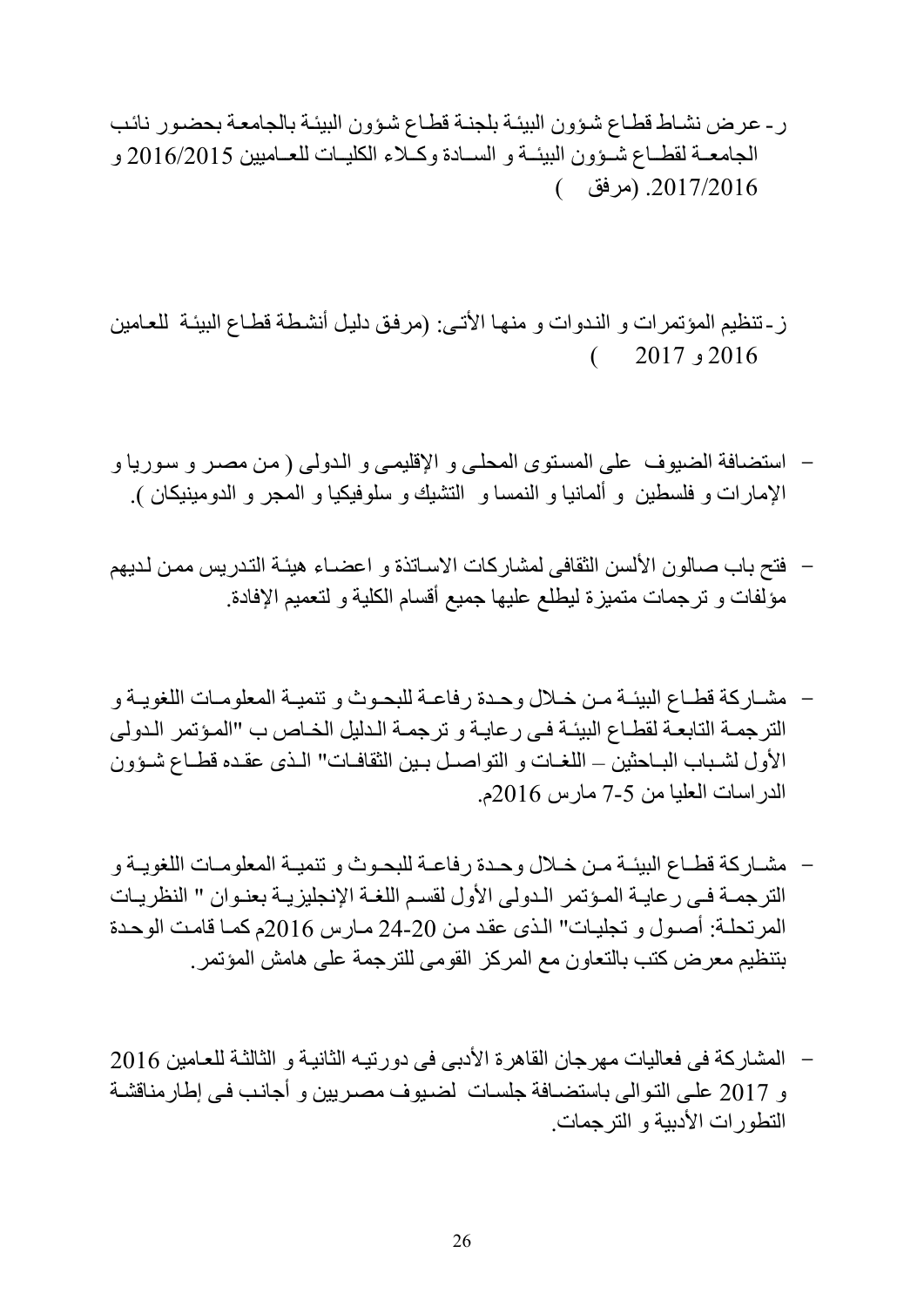- عقد ملتقى"مصـر فـي عيـون الأخرين" بإستضـافة الأسـتاذ الـدكتور مصـطفى الفقـي فـي الجلسة الإفتتاحية بعنوان "مصر عصبة على السقوط" و بحضور الأستاذ الدكتور عبد الوهام عزت/ رئيس جامعة عين شمس و عدد من ممثلى السفارات
- س- انشطة التوظيف (مرفق دليل أنشطة قطـاع البيئـة + دليل ملتقـى التوظيف للعامين 7116 و 7112 (
- عقد العديد من ورش العمل و الدورات التدريبية فى إطلار التمهيلل للتوظيلف بالتعلاون ملع الجمعية المصرية لتبادل الشياب الدولي AIESEC و مركز تنمية المهارات و التوظيف بجامعـة عـين شمس بالتعـاون مـع الجامعـة الأمريكيـة و جمعيـة المتـرجمين و اللغـويين المصريين و العديد من الشركات و الجهات في مجالات الترجمة و الكتابة الصحفية و الكتابة للأغراض التجارية و الإرشاد السياحي و التسويق و المراسلة الدولية و تكنولوجيا التعلم.
- المشاركة فى يوم التوظيف المنعقلد فلى مدرسلة جلرين فلالى الدوليلة فلى 7112/17/77 و قيام وكيل الكلية و مدير وحدة رفاعة و معيدتين بقسم اللغة الألمانيـة و الإنجليزيـة بعمل عر ض باور بوينت بأنشطة الكلية و بر امجها.
- عقد ملتقلى التلدريب و التوظيلف السلنوى للعلام 7116/7112 فلى 7116/1/11 بحضلور ر ئيس الجامعة السيد الأستاذ الدكتور /عبد الو هاب عز ت و مشار كة العديد من الشر كات و الهيئات و تحت رعاية هيئة تنمية صناعة تكنولوجيا المعلومات في مصر Itida وشركة كيدزانيا Kidzania وحدة رفاعة للبحوث و تنمية المعلومات اللغويـة و الترجمـة التابعـة لقطاع البيئة و مكتبة أوزوريس.
	- عقد ملتقى توظيف لشركة فودافون فى 71 /1/ .7116
		- عقد ملتقى توظيف شركة ايكو فى 76 يونيو .7116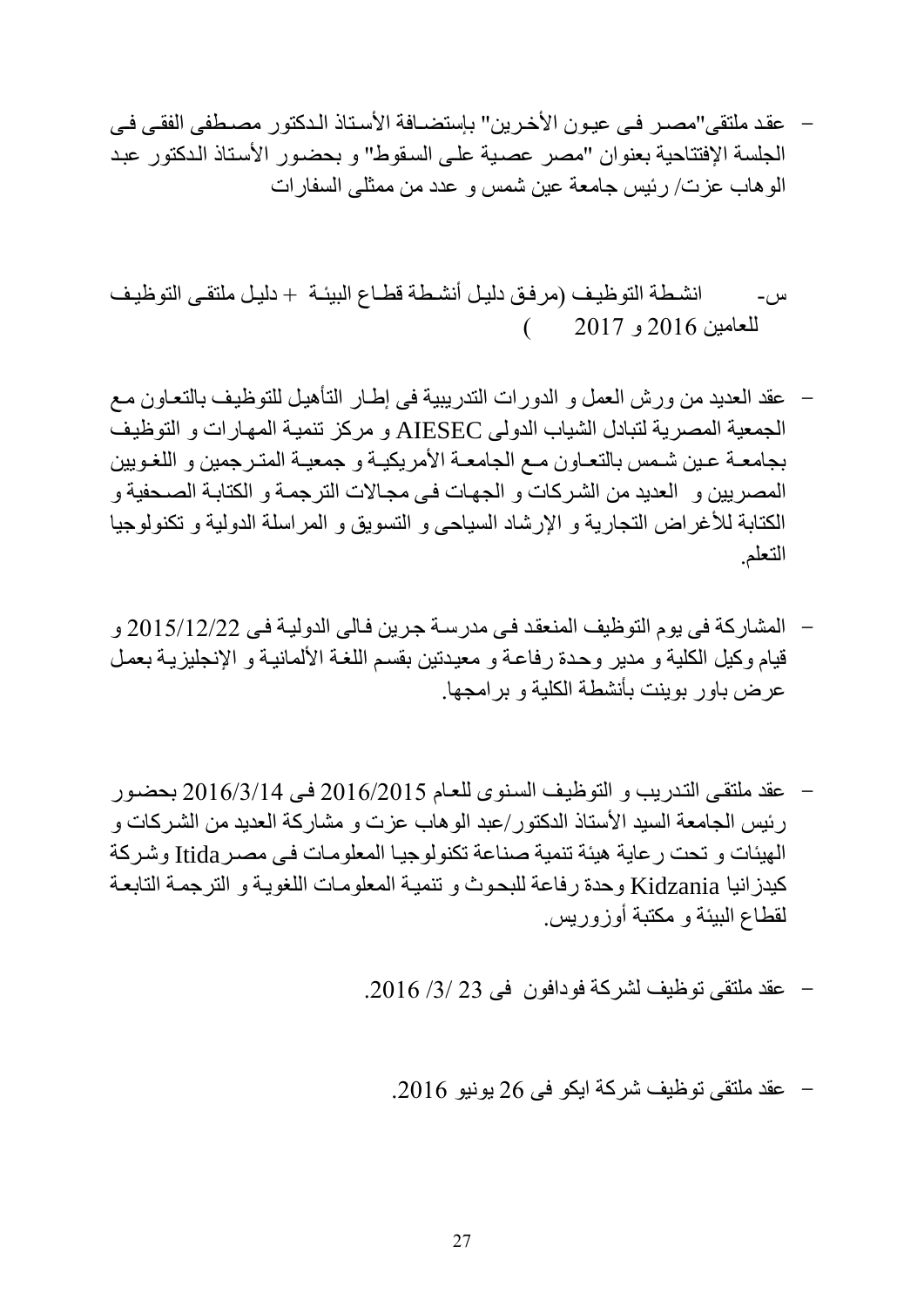- عقد ملتقى التوظيف و التدريب السنوى للعام 2017/2016 في 2017/3/14 بحضور رئيس الجامعة السيد الأستاذ الدكتور/عبد الوهاب عزت و مشاركة العديد من الشركات و الهيئات المحلية و الدولية مثل هيئة الأمديست الأمريكية و تحت رعاية شركة أورنج مصـر و شـركة فودافون و هيئـة تنميـة صـنـاعة تكنولوجيـا المعلومـات فـي مصـر Itida و وحدة رفاعة للبحوث و تنمية المعلومات اللغوية و الترجمة التابعة لقطاع البيئة و مكتبة أوزوريس.
	- ش- أنشطة التدريب الميدانى

- عقد ورش العمل و الدورات التدريبية المؤهلة للتدريب فى الجهات المبتلفة.

- مخاطبة الجهات المختلفة و عقد بروتوكولات التعاون في اطار توفير فرص لتدريب الطلاب و الإعلان عن الفرص المتاحة قبل اجازة نصف العام و الاجازة الصيفية و ارسال القوائم لجهات التدريب المختلفة و منها : المركز القومى للترجمـة، مجلـة لغـة العصبير، بوابسة روز اليوسيف الإلكترونيسة، دار الأوبير ا المصبيرية، الهيئسة العامسة لنستعالمات، و كلية ستانفورد الدولية.
- حضبور الحفل الختلمى لتبدريب الطلاب اللذين أتمبوا ال60 سباعة تبدريب: بأكاديميية سلورس بالتعلون ملع جمعيــة المتــرجمين و اللغــويين المصــريين فــي 2016/8/30، الإحتفالية التي أقامتها شركة أورنج مصىر و المؤسسة التنمويـة لتمكين ذوى الإحتياجـات الخاصــة للطـلاب المكفوفين بفندق كـونراد فـي 2016/9/22، و الحفل الختـامى لتـدريب كلية ستانفورد فى .7112/1/7
- التعاون مع مركز تعليم الكبار بجامعة عين شمس فى اشراك طلاب التدريب الميدانى فى دورات اعداد معلم تعليم الكبار في فترة اجازة نصف العام و الاجازة الصيفية و احتسابها ضمن ساعات التدريب الميدانى فى اطار البرنامج القومى لمحو األمية.
- فتح باب التدريب الميداني في الاقسام التي تجد صعوبة في إيجاد فرص للتدريب مثل أقسام اللغات السلافية و السامية و الشرقية الإسلامية و الأفريقية في ترجمـة الكتب و المقالات و المشاركة في ورش العمل و الدورات التدريبية و الأعمال المكتبية الخاصـة بوحدة الجودة و سكرتارية الاقسام وأعمال الفهرسة الإلكترونية بمكتبة الكلية وتطوير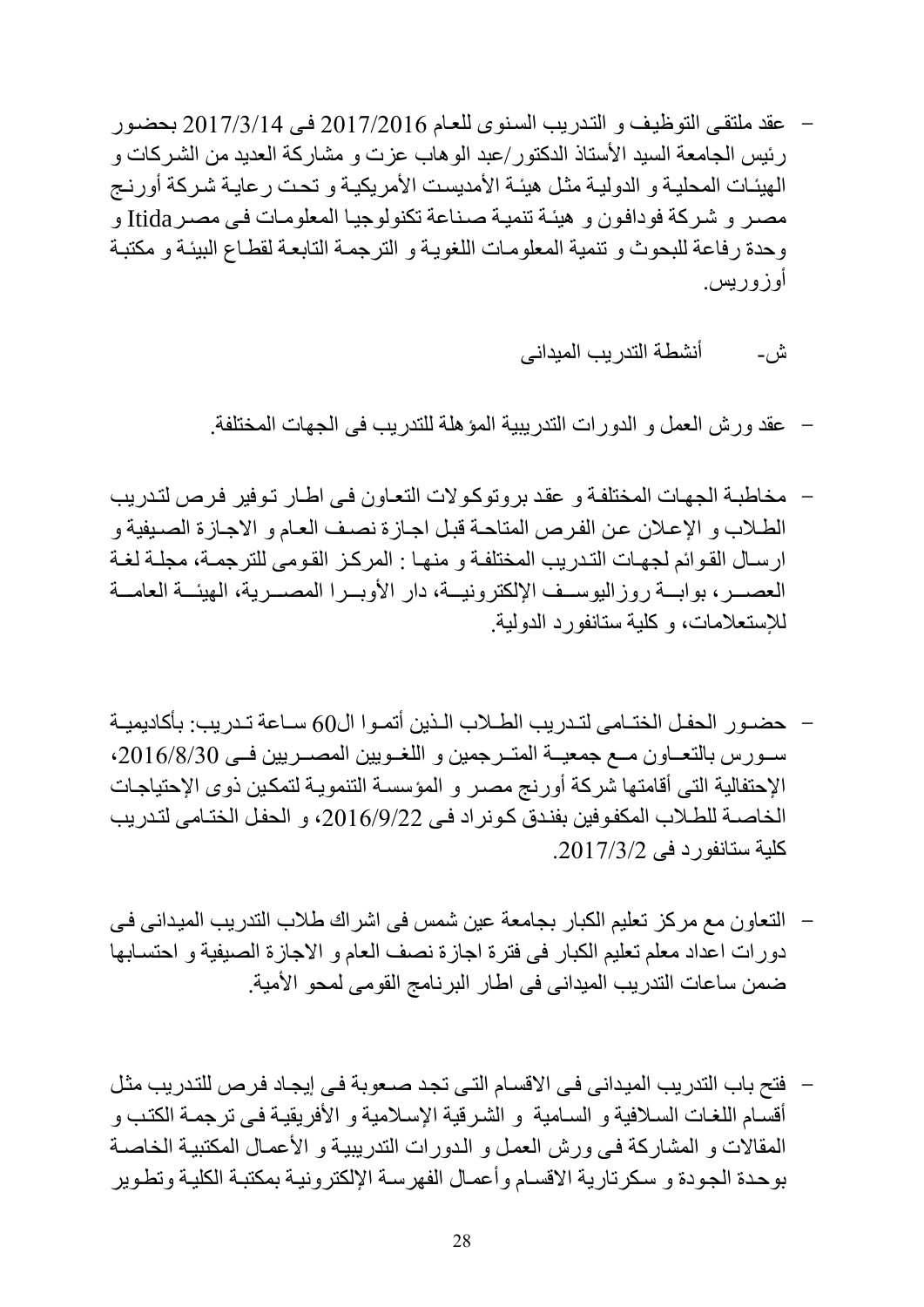مكتبة رفيق الدرب بتحويل الكتب للنسق الإلكتروني للطلاب المكفوفين و المشاركة في حملات التوعيــة الخاصــة بوحـدة الأزمــات و الكـوارث علــى ان تقـوم الأقســام العلميــة بالمتابعة و اإلشراف و تحديد الساعات وفقا لظروفها.

- التعـاون مـع المؤسسـة التنمويـة لتمكـين ذوى الإحتياجـات الخاصــة لتـدريب الطــلاب المكفوفين على استخدام الحاسب الالي في الTouch Typing و تأهيلهم للكتابة في الإمتحانات النهائية لأنفسهم و احتساب التدريب ضمن ساعات التدريب الميدانى. (مرفق  $\overline{\mathcal{L}}$
- التعاون مع الهيئة العامة للإستعلامات في اطار التدريب الميداني و خصوصا لأقسام اللغات الأفريقية و الشرقية الإسلامية و السامية. (مرفق )
- اصلدار كتيلب التلدريب الميللدانى ألول ملرة للعللام 7112/7116 الللذى يحتلوى عللى كللل الإرشادات و الإجراءات الخاصة بالتدريب و توزيعه على الطلاب. (مرفق )
- اإلشراف على و متابعة تنفيذ اعمال لجنة منسقى التدريب الميدانى للعلامين 7116/7112 و .7112/7116 )مرفق (
	- إعداد تقرير التدريب الميدانى للعامين 7116/7112 و .7112/7116 )مرفق (
		- ص- عقد بروتوكولات التعاون و منها على سبيل المثال: (مرفق نماذج )
		- تحديث بروتوكول التعاون مع المركز القومى للترجمة فى اطار التدريب الميدانى
			- عقد بروتوكول تعاون مع شركة بورتوكو تورز للسياحة فى .7116/2/11
			- عقد بروتوكول تعاون مع بوابة روزاليوسف اإللكترونية فى .7116/2/18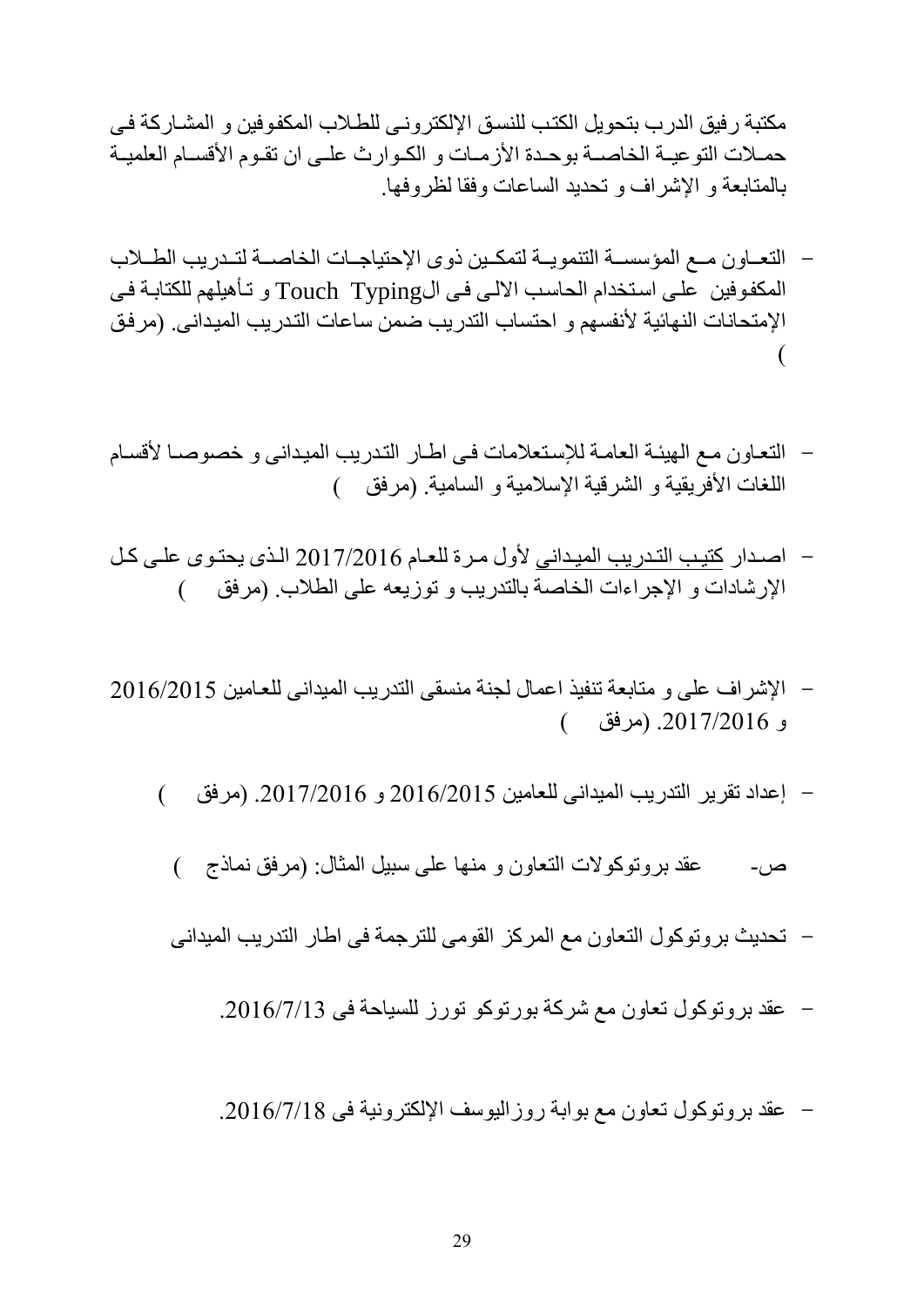- عقد بروتوكول تعاون مع شركة لتس جو للسياحة فى .7116/2/72

- عقد بروتوكول تعاون مع المؤسسة التنموية لتمكين ذوى الإحتياجات الخاصـة في اطـار التدريب الميداني للمكفوفين على اسلوب الكتابة السريع فى 9/1/ 2016.
- عقد بروتوكول تعاون مع مجموعة ترا الدولية فى 7112/1/16 فى اطار عقد اللدورات التدريبية للطالم بالتعاون مع وحدة رفاعة.
- عقد بروتوكول تعاون مع شركة ريكام فى 7112/7/1 فى اطار عقلد اللدورات التدريبيلة للطالم بالتعاون مع وحدة رفاعة.
- عقد بروتوكول تعاون مع مؤسسة ويكيبيديا فى اطار قيام طلاب التدريب الميداني بقسمى اللغة الإنجليزية و الصينية بإثراء محتوى ويكيبيديا العربية عن طريق الترجمة عن اللغة الإنجليزية و الصينية. (مرفق )
- ض- اقامـة حمـلات التبـرع بالـدم (أنظـر دليل أنشـطـة قطـاع البيئـة للعـامين 2016 و  $(2017)$
- حملة بالتعاون مع مستشفيات جامعة عين شمس و بنلك اللدم الرئيسلى ملن 76-72 أكتلوبر .2015
- حملـة بالتعـاون مـع مركـز الـدم الرئيسـي لنقل الـدم (المصـل و اللقـاح) فـي اطـار الحملـة القومية للتبرع بالدم من 71-19 مارس .7116
- حملة بالتعاون مع جمعية مصر شريان العطاءلصالح أطفال أنيميا البحر المتوسط من  $.2016/11/30-28$

ط-حملات التوعية (أنظر دليل أنشطة قطاع البيئة للعامين 2016 و 2017)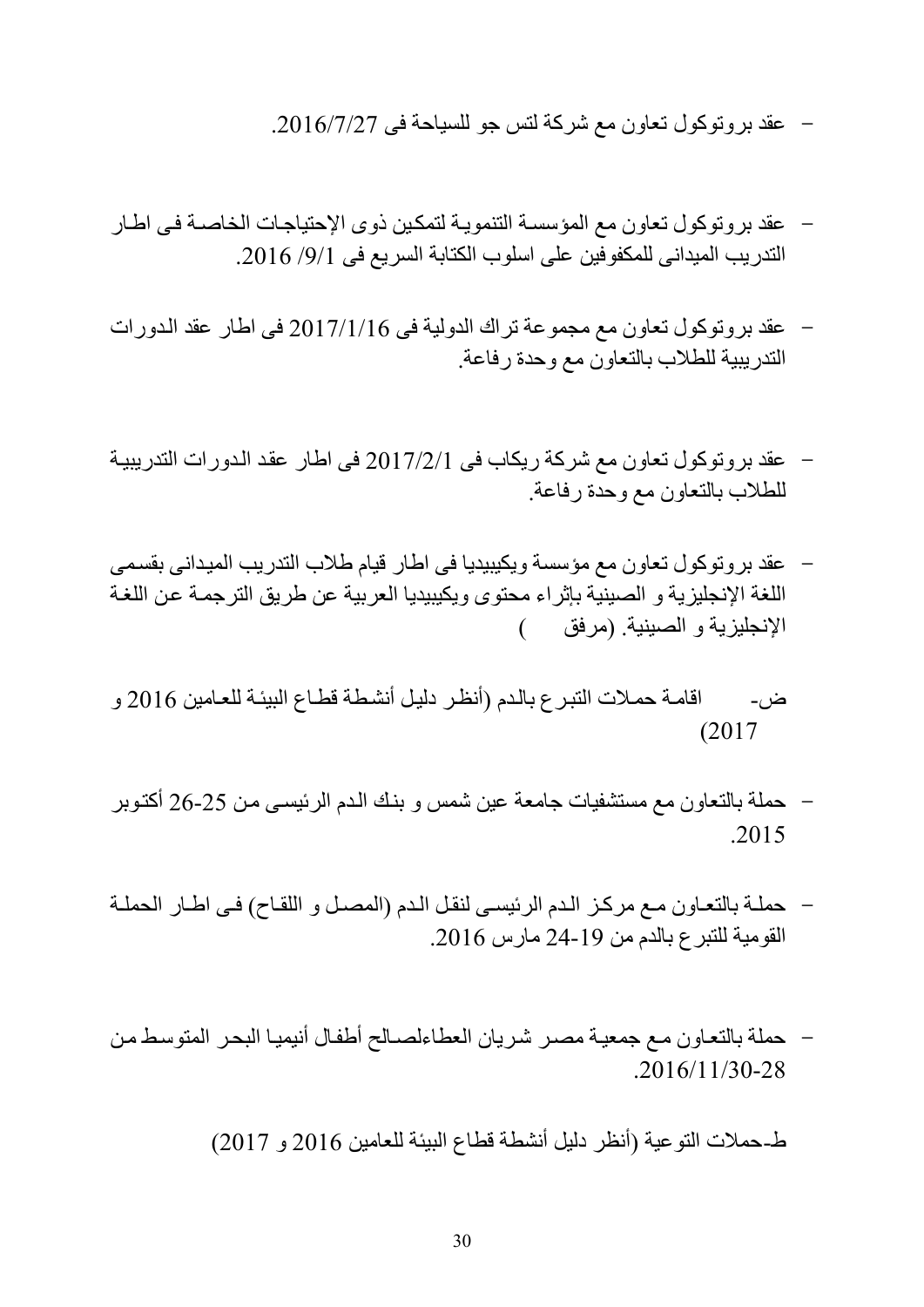- حملــة "شــهور التوعيــة بكليــة الألســن" و هــى تخـص التوعيــة ضــد التـدخين و التــأثيرات السلبية للتليفون المحمـول و المشكلات المتعلقـة بالأغذيــة السـريعة و المحفوظـة فـي 2016/4/6 و همي تشمل عـرض فيـديوهات و باوربوينــت و اقامــة مســابقة لعمــل البوسترات.
- حمللة توعيلة بنظافلة و تجميلل الكليلة ملن 7116/11/77 حتلى 7112/1/2 و هلى تشلمل توعية الطلاب في قاعات الدرس، توعية العمال من خلال عقد اجتماع معهم بقاعة المؤتمرات، مشروع نظافة و تجميل الدور الثاني بالكلية، عمل صناديق لإعادة التدوير ، تقديم عرض باور بوينت و مسابقة و معرض خاص بإعادة التدوير.
- ظ-اقامـة المعـارض المختلفـة بالكليـة (أنظـر دليـل قطـاع شـؤون البيئـة للعـامين 2016 و  $(2017)$ 
	- التعاون مع مكتب التكافل االجتماعى برعاية الشباب بالتواصل مع أقسام الكلية و دعوة أعضاء هيئة التدريس لتقديم المساهمات القامة معرض مالبس خاص بالطالب الغير قادرين بتاريخ 18 أكتوبر 7112 .
- مشاركة وحدة رفاعة في معرض تسويق الخدمات الجامعية للوحدات ذات الطابع الخاص من 71 – 72 فبراير 7116
- تنظيم معرض كتب بالتعاون مع المركز القومى للترجمة من 71-71 مارس على هامش مؤتمر قسم اللغة االنجليزية " تحت عنوان " النظريات المرتحلة: اصول و تجليات. "
- تنظيم معرض للكتب بالتعاون مع دار العربى للنشر من 1 6- ابريل 7116 فى اطار فعاليات اسبوع البيئة بالكلية.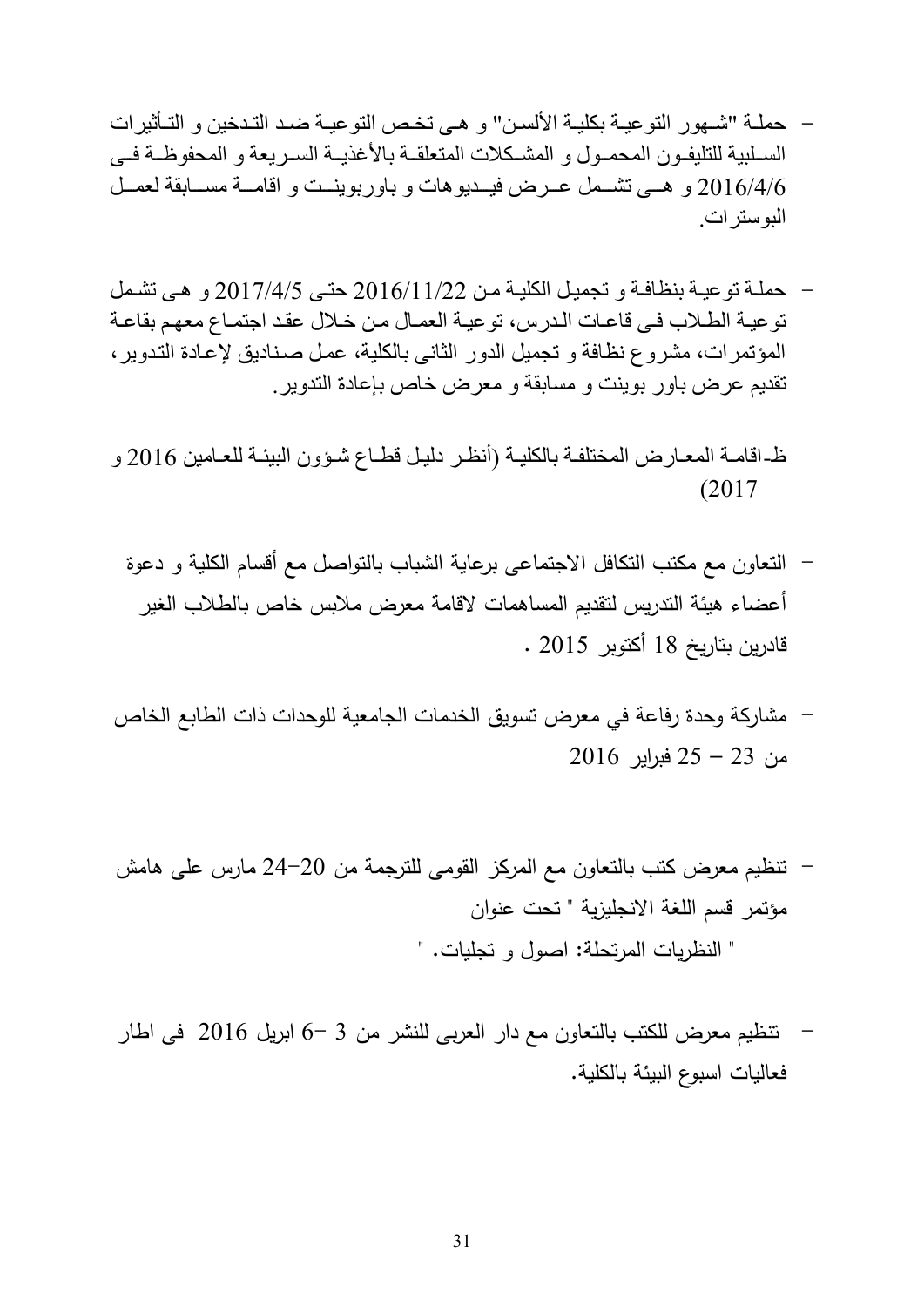- تنظيم معرض للمشغوالت اليدوية والخشبية من 6-1 ابريل 7116م بساحة الكلية بالدور األرضى فى اطار فعاليات اسبوع البيئة بالكلية.

- معرض عن اللغة المجرية بالكلية لمدة 1 أيام فى الفترة من 18-16 توفمبر 7116م.

- معرض إلصدارات المركز القومى للترجمة لمدة 1 أيام فى الفترة من 71-71 نوفمبر 7116م.
	- معرض مكتبة بداية لبيع الكتب والمراجع فى الفترة من 72 نوفمبر حتى 1 ديسمبر 7116م.
		- معرض الكتاب الخدمى بالكلية بالتعاون مع مؤسسة أخبار اليوم فى الفترة من 24 2017/2/ إلى 2017/3/2 وذلك بأسعار مخفضة لطلاب الكلية بقاعة الأنشطة.

#### ع-اعمال الصيانة

# **)للعام 7106/7109(** – إصلاح المحول لدى شركة الماكو وإعادته للكلية . - تغيير القواطع بغرفة الكهرباء - تم عمل الالزم بالنسبة إلمداد الكلية بالطمى وصيانة النخيل بحديقة الكلية - تم تركيب كشافات لإلنارة بالكلية – تم تغطية بعض أجزاء الكلية الهامة مثل المعامل والمكتبة بأجهزة الإنذار وجارى تركيب أجهزة إنذار للورشة والمطبعة وغرفة الموانير والمخازن والدور الخاص بالعميدة والوكلاء .

- تم تركيب أجهزة إطفاء ذاتى للكنترول . - تم تخصيص حجرة الدارة وحدتى األزمات والكوارث و متابعة الخريجين.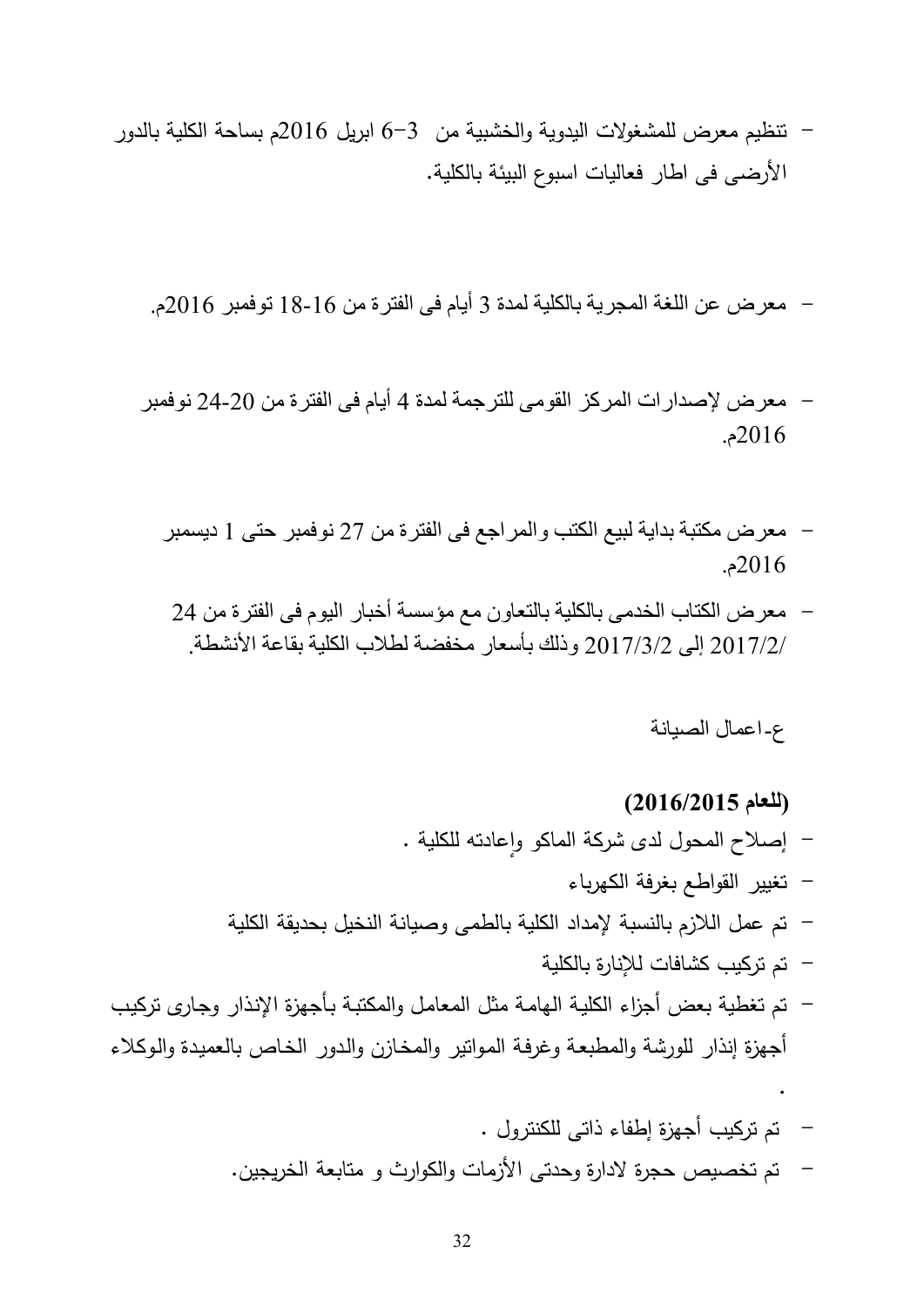- تم صيانة خزانات المياه بالكلية باالتفاق مع شركة مياه القاهرة الكبرى

**)للعام 7102/7106(**

- تم تركيب عداد مياه بتاريخ 7116/2/2م.

- تم عمل إرتباط لصيانة غرفة الضغط المنخفض وتشغيل المولد وصيانة <mark>عدد (2) محول بالكلية,</mark>
	- تم التعاقد مع شركة توب ماستر لصيانة الكمبيوترات والطابعات.

- تم احلال و تجديد الكنترولات بالكلية.

- تم موافقة رئيس الجامعة على عمل سنترال داخلى للكلية وتم عمل الارتباط المالى و تمت الترسية على احدى الشركات المتخصصة عن طريق إدارة المشتريات بالجامعة و جارى متابعة التركيب.
	- تم احلال و تجديد الحمامات بالدور الرابع و الخامس.
- تم احلال و تجديد مسجدى الكلية من دهانات وتغيير سجاد بالإضافة لأعمال السباكة الخاصة بالحمامات الملحقة بهما بالدور الأرضى.
	- تم شراء نجيلة ووضعها بمدخل جراح الكلية.
- تم إنشاء دورة مياه للطالبات بدور المعامل اللغوية لبرامج الساعات المعتمدة لمرحلة الليسانس بالجهود الذاتية.
- تم الانتهاء من مشروع نظافة و تجميل و صيانة (نجارة كهرباء سباكة) للدور الثانى فى اطار حملة التوعية الخاصة بنظافة وتجميل الكلية.
	- تم متابعة إدارة المشتريات بالجامعة لإنهاء طرح عملية إحلال وتجديد الكلية حيث تم الطرح و تم فتح المظاريف و الإسناد و تم البدء فى <mark>المرحلة الأولى (إحلال و تجديد الستة مدرجات بالدور الأرضى).</mark>
		- تمت الموافقة على عمل ارتباط لصيانة أجهزة الصوت والداتا شو بمتابعة وإشراف الإدارة الهندسية التى قامت بعمل المقايسة.

غ-إجراءات الطوارئ

- عقلد نلدوات خاصلة باللدفع الملدنى و األملن مثلل نلدوة "اللدفاع الملدنى" فلى 7116/7/77 ندوة "أنواع الحرائق و كيفية مواجهتها" فى 7112/7/19 . "

- إقامة تجربة اإلخالء فى .7116/7/71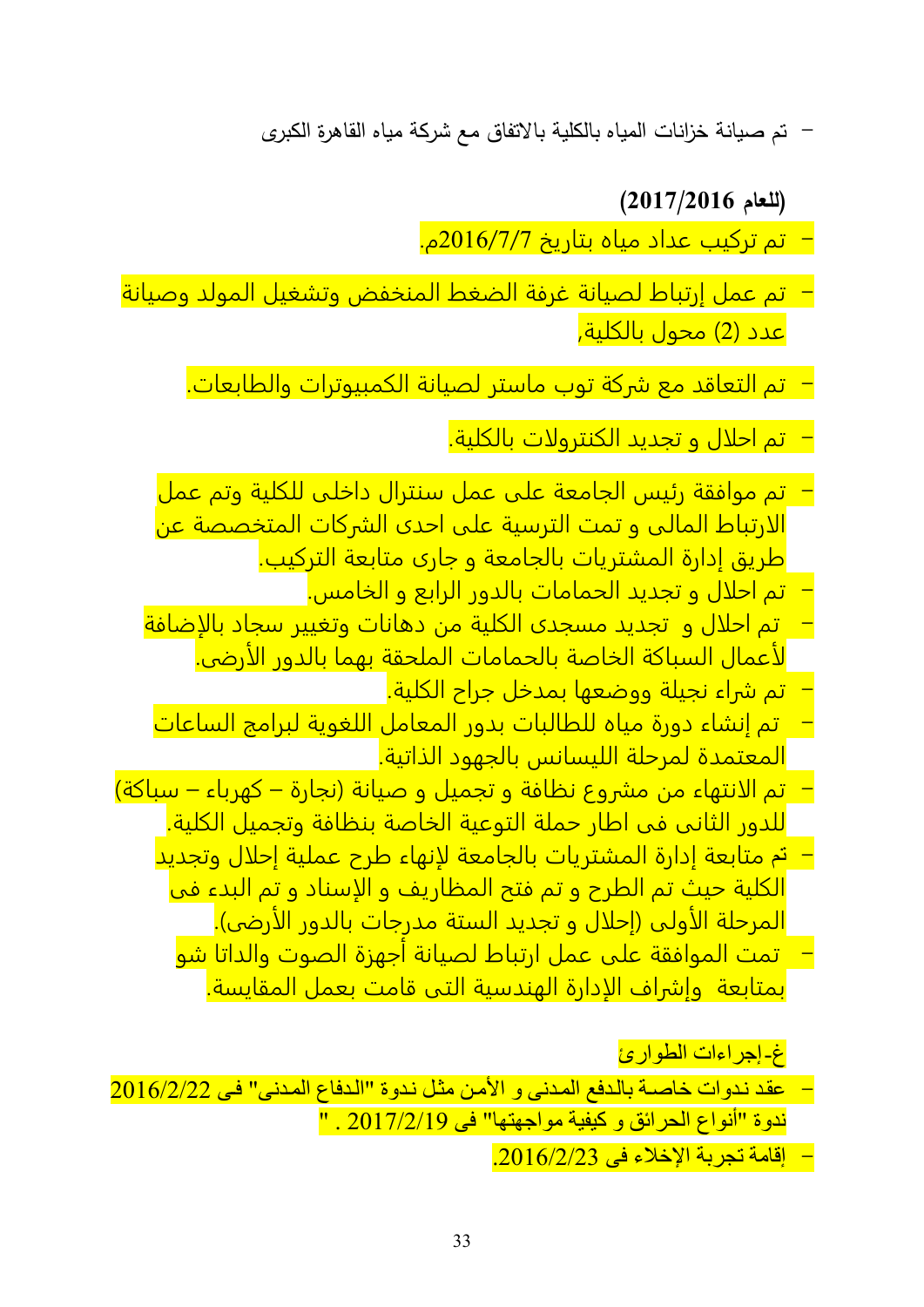- تم تركيب كشافات للإنارة من الخارج و الداخل و كذلك الجراج لتأمين الكلية .7112/7116
- تم احلال و تجديد خط الحريق للمرحلة اللأولى و الثانية .7112/7116
	- تم تعبئة و صيانة عدد من طفايات الحريق .7112/7116
- تم تركيب بعض من طفايات التلقائى الجديدة فى بعض مكاتب الدور الإدارى و جارى استكمال باقى التركيبات من قبل المصنع الحربى .2017/2016
	- تم تركيب عدد )2( جهاز انذار حريق من خلال شركة طيبة فى اماكن مختلفة بالكلية و جارى تسليمهم .7112/7116
	- **-** تم رش الكلية للقضاء على الحشرات والزواحف بتاريخ 7116/9/6م.

ف-اإلصدارات

متابعة اصدارات الكلية االتية: - إصدار كتيب وحدة رفاعة لعام 7112/7116م . - النشرة السنوية الباصة بوحدة متابعة البريجين . - مطويات و فاليرز للدعاية لوحدة رفاعة . - المجالت العلمية المحكمة . - \* مجلة فيلوجى . - \* صحيفة االلسن .

القيام بإصدار األتى: - دليل أنشطة خدمة المجتمع وتنمية البيئة للعام 7116/7112 - دليل أنشطة خدمة المجتمع وتنمية البيئة للعام .7112/7116 - دليل ملتقى التوظيف للعام .7116/7112 - دليل ملتقى التوظيف للعام .7112/7116 - كتيب التدريب الميدانى ألول مرة للعام .7112/7116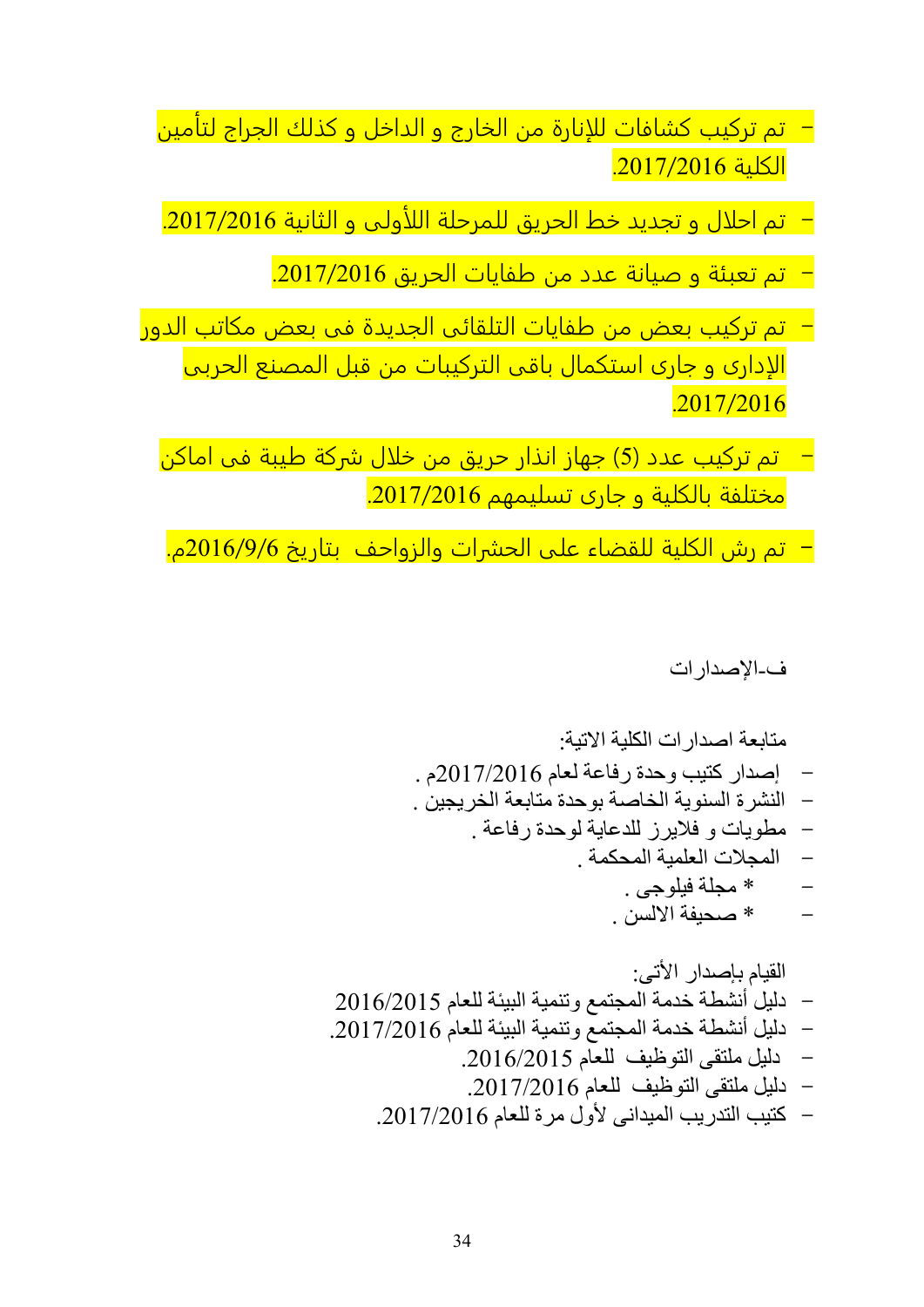ق-أنشطة متنوعة

- عقد أسبوع البيئة للعامين 7116/7112 و .7112/7116
- إقامة حفل توزيـع شـهادات تقدير للطـلاب والسـادة الإداريـين والعمـال المحـالين للمعـاش بتاريخ /1/6 7116م و 6 7112/1/ ذلك ضمن فعاليات أسبوع البيئة.
- تتظيم يوم المواهب وذلك بالتعاون مع قسم اللغة الفرنسية والطلاب من أقسام اللغات الإنجليزية والألمانية والأسبانية والإيطالية والروسية بتاريخ 2016/4/21.
- مشاركة وحدة رفاعة التابعة للقطاع فى نشاط طلابى مع أسرة أسوان متمثل فى مسابقة فى ترجمة الأفلام من اللغات المختلفة وفاز بها طلاب قسم اللغة الاسبانية وقد ساهمت الوحدة بتقديم هدايا وشهادات تقدير للفريق الفائز.
- تنظيم حفل الخريجين للعام األكاديمى 7112 7116 مع بداية العام الدراسى فى 7116/9/79 بدار الهيئة الهندسية و قد تم تكريم السادة األساتذة الحاصلين على جوائز و على الماجستير و الدكتوراه و الخريجين بمرحلة الليسانس.

ك-الحصول على جوائز خاصة بقطاع شؤون البيئة:

- حصول كلية الألسن على المركز الأول لأكثر الكليات تعاونـا فـي تأهيل المكفوفين علـي مسلتوى الجامعلات المصلرية و تقلديم التهنئلة لهلا فلي مجللس الجامعلة بتلاريخ 16/9/22فلليلة اقامتها المؤسسة التنمويـة لتمكـين ذوى الإحتياجـات الخاصــة لت تحت ر عاية شركة أورنج مصر فى فندق كونراد.
- حصول وحدة رفاعة للبحوث و تنميـة المعلومـات اللغويـة و الترجمـة علـى المركـز الثـانـى فى مسابقة أفضل وحدة ذات طابع خاص على مستوى كليات جامعلة علين شلمس و قلد تلم التكريم فى مجلس شؤون البيئة بالجامعة فى شهر أكتوبر .7116

ل-نمــاذج مـن التسـويق لأنشـطة القطــاع فـي الأعــلام الإلكتر ونــي بـالتعــاون مــع المر كـز اإلعالمى و العالقات العامة بالجامعة.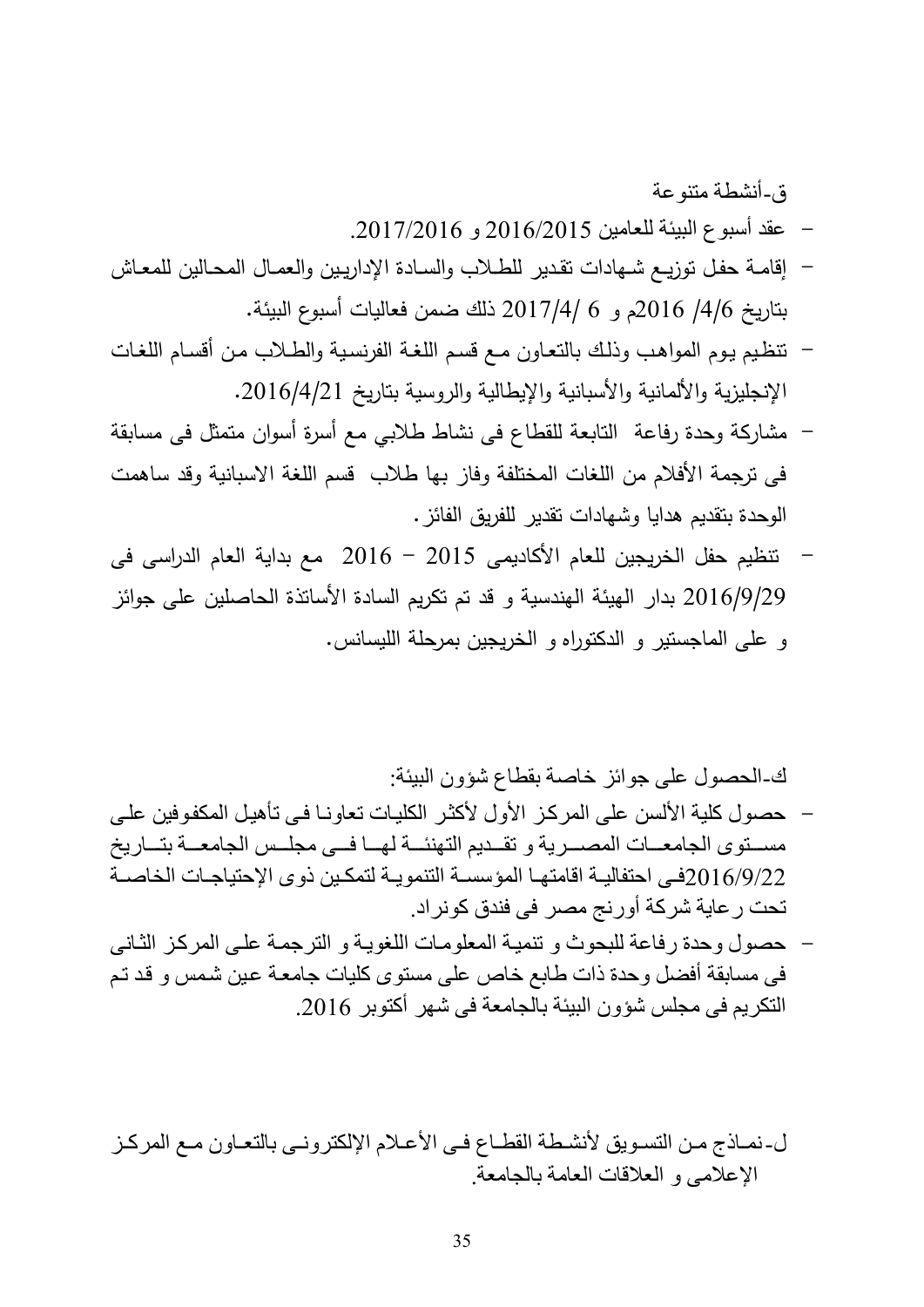## **البند الثانى عشر: األنشيطة و االعميال كوكييل الكليية لشيؤون الدراسيات العلييا و البحيوث منذ تولى المنصب فى 7102/4/73**

- -1 إعلداد نملاذج التقلارير الفرديلة و الجماعيلة للجنلة الحكلم لملنح درجلة الماجسلتير بنظلام الساعات المعتمدة.
- 2- تحديث المعايير و الضوابط الشكلية و العلمية الخاصىة بدوريات الكلية وفقا للمعايير المدرجة فى الدليل الإرشادى لتقييم الدوريات العلمية المصرية الذى تتولى تنفيذه وحدة المكتبات الر قمية بالمجلس الأعلى للجامعات للإرتقاء بالنشر العلمى.

# -1 إستحداث لجان جديدة: - وحدة اإلت ال Point Focal مع لجنة مكافاة النشر الدولى بالجامعة. - لجنة النشر اإللكترونى. – لجنة الإرشاد الأكاديمى (إعتماد دور المرشد الاكاديمى العام و توصبف لمهام الإرشاد الاكاديمي و نماذج المتابعة الخاصة به).

- مكتب التعاون الدولى و إعلداد التقريلر اللالزم علن اإلتفاقيلات المفعللة و الغيلر بالكليلة فلى الفترة السابقة.
	- لجنة متابعة معامل الكلية و إعداد نماذج المتابعة الباصة بها.
- 4- إعداد در اسة إحصـائية عن اعداد المتقدمين و المقبولين للدر اسات العليا بنظام السـاعات المعتمدة بالكليــة مـن الفتـرة مـن الخريـف 2013 حتـى ربيــع 2017 فــى إطــار عمـل الإجراءات التصحيحية اللازمة لرفع أعداد المتقدمين و المقبولين و منها:
- فتح بـاب القبول بالدر اسـات العليـا لقسم اللغـات الأفر يقيـة و فقـا لإحتياجـات المجتمـع لأول مرة بالكلية.
- الإعـلان عـن موضـوعات امتحـان القبـول لمرحلــة الـدبلوم و التــأهيلي دكتـوراه بــإدارة الدراسات العليا و على صفحة القطاع قبل إنعقاد اإلمتحان بوقت كاف.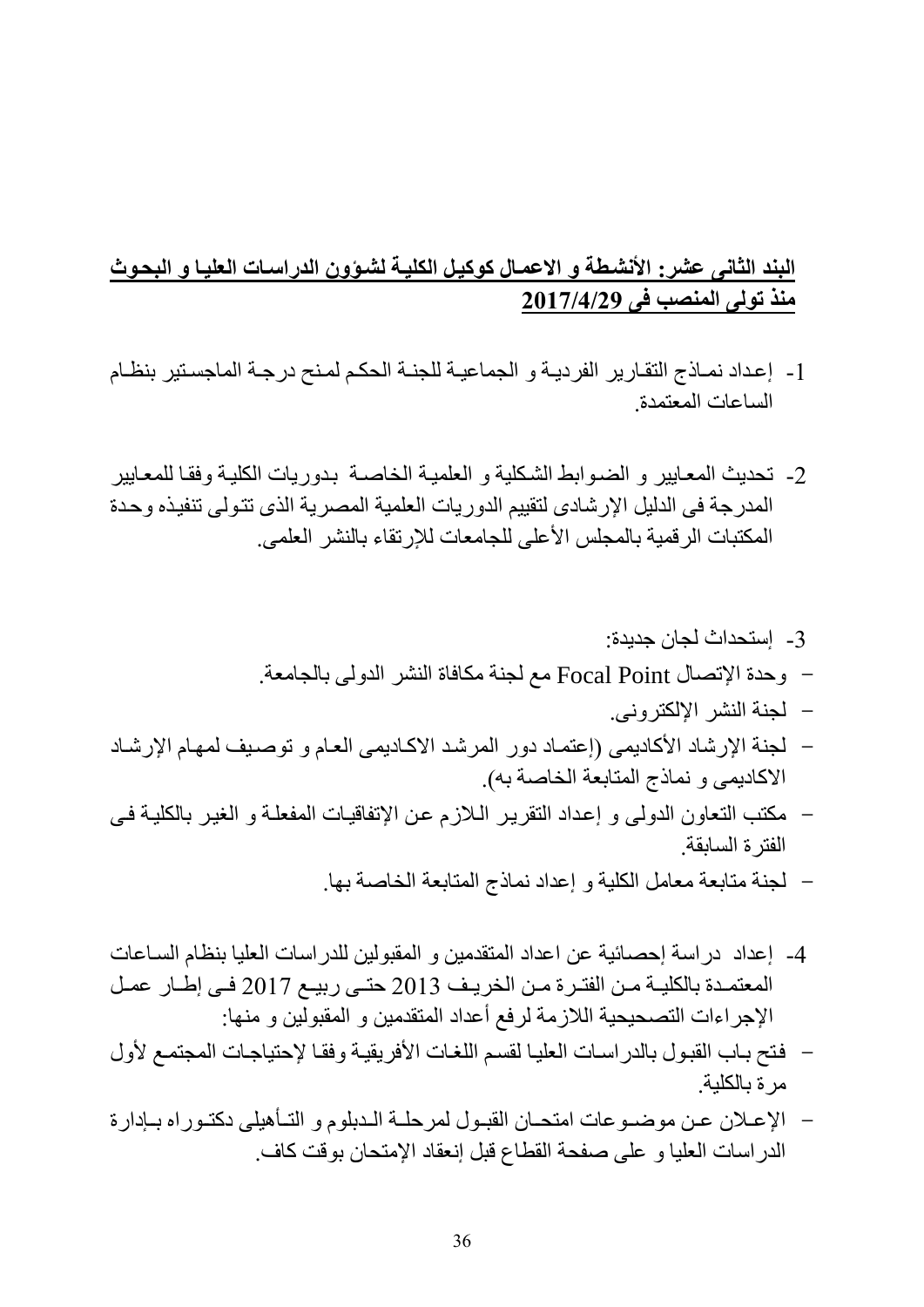- إستطلاع أراء طللب الدراسلت العليــا فــي البــرامج ومقابلــة شــكواهم بــالإجراءات التصحيحية اللاز مة
- 5- متابعة البرامج المشتركة ( برنامج الماجستير الأوروبي المصرى المشترك بين جامعة عين شمس و جامعة سالامنكا فى اللغة و الثقافة الأسبانية و برنـامج ماجستير الترجمـة المتخصصة للغتين العربية و الألمانية بين جامعة عين شمس و جامعة لايبتسيج بألمانيا الأتحادية) و عمل الإجراءات التصحيحية اللازمة وفقا لمتطلبات الجودة و منها:
- تطبييق اجراءات اللوائح المعمول بها بالكلية بنظلام السلاعات المعتملدة الباصلة بالتسلجيل و التشكيل بما ال يتعارض مع الالئحتين السابق ذكرهما و منها أن تعرض البطط البحثيلة للطلاب للدراسة و النقاش فى سمينار فى مجلس القسم لتعرض على لجنة الدراسات العليا ثم مجلس الكلية لإعتمادها ونشر بحث متعلق برسالة الماجستير قبل التشكيل و أن تخضع الرسللة لقيلس نسبية الإقتبلس علـي الا تتعدى 20% وفقــا لقـر ار مجلـس الجامعــة .2009/10/17
- تشكيل لجان جديدة لإدار ة بر نامج الماجستير المشتر ك مع جامعة لايبتسيج بألمانيـا لإتخـاذ القرارات اللازمة لتصبحح الأوضاع وفقا لمتطلبات الجودة.
- 6- عقد منتدى شباب البلحثين 2018 (الدورة الخامسة) بعنوان "الدراسات البينيـة فـي األدم و اللغة و الترجمة" فى الفترة ملن 11-17 ملارس 7118 و ذللك فلى إطلارتطوير البحث العلمي و دعم البحوث المشتركة بين التخصصات وفقا لإستراتيجية الكليـة و الجامعة.
- 7- تم عمل قواعد بيانات خاصة بأبحاث أعضاء هيئة التدريس و الهيئة المعاونة و الأبحاث المنشورة محليا و دوليا للخمس سنوات السابقة في اطار إستعدادات الجامعة للتقدم للتصنيف الدولي الQSRanking.
- 8- تم الإشر اف على إعداد اللائحة الجديدة للدر اسات العليا بنظام الساعات المعتمدة بعنوان "الئحة الدراسات العليا فى الترجمة التحريرية و الفورية و تكنولوجيلا الترجملة" و التلى تم إعتمادها بمجلس الكلية فى
- -9 تلم وضلع ضلوابط النشلر إلعلادة إصلدار "أبنلاء رفاعلة" اللذى توقلف منلذ 7111 لنشلر ملخصات رسائل الماجستير و الدكتوراه باللغة العربية وفقا للائحة.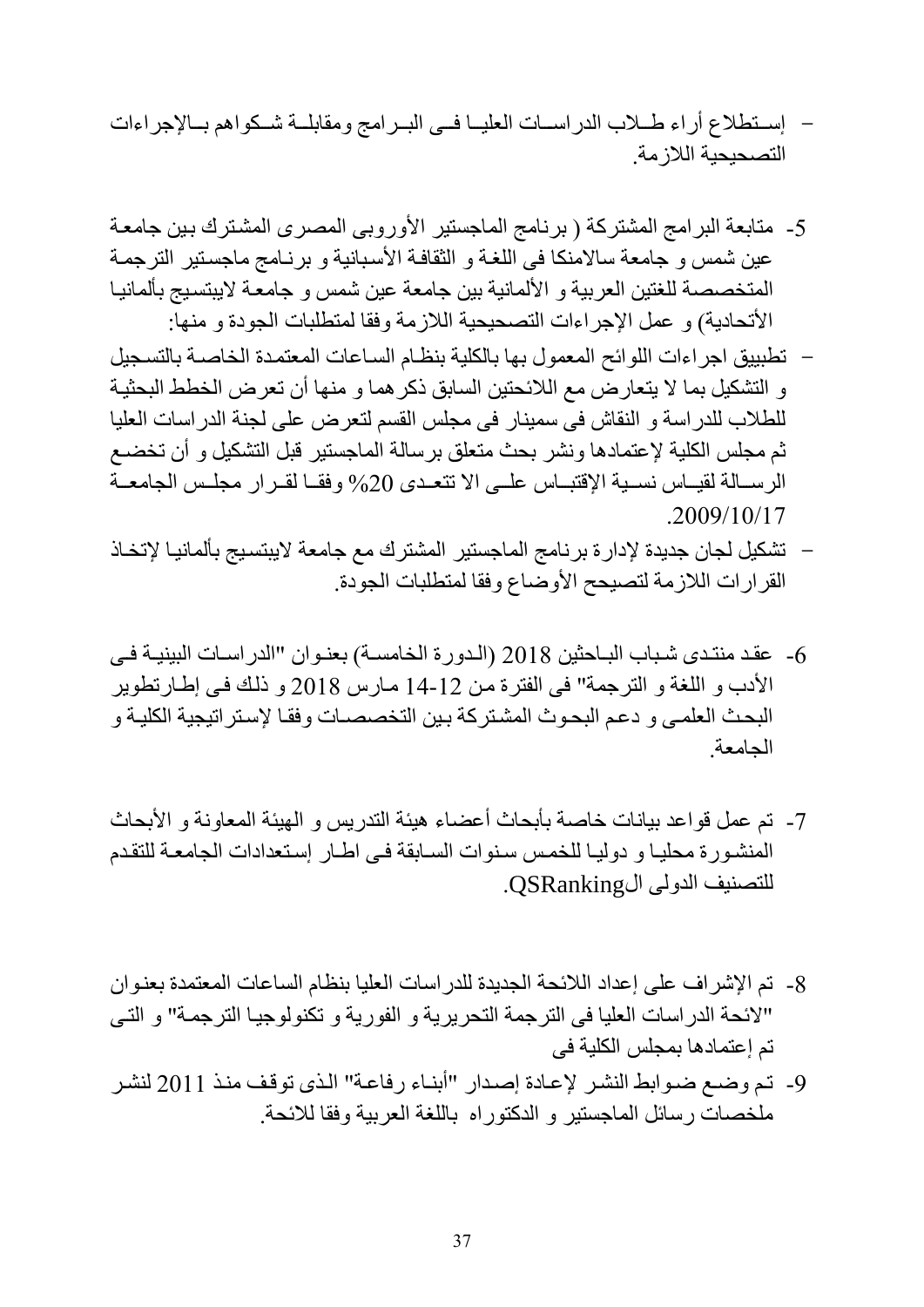- 10-تم إعـادة إصـدار مجلــة الألسـن للترجمــة للعـدد الثالـث عشـر للعـام 2018 التــى توقـف إصدار ها منذ 2014.
- 11 -تم عقد الإجتماع الثالث للجنـــة الإر شـــاد الأكــاديمى بـحضــو ر ــطــلاب الدر اســات الـعليــا فــى 2017/12/12 بقاعــة المـؤتمرات بالكليــة و طـرح مــواد حـرة جديـدة لمقابلــة شـكوى الطلاب فى هذا الشأن

-17عقد الندوات التالية: -ندوه بالتعاون مع قسم اللغات الشرقية اإلسالمية "ماذا نترجم؟وكيف نترجم ؟" بمناسبة إحتفال الكلية بيوم المترجم فى .7112/11/77 و كان ضيوف الندوة الدكتور/حسام الدين مصطفى رئيس جمعية المترجمين و اللغويين المصريين و الدكتور محسن فرجاني بقسم اللغة الصبنية بالكلية.

 -ندوه " النشر الدولي ودور بنك المعرفة" تحت رعاية السيد األستاذ الدكتور عبد الناصر سنجام/ نائب رئيس جامعة عين شمس لشؤون الدراسات العليا و البحوث. أدارت الندوة األستاذة الدكتورة

 سلوى رشاد أمين/ وكيل الكلية لشؤون الدراسات العليا و البحوث . كان ضيوف الندوة الدكتورهيثم بدراوى/ منسق مكافأة النشر الدولى بالجامعة و الدكتورة هند ابراهيم/ نائب مدير وحدة الجودة بالكلية و نائب

مدير وحدة الجودة و األستاذ ة/ عال لورانس و محمود داوود ببنك المعرفة.

-ندو ه" المفاهيم و المصطلحات الدينيه و الصمهيونيه" بالتعاون مع قسم اللغات الساميه <u>( شعبه عبرى) للأستاذ الدكتور محمد الهوارى- أستاذ الديانه اليهوديه بكليه الآداب –</u> جامعه عين شمس- يوم األربعاء 12 نوفمبر 7112 الساعه 11 صباحا بقاعه المؤتمرات بالكليه.

- ندوه " تطوير البحث العلمى فى اللغات الشرقيه " بالتعاون مع قسم اللغات الشرقيه الإسلاميه للأستاذ الدكتور محمد الهوارى- أستاذ الديانه اليهوديه بكليه الآداب – جامعه عين شمس ومقرر اللجنه العلميه الدائمه لترقيه الأساتذه والأساتذه المساعدين والأستاذ الدكتور محمد السعيد عبد المؤمن- أستاذ الدراسات الإيرانيه بكليه الآداب – جامعه عين شمس- يوم األحد الموافق 7112/11/19 الساعه 11 صباحا بقاعه المؤتمرات بالكليه. أدارت الندوه أ.د/ منى أحمد حامد األستاذ بقسم اللغات الشرقيه اإلسالميه.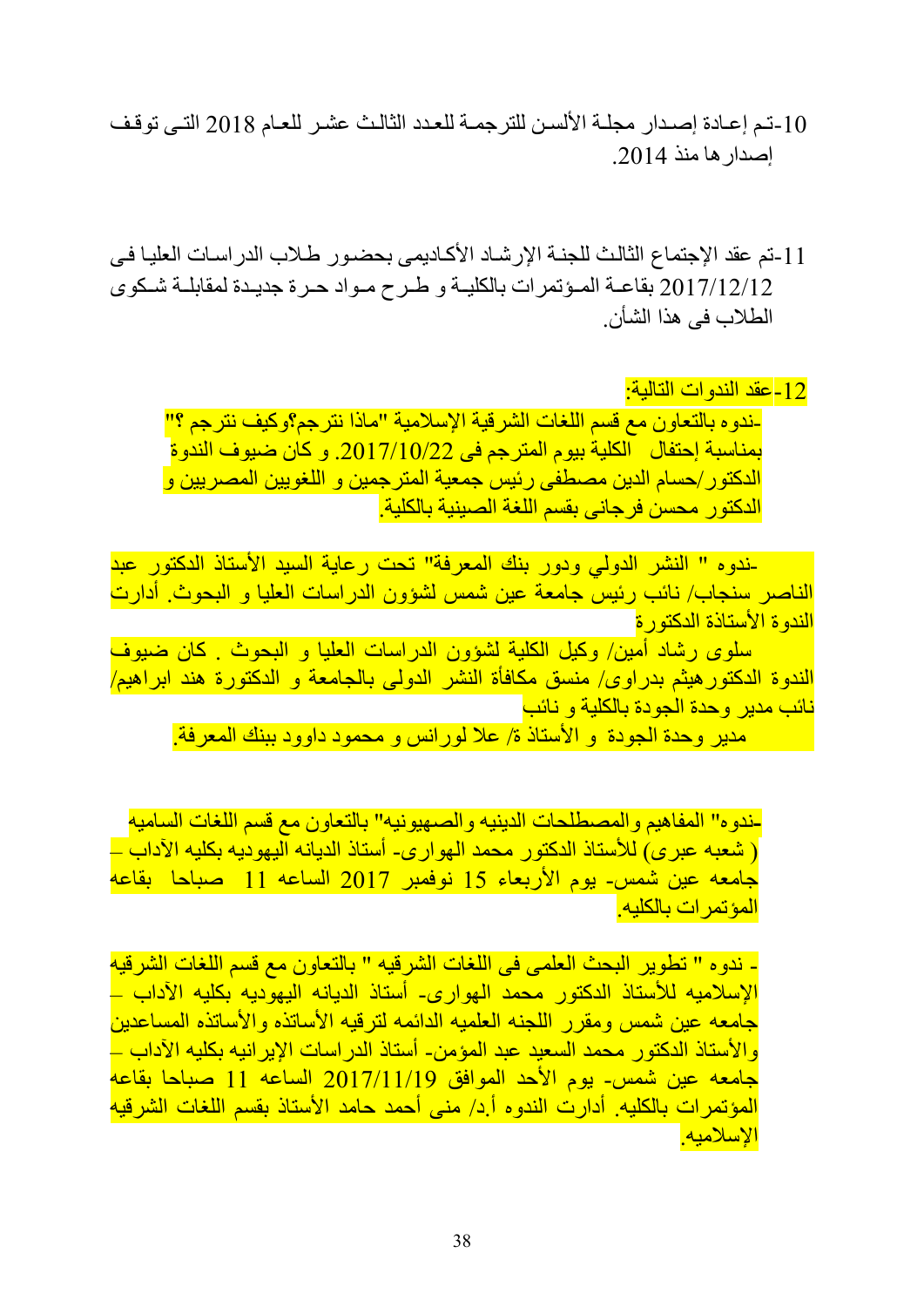- ندوه" آليه تفعيل الباحث العلمي Google Scholar " لوحده تكنولوجيا المعلومات بالكليه ضيف الندوه: المهندس/ عبد الحليم عبد الهادى- مسئول البوابه اإللكترونيه بالجامعه . أدار الندوه الأستاذ/ كريم نبيل – مسئول البريد الالكتروني بالكليه <sub>-</sub> والأستاذ/ هاني منير – مسئول البوابه الإلكترونيه. عقدت الندوه يوم الأحد 26 نوفمبر 2017 الساعه

11 صباحا بقاعه المؤتمرات.

- ندوه " اإلبداع والترجمه" للجنه العالقات الثقافيه فى إطار احتفال الكليه" بيوم المترجم". ضيوف الندوه: أ.د/ ناديه جمال الدين- أستاذ الأدب بقسم اللغه الأسبانيه أ.د/ عماد البغدادى- أستاذ الترجمه بقسم اللغه اإليطاليه أ.د/ ابر اهيم عبد المنعم- أستاذ الأدب و البلاغه بقسم اللغه العربيه أ.د/ محمد نصر الجبالى- أستاذ الأدب الروسى بقسم اللغات السلافيه أ.د/ ماجده صوفى بكار - أستاذ الترجمه بقسم اللغه الصبينيه أدارت الندوه الدكتوره/ جهاد محمود عواض بقسم اللغه العربيه. إنعقدت الندوه يوم الثالثاء 78 نوفمبر7112 الساعه 17 ظهرا بقاعه المؤتمرات.

-ندوة لجنة العالقات الثقافية فى إطار إحتفال الكلية بيوم اللغة العربية بعنوان " اللغة العربية لغة المستقبل و اإلبداع" للشاعر الكبير/ حسن طلب. أدار الندوة أ.د. إبراهيم عبد المنعم و ذلك يوم الأربعاء 13 ديسمبر 2017، الساعة 12 ظهرا، بقاعة ا<mark>لمؤتمرات</mark>.

**البند الثالث عشر: التكريم و الحصول على جوائز**

<mark>1 - مستقول على الجائزة الاولى من جامعة فيينا في الدورات</mark> الصيفية التي تعدها الجامعة لتدريس اللغية الالمانيية للاجانب في صيف 1987. <mark>(مرفق )</mark>

<u>-</u>7 الترشيح من المجلس الأعلى للشباب و الرياضة لحصولي -1 على لقب طالبة مثالية لتمثيل الشباب المصر ي في رحلة الى ألمانيا في 1998.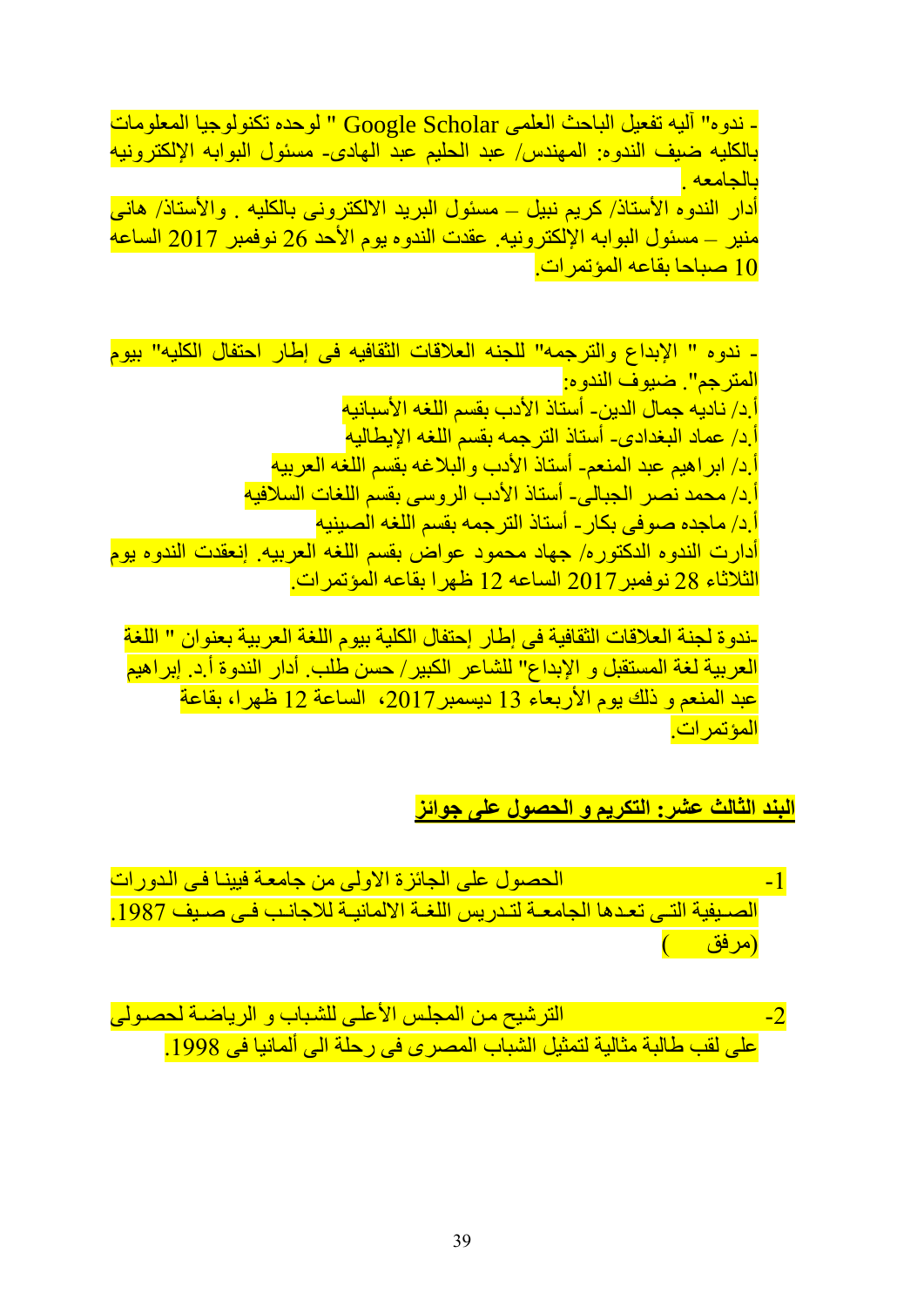- 3- الحصدول علي جائزة التقويم بالدورة التدريسية العشرين -13- الحصدول علي لإعداد المدرس الجلمعى و التلى عقدت بكليـة الهندسـة فـي الفتـرة مـن 9/24 حتـي  $($ .1993/10/14 (مرفق)
- -1 التكريم من قبل قيادة الكلية فى اطار الجهود المبذولة لتحقيق إعتملاد الكليلة ملن الهيئلة القوميلة لضلمان جلودة التعلليم و الغعتملاد فلى العلام الجلامعى 7112/7111 فى .7112/1/11 )مرفق (
- 5- شهادة تقدير من قسم اللغة الإنجليزيلة للجهود المبذولية في تنسيق مقررات المقال و المطالعات بالقسم عن العام 2015/2014.
- -6 وضع اسمى "فى دائرة الضوء" فلى الجريلدة البيئيلة ، العلدد التاسع عشر، ديسمبر .7112
- -2 التكلريم بلجنلة البيئلة بالجامعلة كوكيلل كليلة األلسلن لشلؤون البيئة لحصول الكلية على المركز الثاني لوحدة رفاعة للبحوث و تنمية المعلومات اللغوية و الترجمة في أكتوبر 2016. (مرفق )
- -8 الح لول عللى أعللى مكافلمة للنشلر اللدولى لمجلالت العللوم اإلنسلانية المدرجلة فلى الERIH ملن الفئلة 1 INT علن الدفعلة البامسلة عشلر فلى <mark>أكتوبر 2017. (مرفق - )</mark>